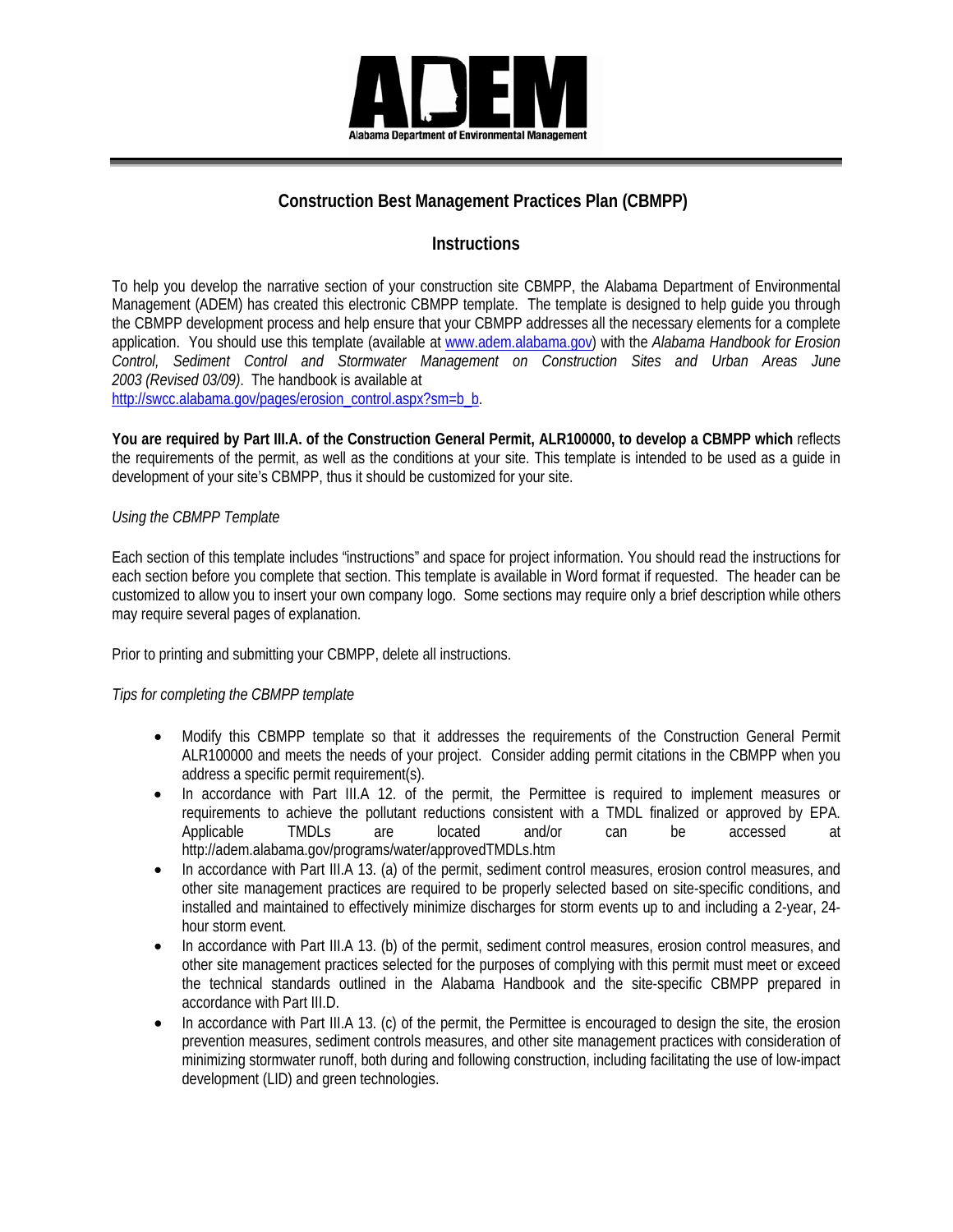# **Construction Best Management Practices Plan**

## **for:**

Insert Project Name Insert Project Site Location/Address Insert City, State, Zip Code Insert Project Site Telephone Number (if applicable)

# **Permittee:**

Insert Company or Organization Name Insert Name Insert Address Insert City, State, Zip Code Insert Telephone Number Insert Fax/Email

# **CBMPP Contact(s) / QCP:**

Insert Company or Organization Name Insert Name Insert Address Insert City, State, Zip Code Insert Telephone Number Insert Fax/Email

# **CBMPP Preparation Date:**

**\_\_ \_\_ / \_\_ \_\_ / \_\_ \_\_ \_\_ \_\_**

*Estimated Project Dates:*

**Project Start Date: \_\_ \_\_ / \_\_ \_\_ / \_\_ \_\_ \_\_ \_\_ Project Completion Date: \_\_ \_\_ / \_\_ \_\_ / \_\_ \_\_ \_\_ \_\_**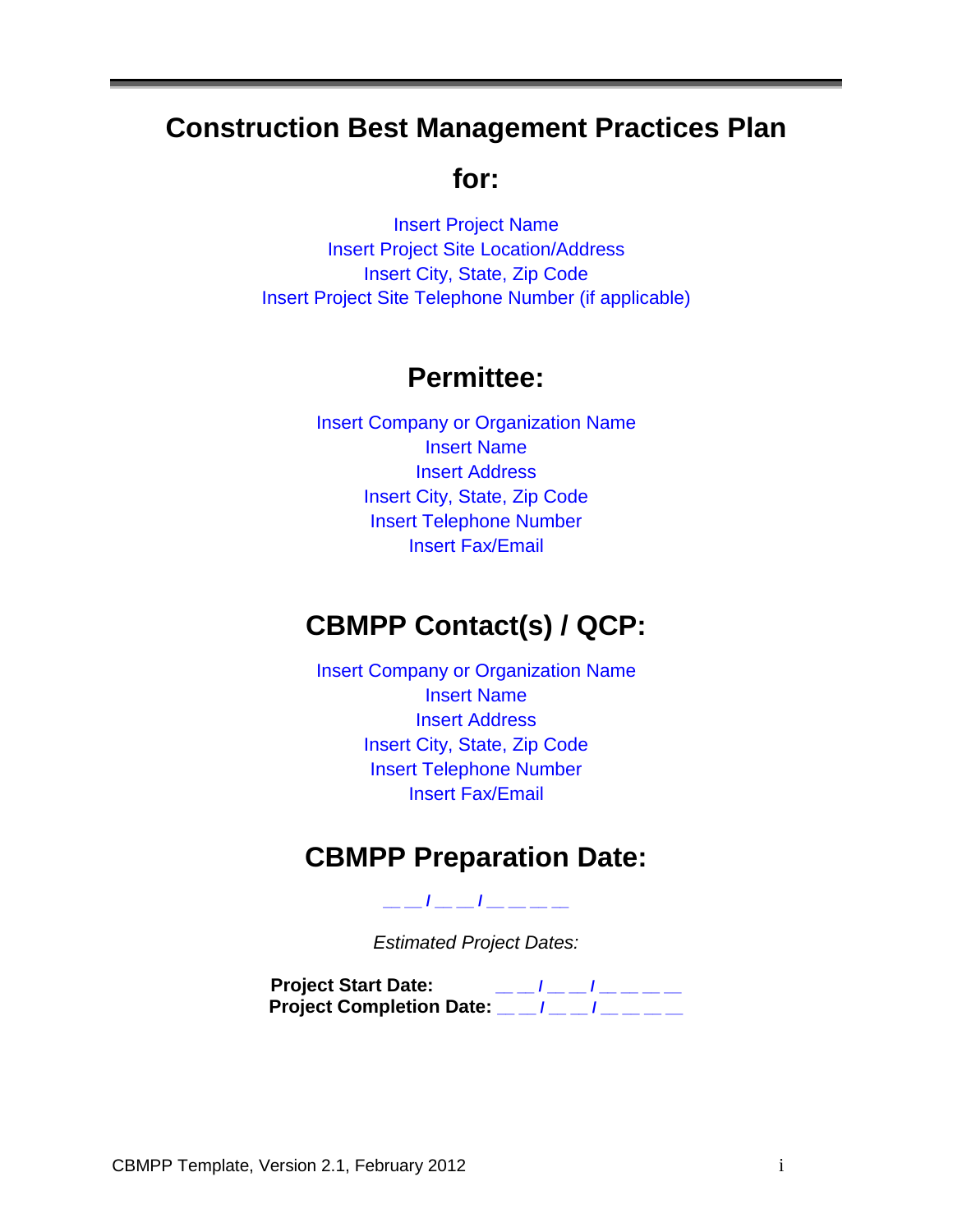# **Contents**

| 1.1 |                                                                         |  |
|-----|-------------------------------------------------------------------------|--|
| 1.2 |                                                                         |  |
| 1.3 |                                                                         |  |
| 1.4 |                                                                         |  |
| 1.5 |                                                                         |  |
| 1.6 |                                                                         |  |
|     |                                                                         |  |
| 2.1 |                                                                         |  |
| 2.2 |                                                                         |  |
| 2.3 |                                                                         |  |
| 2.4 |                                                                         |  |
| 2.5 |                                                                         |  |
| 2.6 |                                                                         |  |
| 2.7 |                                                                         |  |
| 2.8 |                                                                         |  |
| 2.9 |                                                                         |  |
|     |                                                                         |  |
| 3.1 |                                                                         |  |
| 3.2 |                                                                         |  |
| 3.3 |                                                                         |  |
| 3.4 | Establish Proper Equipment/Vehicle Fueling and Maintenance Practices 22 |  |
| 3.5 |                                                                         |  |
| 3.6 |                                                                         |  |
| 3.7 |                                                                         |  |
|     |                                                                         |  |
|     |                                                                         |  |
| 5.1 |                                                                         |  |
| 5.2 |                                                                         |  |
|     |                                                                         |  |
| 6.1 |                                                                         |  |
| 6.2 |                                                                         |  |
| 6.3 |                                                                         |  |
|     |                                                                         |  |
|     | <b>SECTION 8: TURBITDITY MONITORING</b>                                 |  |
|     |                                                                         |  |
|     |                                                                         |  |
|     | Appendix A - General Location Map                                       |  |
|     | Appendix B - Site Maps                                                  |  |
|     | Appendix C - NOI and Copy of Permit                                     |  |
|     | Appendix D - Inspection Reports                                         |  |
|     | Appendix E – Corrective Action Log (or in Part 5.3)                     |  |
|     | Appendix F - CBMPP Amendment Log (or in Part 6.2)                       |  |
|     | Appendix G - Grading and Stabilization Activities Log (or in Part 6.1)  |  |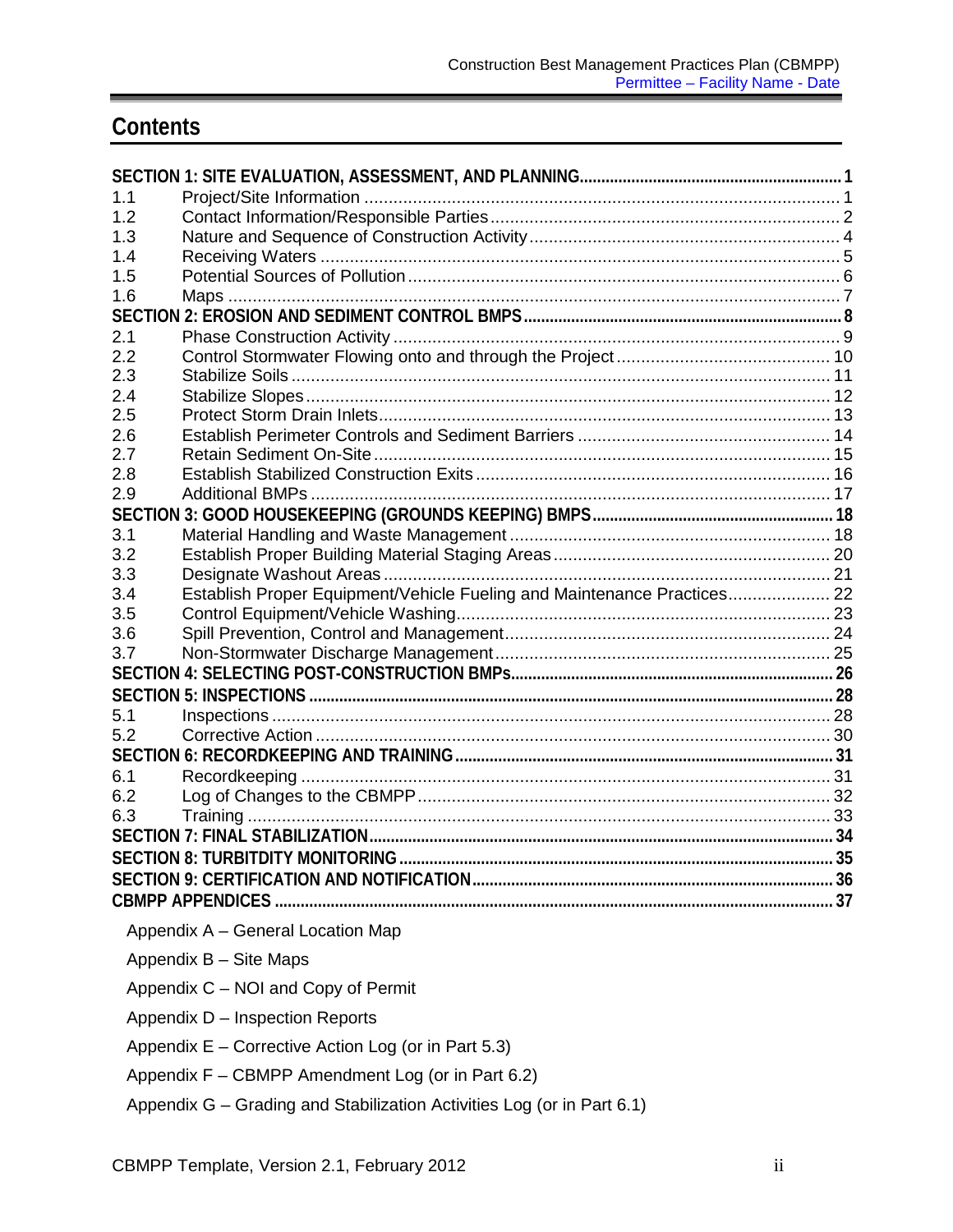Appendix H – Additional Information (i.e., Endangered Species, Historic Preservation and U.S. Corps of Engineers Documentation)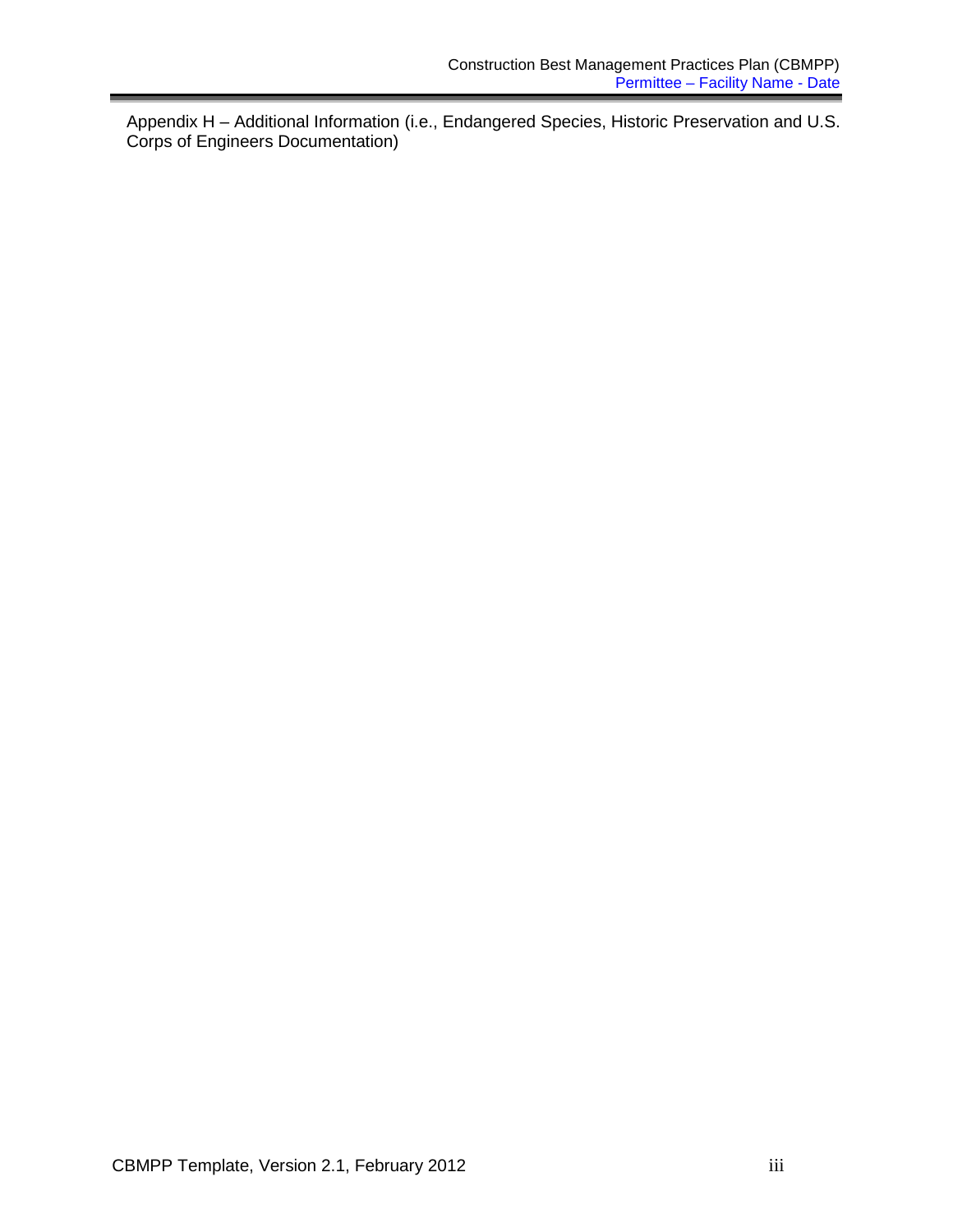# <span id="page-4-1"></span><span id="page-4-0"></span>**SECTION 1: SITE EVALUATION, ASSESSMENT, AND PLANNING**

### *1.1 Project/Site Information*

#### **Instructions:**

- ― In this section, you can gather some basic site information that will be helpful to you later when you file for permit coverage.
- ― Detailed information on determining your site's latitude and longitude can be found at [www.epa.gov/npdes/stormwater/latlong](http://www.epa.gov/npdes/stormwater/latlong)

### **Permit Requirement(s):**

Part III.D.3. (a) A general description of the construction site activity, including:

- (i) The function of the construction site activity (e.g. residential subdivision, shopping mall, highway, etc.); and
- (ii) Identification of all known operators of the construction site, and the areas of the site over which each operator has control.

### Project/Site Name:

| Project Street/Location: |        |           |
|--------------------------|--------|-----------|
| City:                    | State: | ZIP Code: |
| County:                  |        |           |
|                          |        |           |

Total Disturbed Acres:

Latitude/Longitude of the Project Site (front gate). [Use **one** of three possible formats, and specify method]

| Latitude:                                                                                                                    | Longitude:                                      |
|------------------------------------------------------------------------------------------------------------------------------|-------------------------------------------------|
| $1. -2$ ° $     \degree$ N (degrees, minutes, seconds)                                                                       |                                                 |
|                                                                                                                              | $2. -2$ $     \vee$ (degrees, minutes, decimal) |
| $3. \quad \_ \quad \_ \quad \_ \quad \circ N \text{ (decimal)}$                                                              | $3. \_\_\_ \.\_ \_\_ \_\_ \$ ° W (decimal)      |
| Method for determining latitude/longitude:<br>$\Box$ USGS topographic map (specify scale):<br>$\Box$ Other (please specify): | EPA Web site<br><b>GPS</b>                      |
|                                                                                                                              |                                                 |
|                                                                                                                              |                                                 |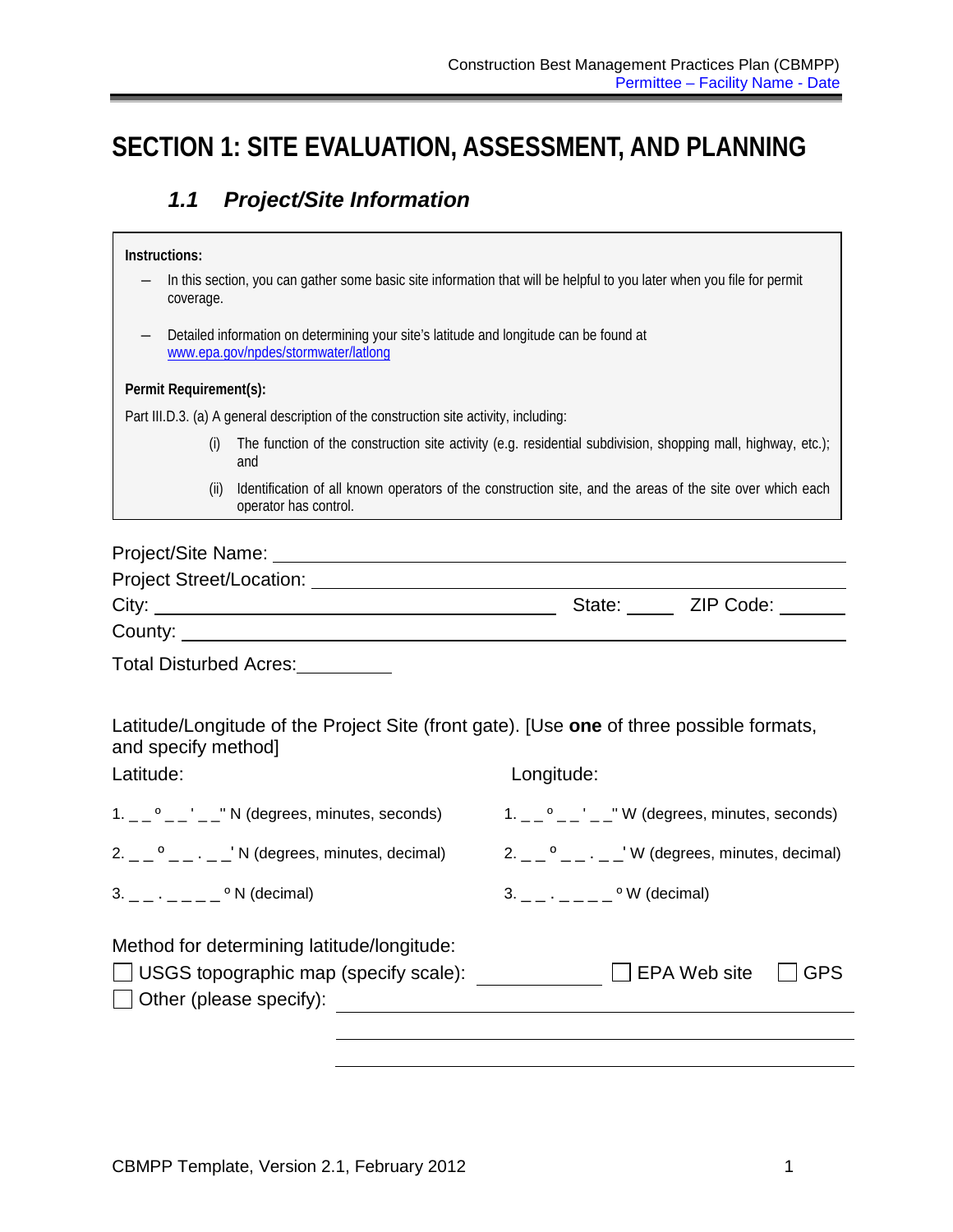### *1.2 Contact Information/Responsible Parties*

### <span id="page-5-0"></span>**Instructions:**

― List the permittee, project managers, stormwater contact(s), and person or organization that prepared the CBMPP. Indicate respective responsibilities, where appropriate.

### **Permittee:**

Insert Company or Organization Name: Insert Name: Insert Address: Insert City, State, Zip Code: Insert Telephone Number: Insert Fax/Email: Insert area of control (if more than one operator at site): Repeat as necessary

### **Project Manager(s) or Site Supervisor(s):**

Insert Company or Organization Name: Insert Name: Insert Address: Insert City, State, Zip Code: Insert Telephone Number: Insert Fax/Email: Insert area of control (if more than one operator at site): Repeat as necessary

### **CBMPP Contact(s) / QCP:**

Insert Company or Organization Name: Insert Name: Insert Address: Insert City, State, Zip Code: Insert Telephone Number: Insert Fax/Email: Insert area of control (if more than one operator at site): Repeat as necessary

### **QCI or Qualified Person(s):**

Insert Company or Organization Name: Insert Name: Insert Address: Insert City, State, Zip Code: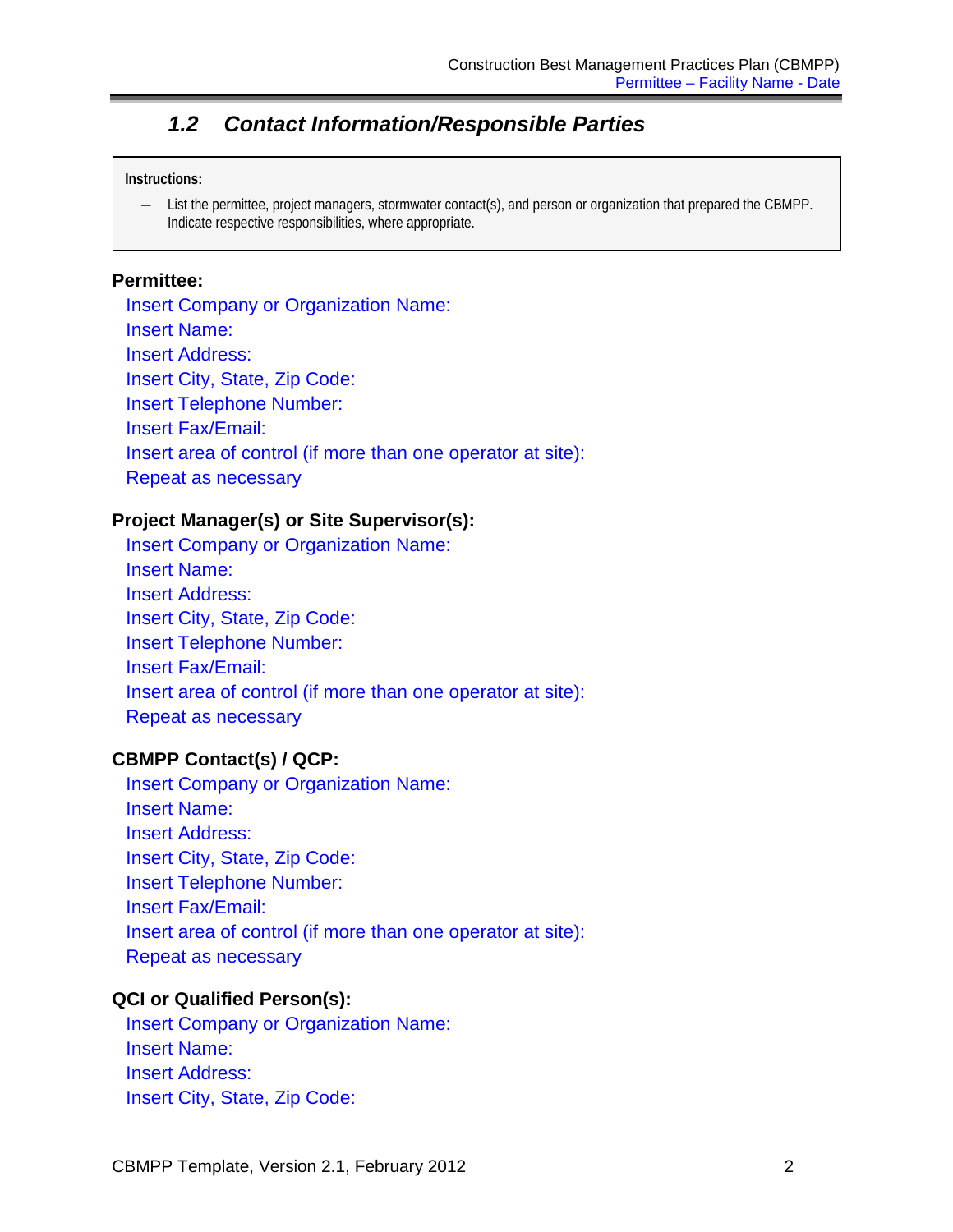Insert Telephone Number: Insert Fax/Email: Insert area of control (if more than one operator at site): Repeat as necessary

### **This CBMPP was Prepared by:**

Insert Company or Organization Name: Insert Name: Insert Address: Insert City, State, Zip Code: Insert Telephone Number: Insert Fax/Email:

### **Emergency 24-Hour Contact:**

Insert Company or Organization Name: Insert Name: Insert Telephone Number: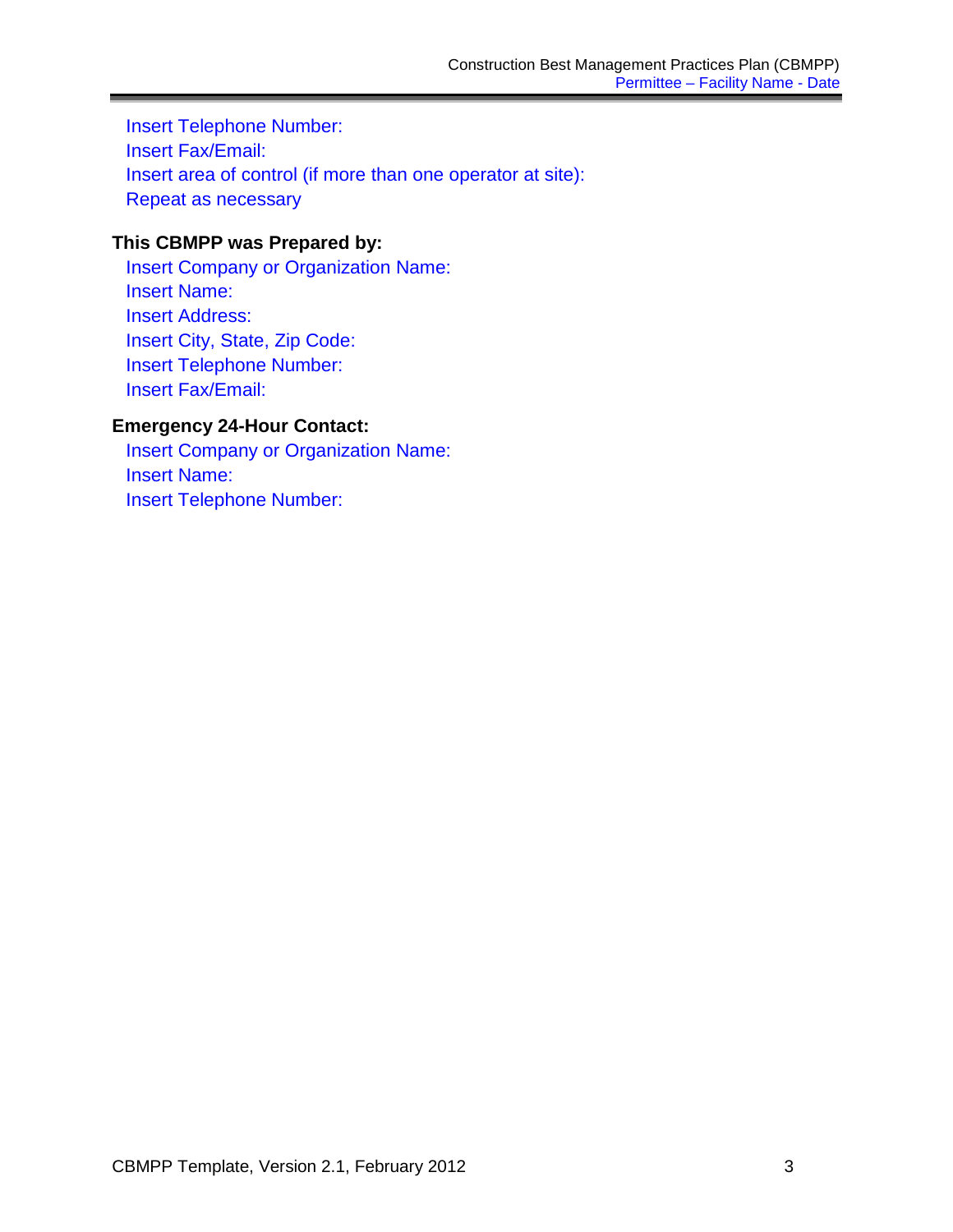## <span id="page-7-0"></span>*1.3 Nature and Sequence of Construction Activity*

### **Instructions:**

― Briefly describe the nature of the construction activity and approximate time frames (one or more paragraphs, depending on the nature and complexity of the project).

### **Permit Requirement(s):**

Part III.D.3. (b) requires a description of the intended sequence of major activities which disturb soils, including but not limited to, grubbing, excavation, and/or grading.

Part III.D.3. (c) requires estimates of the total area expected to be disturbed by grubbing, excavation, and/or grading, including offsite borrow and fill areas.

### **Table 1. Intended Sequence and BMP Implementation**

| <b>Estimated Dates of</b><br><b>Activity</b> | <b>Construction Activity and BMPs to be Implemented</b> |
|----------------------------------------------|---------------------------------------------------------|
|                                              |                                                         |
|                                              |                                                         |
|                                              |                                                         |
|                                              |                                                         |
|                                              |                                                         |
|                                              |                                                         |
|                                              |                                                         |

Tab to add additional entries if needed.

Proposed Activity(ies) to be Conducted:

| $\Box$ Residential $\Box$ Commercial | $\Box$ Industrial | $\Box$ Road Construction $\Box$ Linear Utility |  |
|--------------------------------------|-------------------|------------------------------------------------|--|
| $\Box$ Other (please specify):       |                   |                                                |  |

Lot(s) or Parcel(s) Covered under this Permit: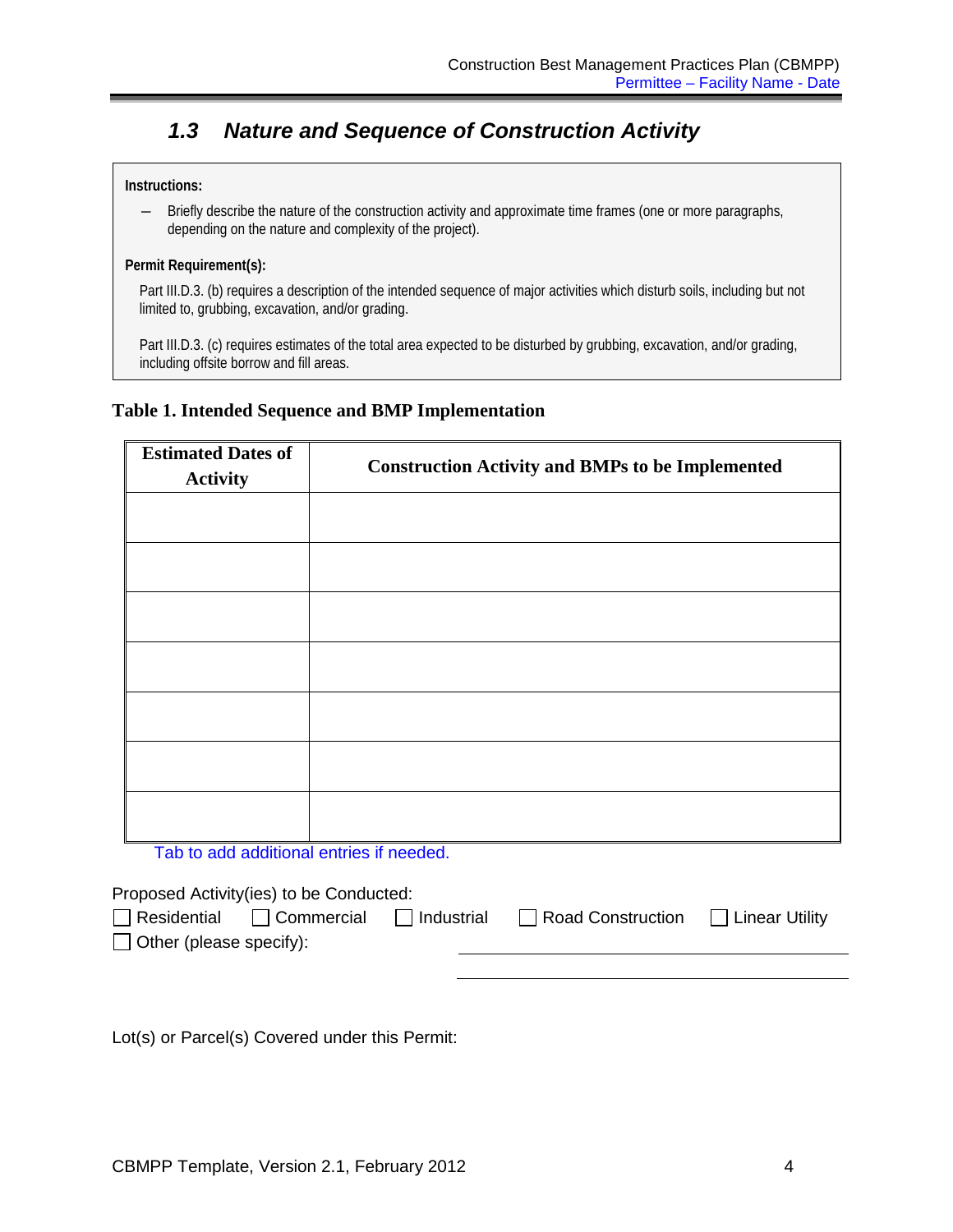### **Table 2: Multiple Operators**

| <b>Operator Name</b> | <b>Contact Information</b> | <b>Area of Control</b> |
|----------------------|----------------------------|------------------------|
|                      |                            |                        |
|                      |                            |                        |

<span id="page-8-0"></span>Tab to add additional entries if needed.

## *1.4 Receiving Waters*

### **Instructions:**

- ― List the waterbody(s) that would receive stormwater from your site, including streams, rivers, lakes, coastal waters, and wetlands. Describe each as clearly as possible, such as *Mill Creek, an unnamed tributary to Mill Creek*, and so on.
- ― Indicate the location of all waters, including wetlands, on the site map.
- ― Note any stream crossings, if applicable.
- ― List the storm sewer system or drainage system that stormwater from your site could discharge to and the waterbody(s) that it ultimately discharges to.
- ― If any of the waterbodies above are Outstanding Alabama Waters (OAW), Outstanding National Resource Waters (ONRW), or Treasured Alabama Lake (TAL) your CBMPP should specifically include all reasonable measures to ensure the discharges from your site will not interfere with the waterbody(ies) designated use. For a list of OAW, ONRW, and TAL waterbodies see: www.adem.state.al.us/WaterDivision/WQuality/WQUseClass.htm
- ― If any of the waterbodies above are impaired and/or subject to Total Maximum Daily Loads (TMDLs), please list the pollutants causing the impairment and any specific requirements in the TMDL(s) that are applicable to construction sites. Your CBMPP should specifically include all reasonable measures to prevent the discharge of these pollutants.
- Also, for a list of TMDLs and 303(d) impaired waters, see: http://www.adem.state.al.us/programs/water/approvedTMDLs.htm http://www.adem.state.al.us/programs/water/303d.cnt

Description of receiving waters:

Description of storm sewer systems:

Description of impaired waters or waters subject to TMDLs:

Other: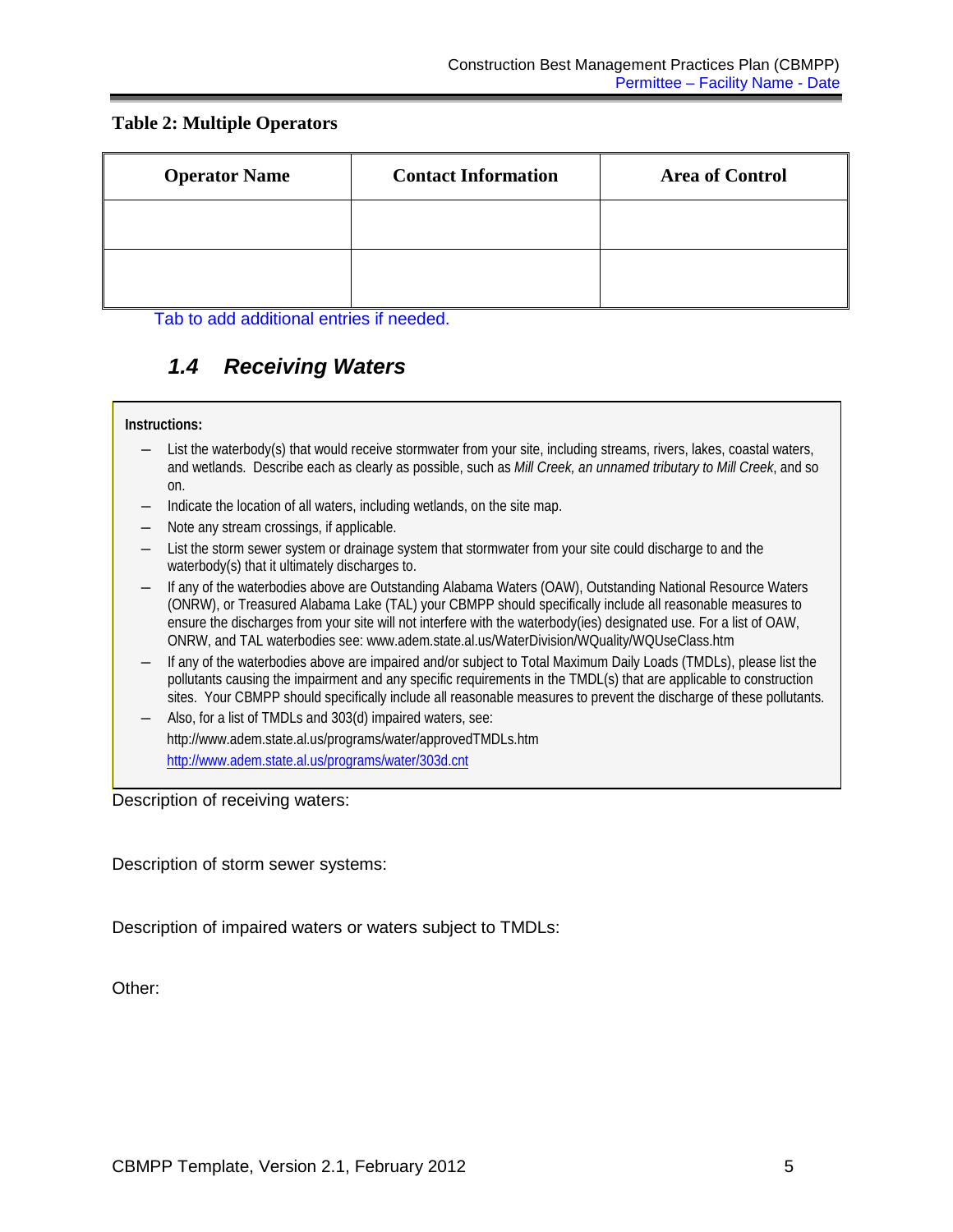## <span id="page-9-0"></span>*1.5 Potential Sources of Pollution*

### **Instructions:**

- ― Identify and list all potential sources of sediment, which may reasonably be expected to affect the quality of stormwater discharges from the construction site.
- ― Identify and list all potential known sources of pollution, other than sediment, which may reasonably be expected to affect the quality of stormwater discharges from the construction site.

### Potential sources of sediment to stormwater runoff:

INSERT TEXT OR TABLE HERE

Potential pollutants and known sources, other than sediment, to stormwater runoff: INSERT TEXT OR USE TABLE BELOW

### **Table 3. Known Potential Pollutants**

| <b>Trade Name Material</b> | <b>Potential Known</b><br><b>Stormwater Pollutants</b> | <b>Storage Location</b> |
|----------------------------|--------------------------------------------------------|-------------------------|
|                            |                                                        |                         |
|                            |                                                        |                         |
|                            |                                                        |                         |
|                            |                                                        |                         |
|                            |                                                        |                         |
|                            |                                                        |                         |
|                            |                                                        |                         |

Tab to add additional entries if needed.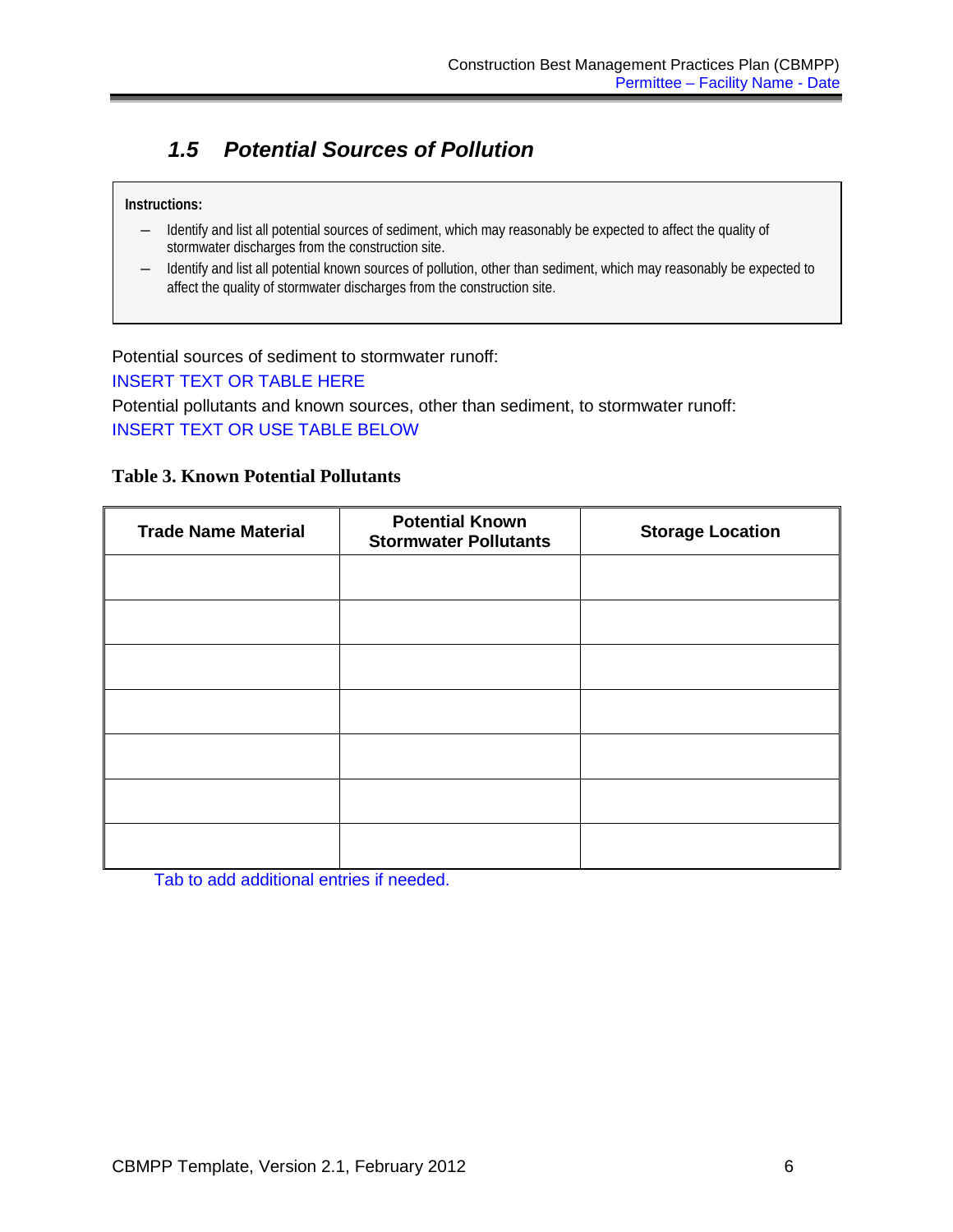## *1.6 Maps*

### <span id="page-10-0"></span>**Instructions:**

- ― Attach site maps. For most projects, a series of site maps is recommended. The first should show the undeveloped site and its current features. An additional map or maps should be created to show the developed site or for more complicated sites show the major phases of development.
- ― Attach to the Registration, a 7.5 minute series USGS topographic map(s) or equivalent map(s) no larger than 11 by 17 inches (several pages may be necessary) of the area extending to at least one-mile beyond property boundaries. The topographic or equivalent map(s) must include a caption indicating the name of the topographic map, name of the registrant, site name, county, and township, range, & section(s) where the project site is located.

### **A site topographic map(s) (e.g.USGS quadrangle map), clearly showing:**

- Sufficient detail to identify the location of the construction site;
- For non-linear projects, pre-construction contours at a sufficient interval to adequately determine preconstruction stormwater runoff patterns throughout the site. These pre-construction contours must be certified by a professional engineer or land surveyor presently licensed by the Board of Registration for Professional Engineers and Land Surveyors;
- The external and internal (if subdivided) property boundaries of the project;
- Areas to be disturbed by excavation, grading, or other activities;
- Identification of sediment control measures, erosion control measures, planned stabilization measures, and other site management practices;
- Locations of all waters of the state within a 1 mile radius of the site
- Locations of wetlands and riparian zones;
- Locations of all points of discharge to waters of the State; and
- Locations of all stormwater monitoring points (if sampling is required)

Include the site maps with the CBMPP.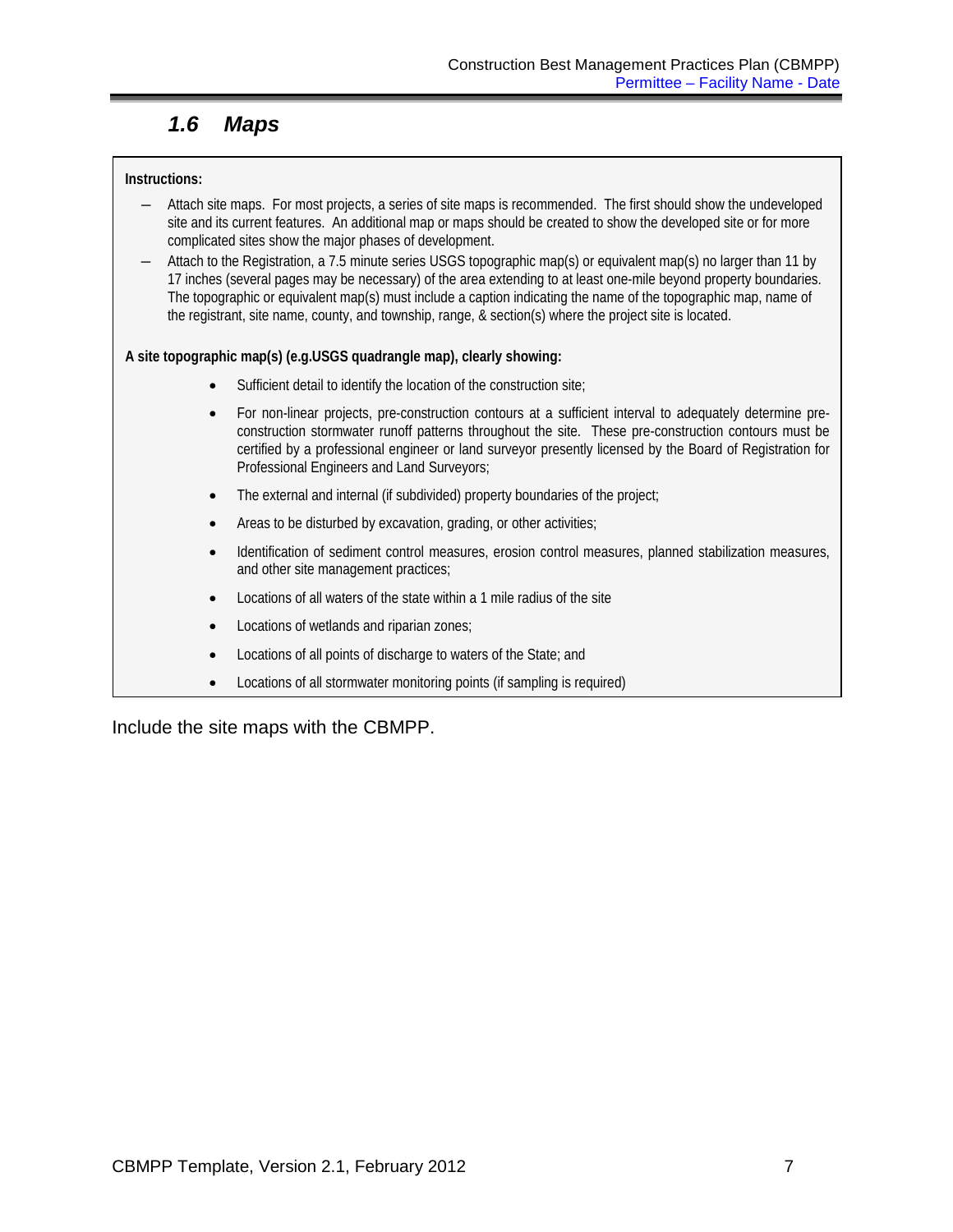# <span id="page-11-0"></span>**SECTION 2: EROSION AND SEDIMENT CONTROL BMPS**

#### **Instructions:**

- ― Describe the BMPs that will be implemented to control pollutants in stormwater discharges. Selection of the appropriate BMPs relies upon the proper characterization of the project site and accurate evaluation of the anticipated erosion and the effectiveness of proposed erosion and sediment control practices. The NRCS Revised Universal Soil Loss Equation Version 2 (RUSLE2) model is a useful modeling tool in estimating erosion rates and sediment yield. There are several benefits of using RUSLE2, specifically the ability to use a quantitative iterative process to select the most appropriate combination of permanent and temporary Best Management Practices (BMPs) for soil stabilization and erosion and sedimentation control during the construction and postconstruction project phases. For each major activity identified:
- ― Clearly describe appropriate control measures.
- ― Describe the general sequence during the construction process in which the BMP measures will be implemented.
- ― Describe the maintenance and inspection procedures that will be used for each specific BMP.
- ― Include protocols, thresholds, and schedules for cleaning, repairing, or replacing damaged or failing BMPs.
- Identify staff responsible for maintaining BMPs.
- Categorize each BMP under one of the following 10 areas of BMP activity as described below:
	- *2.1 Minimize disturbed area and protect natural features and soil*
	- *2.2 Phase Construction Activity*
	- *2.3 Control Stormwater flowing onto and through the project*
	- *2.4 Stabilize Soils*
	- *2.5 Stabilize Slopes*
	- *2.6 Protect Storm Drain Inlets*
	- *2.7 Establish Perimeter Controls and Sediment Barriers*
	- *2.8 Retain Sediment On-Site*
	- *2.9 Establish Stabilized Construction Exits*
	- *2.10 Any Additional BMPs (i.e., stream crossing protection, stream bank protection)*
- Note the location of each BMP on your site map(s).
- You must submit Material Safety Data Sheets (MSDS) before anionic polymers or polyacrylamides (PAM) can be applied.
- ― For all BMPs, you should provide design specifications and details and refer to them. Attach them as appendices to the CBMPP or within the text of the CBMPP.
- ― Consult the Alabama Handbook for Erosion Control, Sediment Control and Stormwater Management on Construction Sites and Urban Areas June 2003 (Revised, 03/09) [http://swcc.alabama.gov/pages/erosion\\_control.aspx?sm=b\\_b](http://swcc.alabama.gov/pages/erosion_control.aspx?sm=b_b)
- For more information or ideas on BMPs, see EPA's National Menu of BMP[s www.epa.gov/npdes/stormwater/menuofbmps](http://www.epa.gov/npdes/stormwater/menuofbmps)
- For more information regarding the NRCS RUSLE2, see
- [http://fargo.nserl.purdue.edu/rusle2\\_dataweb/About\\_RUSLE2\\_Technology.htm](http://fargo.nserl.purdue.edu/rusle2_dataweb/About_RUSLE2_Technology.htm)

#### **Permit Requirement(s):**

Part III.A.12. requires the Permitee to implement erosion control and sediment control measures or requirements to achieve the pollutant reductions consistent with a TMDL finalized or approved by EPA. Applicable TMDLs are located and/or can be accessed at http://adem.alabama.gov/programs/water/approvedTMDLs.htm

Part III.A.13. requires that the erosion control and sediment control measures to be designed, implemented, and maintained to, at a minimum, address the following additional design requirements:

- a) Sediment control measures, erosion control measures, and other site management practices must be properly selected based on site-specific conditions, must meet or exceed the technical standards outlined in the Alabama Handbook and the sitespecific CBMPP prepared in accordance with Part III.D.
- b) Unless specified otherwise by the Alabama Handbook, sediment control measures, erosion control measures, and other site management practices shall be designed and maintained to minimize erosion and maximize sediment removal resulting from a 2-year, 24-hour storm event.
- c) The Permittee is encouraged to design the site, the erosion prevention measures, sediment controls measures, and other site management practices with consideration of minimizing stormwater runoff, both during and following construction, including facilitating the use of low-impact development (LID) and green technologies.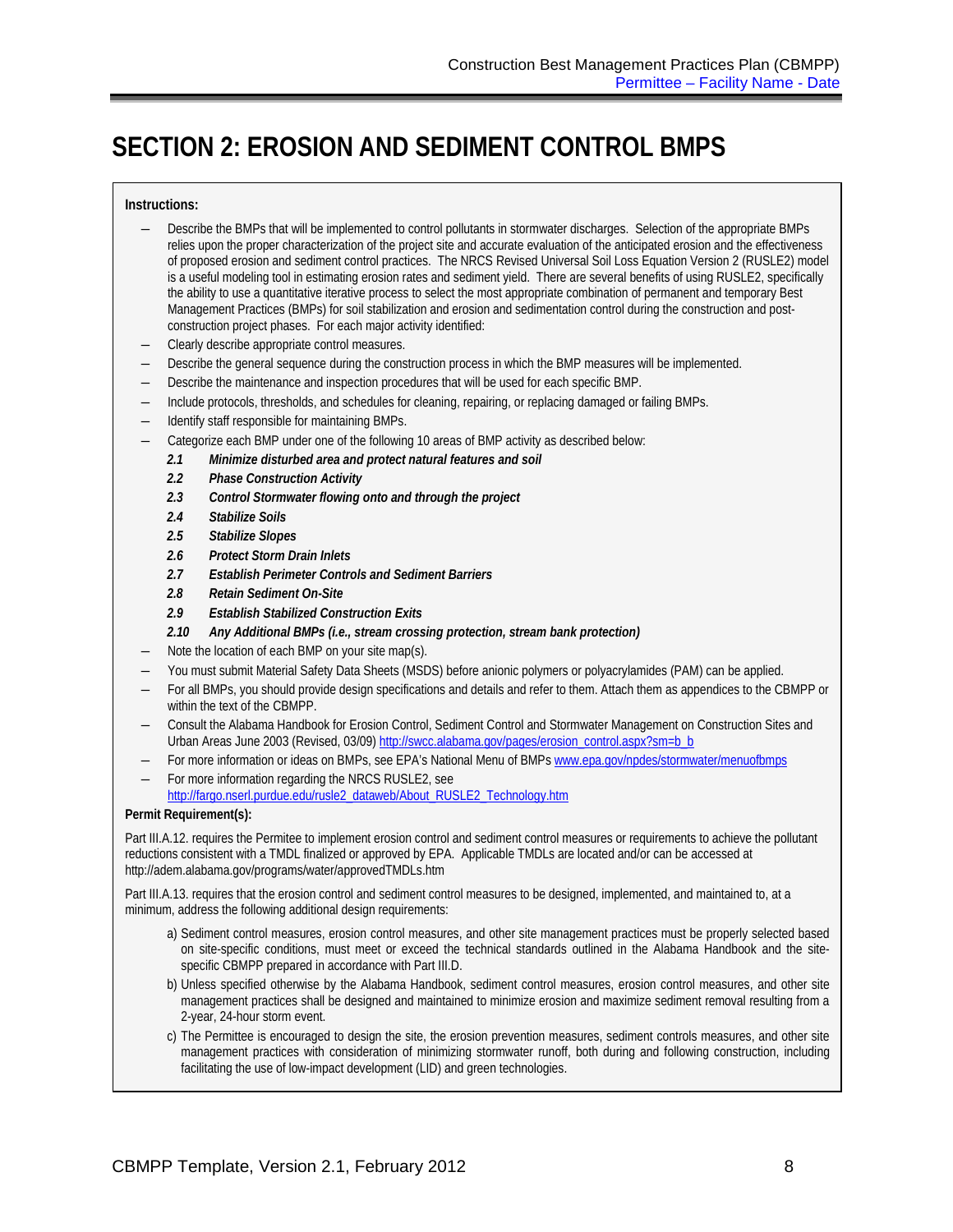## <span id="page-12-0"></span>*2.1 Phase Construction Activity*

### **Instructions:**

- Describe the areas that will be disturbed with each phase of construction and the methods (e.g., signs, fences) that you will use to protect those areas that should not be disturbed. Describe natural features and how each will be protected during construction activity. Also describe how topsoil will be stockpiled appropriately. Include these areas and associated BMPs on your site map(s) also.
- ― Also, see *EPA's Preserving Natural Vegetation BMP Fact Sheet* at [www.epa.gov/npdes/stormwater/menuofbmps/construction/perserve\\_veg](http://www.epa.gov/npdes/stormwater/menuofbmps/construction/perserve_veg)
- Describe the intended construction sequencing and timing of major activities, including any opportunities for phasing grading and stabilization activities to minimize the overall amount of disturbed soil that will be subject to potential erosion at one time. Also, describe opportunities for timing grading and stabilization so that all or a majority of the soil disturbance occurs during a time of year with less erosion potential (i.e., during the dry or less windy season). Develop a separate, detailed site map for each phase of construction.
- ― Consult the Alabama Handbook for Erosion Control, Sediment Control and Stormwater Management on Construction Sites and Urban Areas June 2003 (Revised, 03/09)
- ― Also, see *EPA's Construction Sequencing BMP Fact Sheet* at [www.epa.gov/npdes/stormwater/menuofbmps/construction/cons\\_seq](http://www.epa.gov/npdes/stormwater/menuofbmps/construction/cons_seq)

### **Permit Requirements:**

Part III.A.3. requires the Permittee to design, install and maintain effective erosion and sediment control measures appropriate for site conditions to, at a minimum, minimize the amount of soil exposed during construction activity through the use of project phasing or other appropriate techniques.

Part III.D.3. (d) requires a detailed description of the erosion controls, sediment controls, and management practices to be implemented at the site during each sequence of activity in accordance with Part III.A.

- Phase I
	- **Describe phase**
	- **Duration of phase (start date, end date)**
	- **List BMPs associated with this phase**
	- **Describe stabilization methods for this phase (describe any temporary stabilization** methods that will be used before final stabilization)

### • Phase II

- Describe phase
- Duration of phase (start date, end date)
- List BMPs associated with this phase
- **Describe stabilization methods for this phase (describe any temporary stabilization** methods that will be used before final stabilization)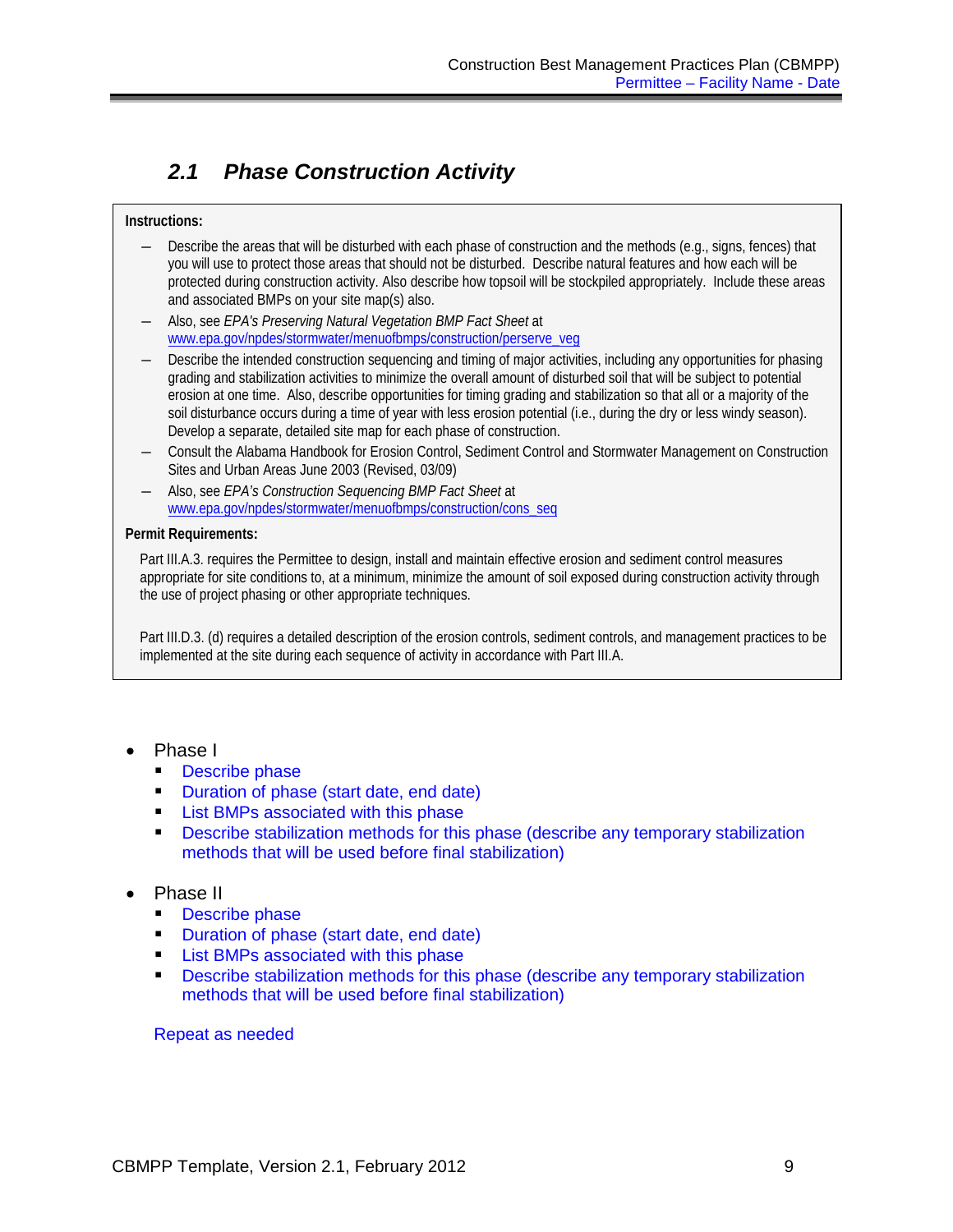### <span id="page-13-0"></span>*2.2 Control Stormwater Flowing onto and through the Project*

#### **Instructions:**

- ― Describe structural practices (e.g., diversions, berms, ditches, storage basins) including design specifications and details used to divert flows from exposed soils, retain or detain flows, or otherwise limit runoff and the discharge of pollutants from exposed areas of the site.
- ― Consult the Alabama Handbook for Erosion Control, Sediment Control and Stormwater Management on Construction Sites and Urban Areas June 2003 (Revised, 03/09)

#### **Permit Requirement(s):**

Part III.A.1. requires the Permittee to design, install and maintain effective erosion and sediment control measures appropriate for site conditions to, at a minimum, control stormwater volume and velocity within the site to minimize soil erosion.

Part III.A.2. . requires the Permittee to design, install and maintain effective erosion and sediment control measures appropriate for site conditions to, at a minimum, control stormwater discharges, including both peak flow rates and total stormwater volume, to minimize erosion at outlets and to minimize downstream channel and streambank erosion.

| <b>Permanent</b>                 | <b>Temporary</b> |  |
|----------------------------------|------------------|--|
| <b>Detailed BMP Description:</b> |                  |  |
| <b>Maintenance:</b>              |                  |  |
| Inspection:                      |                  |  |
| <b>Responsible Staff:</b>        |                  |  |
|                                  |                  |  |
| <b>Permanent</b>                 | <b>Temporary</b> |  |
| <b>Detailed BMP Description:</b> |                  |  |
| <b>Maintenance:</b>              |                  |  |
| Inspection:                      |                  |  |
| <b>Responsible Staff.</b>        |                  |  |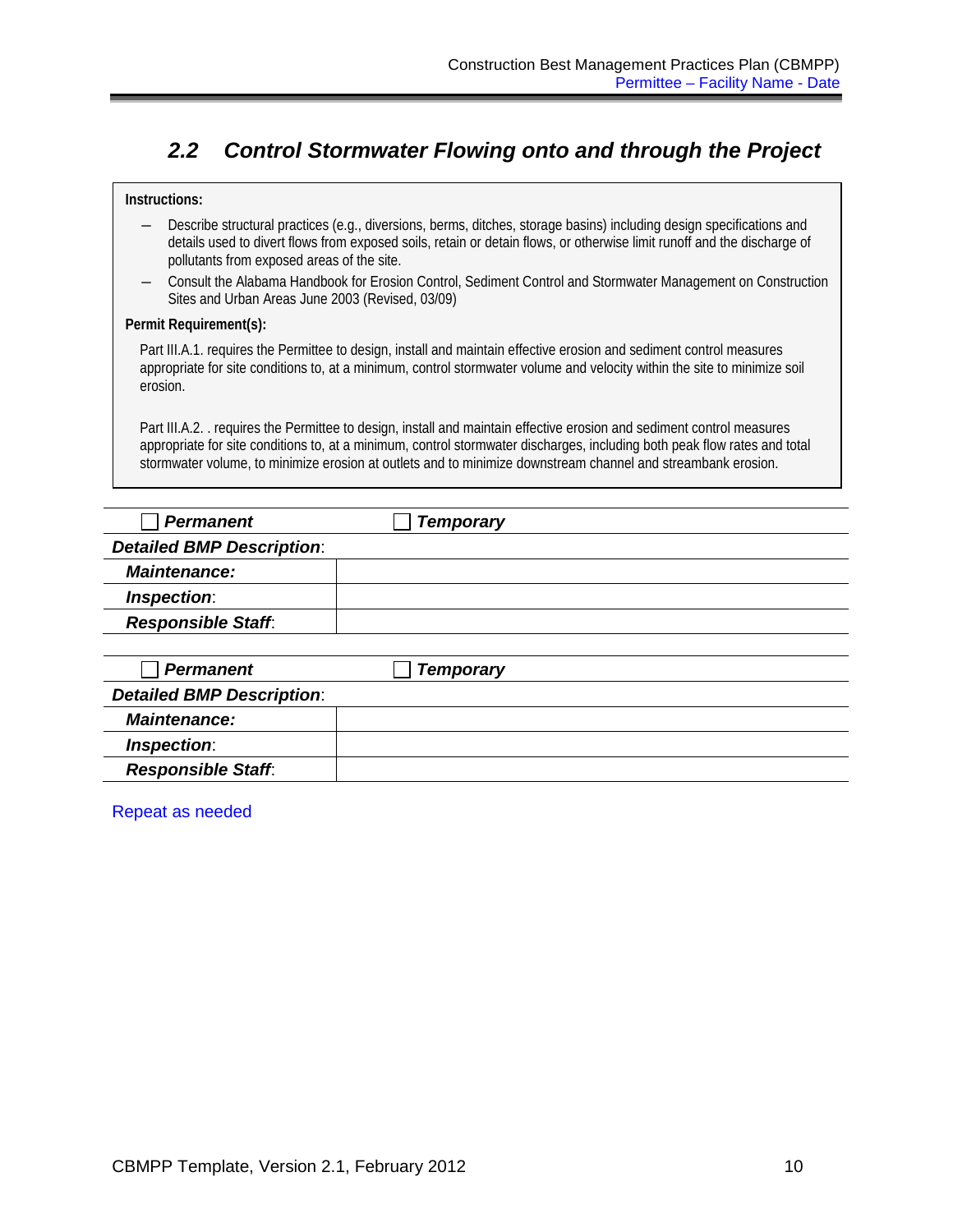### <span id="page-14-0"></span>*2.3 Stabilize Soils*

#### **Instructions:**

- ― Describe controls (e.g., interim seeding with native vegetation, hydroseeding) to stabilize exposed soils where construction activities have temporarily or permanently ceased. Also describe measures to control dust generation. Avoid using impervious surfaces for stabilization whenever possible.
- ― Vegetation or cover of all disturbed areas when disturbance is complete.
- ― Consult the Alabama Handbook for Erosion Control, Sediment Control and Stormwater Management on Construction Sites and Urban Areas June 2003 (Revised, 03/09)
- ― Also, see *EPA's Seeding BMP Fact Sheet* at [www.epa.gov/npdes/stormwater/menuofbmps/construction/seeding](http://www.epa.gov/npdes/stormwater/menuofbmps/construction/seeding)

### **Permit Requirement(s):**

Part III.A.6. requires the Permittee to design, install and maintain effective erosion and sediment control measures appropriate for site conditions to, at a minimum, minimize the generation of dust.

Part III.B. requires that final stabilization of disturbed areas must, at a minimum, be initiated immediately whenever any clearing, grading, excavating or other earth disturbing activities have permanently ceased on any portion of the site. Temporary stabilization of disturbed areas must be initiated immediately whenever work toward project completion and final stabilization of any portion of the site has temporarily ceased on any portion of the site and will not resume for a period exceeding thirteen (13) calendar days*.* 

| <b>Permanent</b>                 | <b>Temporary</b> |  |
|----------------------------------|------------------|--|
| <b>Detailed BMP Description:</b> |                  |  |
| <b>Maintenance:</b>              |                  |  |
| Inspection:                      |                  |  |
| <b>Responsible Staff:</b>        |                  |  |
|                                  |                  |  |
| <b>Permanent</b>                 | <b>Temporary</b> |  |
| <b>Detailed BMP Description:</b> |                  |  |
| <b>Maintenance:</b>              |                  |  |
| Inspection:                      |                  |  |
| <b>Responsible Staff.</b>        |                  |  |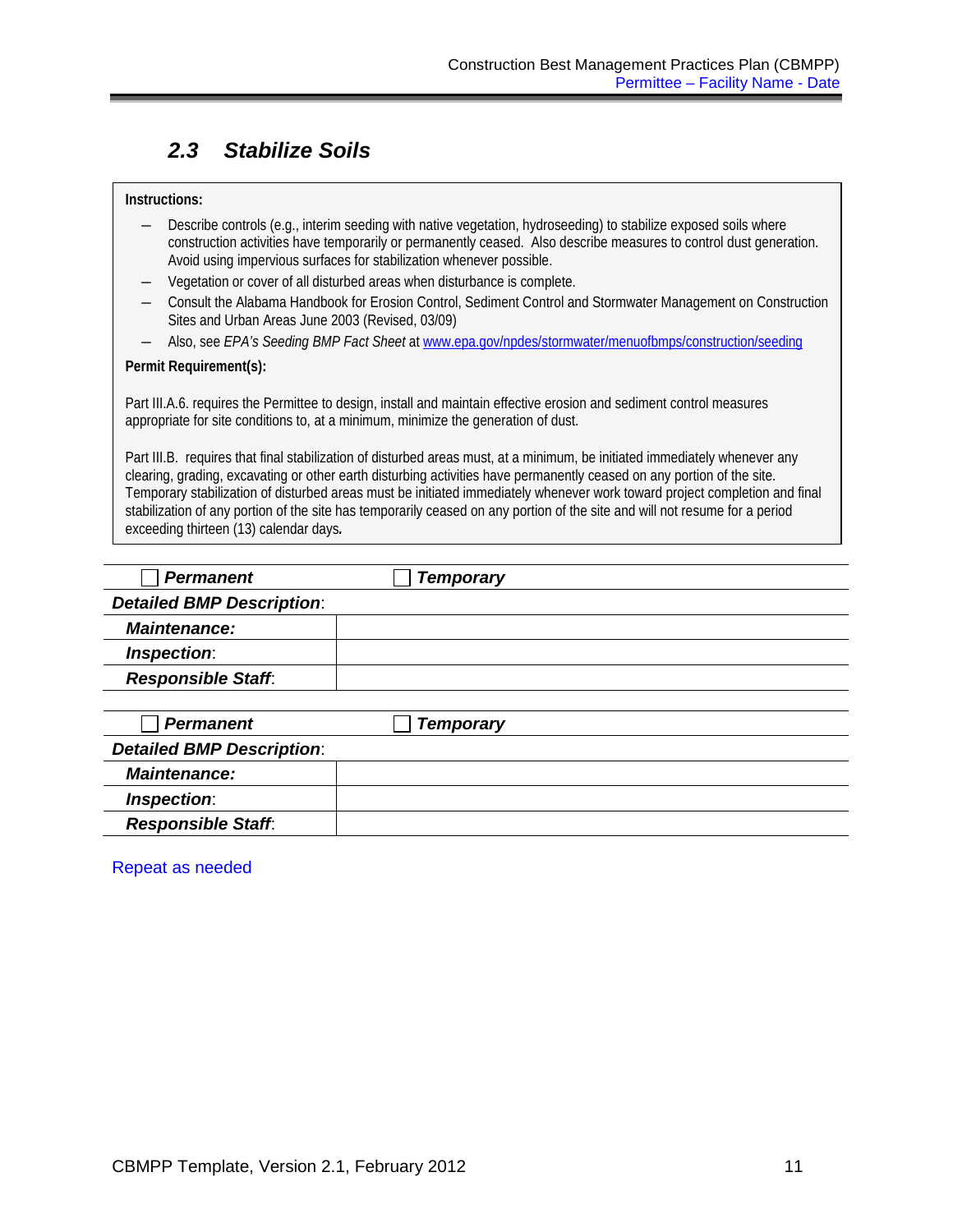### <span id="page-15-0"></span>*2.4 Stabilize Slopes*

### **Instructions:**

- ― Describe controls (e.g., erosion control blankets, tackifiers) including design specifications and details that will be implemented to protect all slopes.
- ― See *EPA's Geotextiles BMP Fact Sheet* at [www.epa.gov/npdes/stormwater/menuofbmps/construction/geotextiles](http://www.epa.gov/npdes/stormwater/menuofbmps/construction/geotextiles)
- ― Also, see *Alabama Handbook for Erosion Control, Sediment Control and Stormwater Management on Construction Sites and Urban Areas June 2003 (Revised, 03/09)* [http://swcc.alabama.gov/pages/erosion\\_control.aspx?sm=b\\_b.](http://swcc.alabama.gov/pages/erosion_control.aspx?sm=b_b)

### **Permit Requirement(s):**

Part III.A.4. requires the Permittee to design, install and maintain effective erosion and sediment control measures appropriate for site conditions to, at a minimum, minimize the disturbance of steep slopes, unless infeasible.

| <b>Permanent</b>                 | <b>Temporary</b> |  |
|----------------------------------|------------------|--|
| <b>Detailed BMP Description:</b> |                  |  |
| <b>Maintenance:</b>              |                  |  |
| Inspection:                      |                  |  |
| <b>Responsible Staff:</b>        |                  |  |
|                                  |                  |  |
| <b>Permanent</b>                 | <b>Temporary</b> |  |
| <b>Detailed BMP Description:</b> |                  |  |
| <b>Maintenance:</b>              |                  |  |
| Inspection:                      |                  |  |
| <b>Responsible Staff:</b>        |                  |  |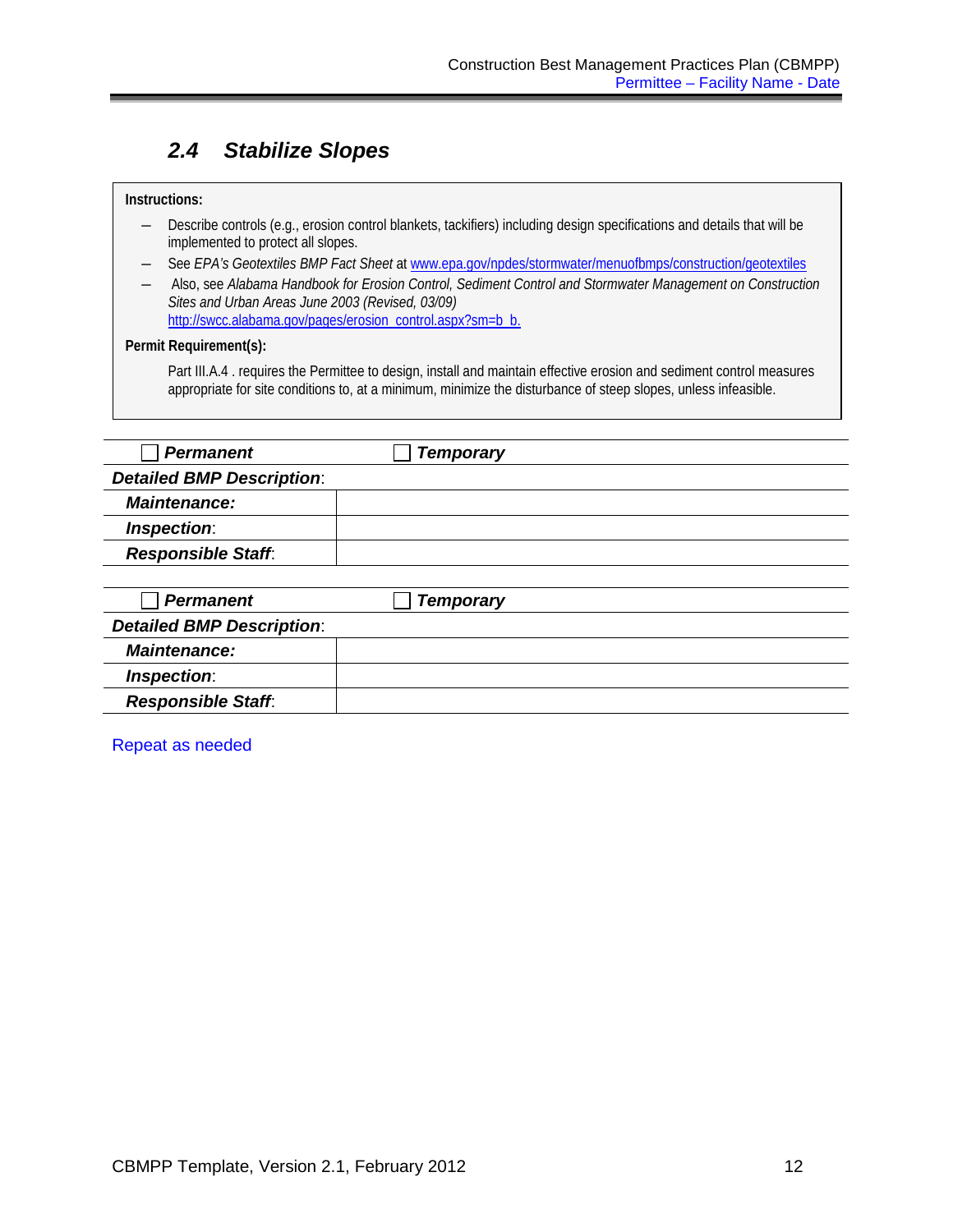## <span id="page-16-0"></span>*2.5 Protect Storm Drain Inlets*

| Instructions:                                                                                                                                                                                                                           |                                                                                                            |  |  |
|-----------------------------------------------------------------------------------------------------------------------------------------------------------------------------------------------------------------------------------------|------------------------------------------------------------------------------------------------------------|--|--|
| Describe controls (e.g., inserts, rock-filled bags, or block and gravel) including design specifications and details that<br>will be implemented to protect all inlets receiving stormwater from the project during the entire project. |                                                                                                            |  |  |
|                                                                                                                                                                                                                                         | See EPA's Storm Drain Inlet Protection BMP Fact Sheet at                                                   |  |  |
|                                                                                                                                                                                                                                         | www.epa.gov/npdes/stormwater/menuofbmps/construction/storm_drain                                           |  |  |
| Sites and Urban Areas June 2003 (Revised, 03/09)                                                                                                                                                                                        | Also, see Alabama Handbook for Erosion Control, Sediment Control and Stormwater Management on Construction |  |  |
|                                                                                                                                                                                                                                         | http://swcc.alabama.gov/pages/erosion_control.aspx?sm=b_b.                                                 |  |  |
| Permit Requirement(s):                                                                                                                                                                                                                  |                                                                                                            |  |  |
| Part III.A.9. requires that where applicable, storm drain inlet protection measures to be designed, implemented, and<br>maintained to further prevent sediment discharges.                                                              |                                                                                                            |  |  |
|                                                                                                                                                                                                                                         |                                                                                                            |  |  |
|                                                                                                                                                                                                                                         |                                                                                                            |  |  |
| <b>Permanent</b>                                                                                                                                                                                                                        | <b>Temporary</b>                                                                                           |  |  |
| <b>Detailed BMP Description:</b>                                                                                                                                                                                                        |                                                                                                            |  |  |
| <b>Maintenance:</b>                                                                                                                                                                                                                     |                                                                                                            |  |  |
| Inspection:                                                                                                                                                                                                                             |                                                                                                            |  |  |
| <b>Responsible Staff.</b>                                                                                                                                                                                                               |                                                                                                            |  |  |
|                                                                                                                                                                                                                                         |                                                                                                            |  |  |
| <b>Permanent</b>                                                                                                                                                                                                                        | <b>Temporary</b>                                                                                           |  |  |

| <b>Detailed BMP Description:</b> |  |
|----------------------------------|--|
| <b>Maintenance:</b>              |  |
| <i><b>Inspection:</b></i>        |  |
| <b>Responsible Staff.</b>        |  |

Repeat as needed

Г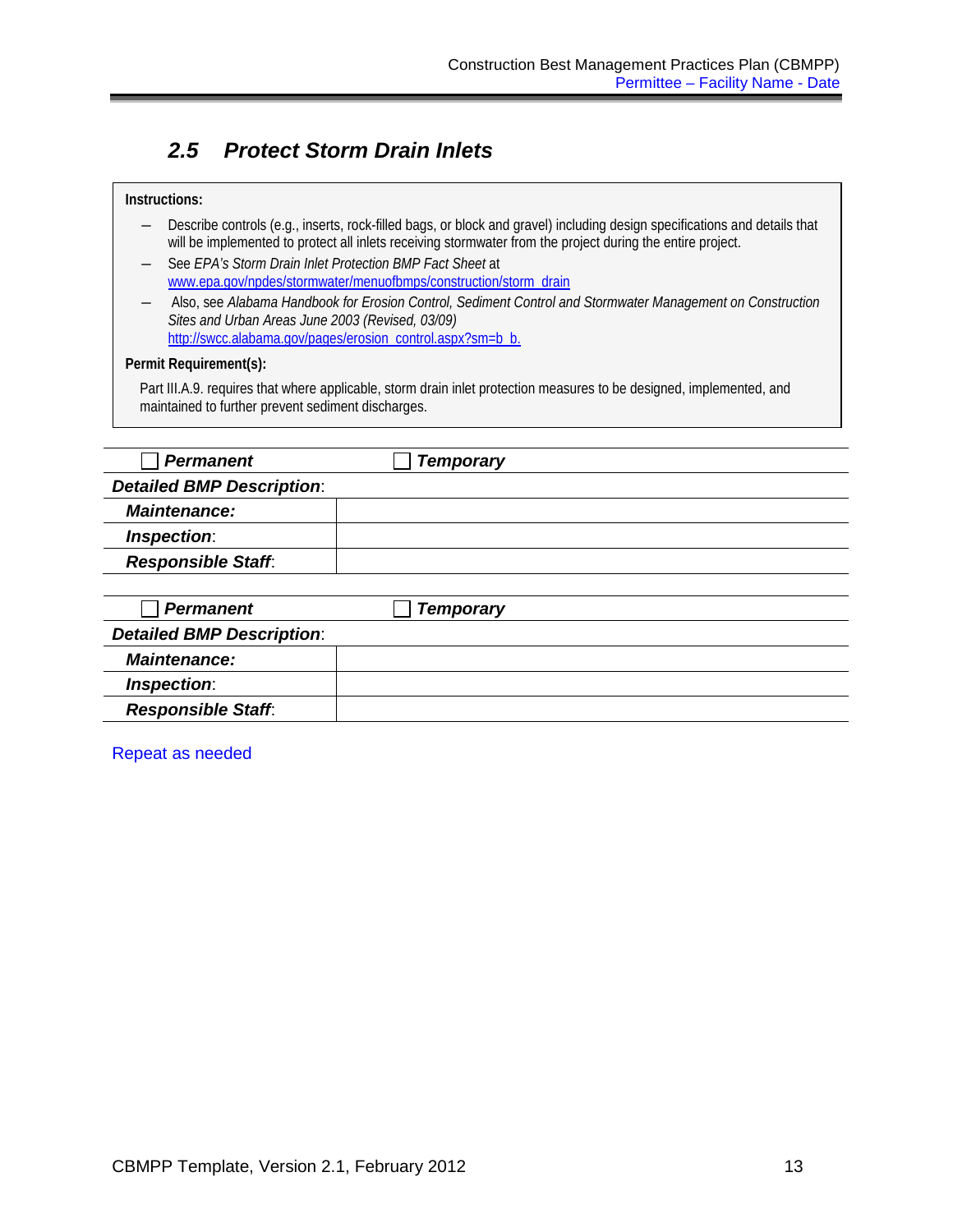### <span id="page-17-0"></span>*2.6 Establish Perimeter Controls and Sediment Barriers*

- ― Describe structural practices (e.g., silt fences or fiber rolls) including design specifications and details to filter and trap sediment before it leaves the construction site.
- ― See, *EPA's Silt Fence BMP Fact Sheet* a[t www.epa.gov/npdes/stormwater/menuofbmps/construction/silt\\_fences,](http://www.epa.gov/npdes/pubs/www.epa.gov/npdes/stormwater/menuofbmps/construction/silt_fences) or *Fiber Rolls BMP Fact Sheet* a[t www.epa.gov/npdes/stormwater/menuofbmps/construction/fiber\\_rolls](http://www.epa.gov/npdes/stormwater/menuofbmps/construction/fiber_rolls)
- ― Also, see *Alabama Handbook for Erosion Control, Sediment Control and Stormwater Management on Construction Sites and Urban Areas June 2003 (Revised, 03/09)* [http://swcc.alabama.gov/pages/erosion\\_control.aspx?sm=b\\_b.](http://swcc.alabama.gov/pages/erosion_control.aspx?sm=b_b)

| <b>Permanent</b>                 | <b>Temporary</b> |  |
|----------------------------------|------------------|--|
| <b>Detailed BMP Description:</b> |                  |  |
| <b>Maintenance:</b>              |                  |  |
| Inspection:                      |                  |  |
| <b>Responsible Staff:</b>        |                  |  |
|                                  |                  |  |
| <b>Permanent</b>                 | <b>Temporary</b> |  |
| <b>Detailed BMP Description:</b> |                  |  |
| <b>Maintenance:</b>              |                  |  |
| Inspection:                      |                  |  |
| <b>Responsible Staff.</b>        |                  |  |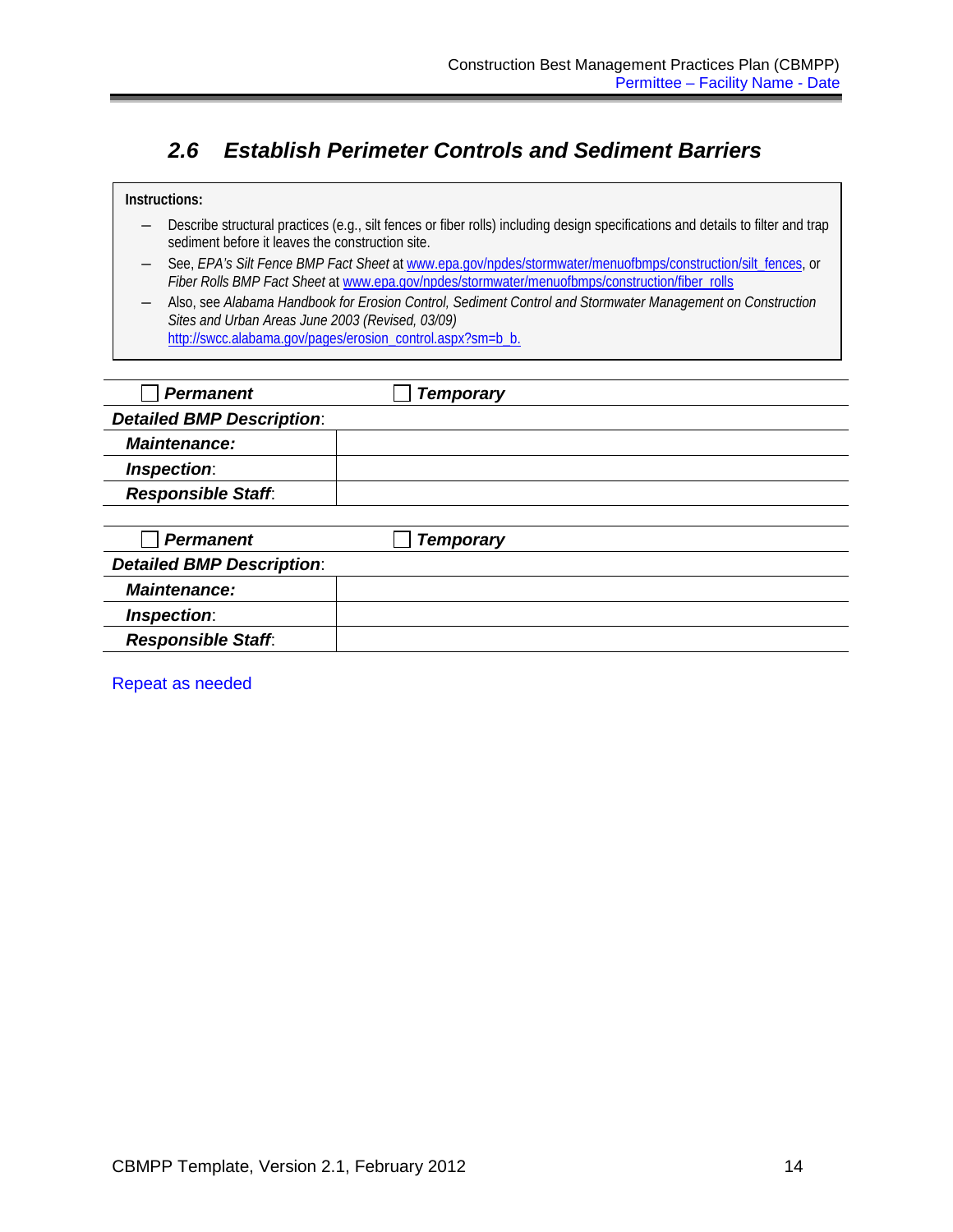### <span id="page-18-0"></span>*2.7 Retain Sediment On-Site*

#### **Instructions:**

- ― Describe sediment control practices (e.g., sediment trap or sediment basin), including design specifications and details (volume, dimensions, outlet structure) that will be implemented at the construction site to retain sediments onsite.
- ― Also, see *Alabama Handbook for Erosion Control, Sediment Control and Stormwater Management on Construction Sites and Urban Areas June 2003 (Revised, 03/09)* [http://swcc.alabama.gov/pages/erosion\\_control.aspx?sm=b\\_b](http://swcc.alabama.gov/pages/erosion_control.aspx?sm=b_b)

#### **Permit Requirement(s):**

In accordance with Part I.C.8. discharges to surface waters from sediment basins or impoundments is prohibited, unless an outlet structure that withdraws water from the surface, unless infeasible, is utilized.

Part III.A.5. requires the Permittee to design, install and maintain effective erosion and sediment control measures appropriate for site conditions to, at a minimum, minimize sediment discharges from the site.

| <b>Permanent</b>                 | <b>Temporary</b> |  |
|----------------------------------|------------------|--|
| <b>Detailed BMP Description:</b> |                  |  |
| <b>Maintenance:</b>              |                  |  |
| Inspection:                      |                  |  |
| <b>Responsible Staff:</b>        |                  |  |
|                                  |                  |  |
| <b>Permanent</b>                 | <b>Temporary</b> |  |
| <b>Detailed BMP Description:</b> |                  |  |
| Maintenance:                     |                  |  |

| Inspection:               |  |
|---------------------------|--|
| <b>Responsible Staff:</b> |  |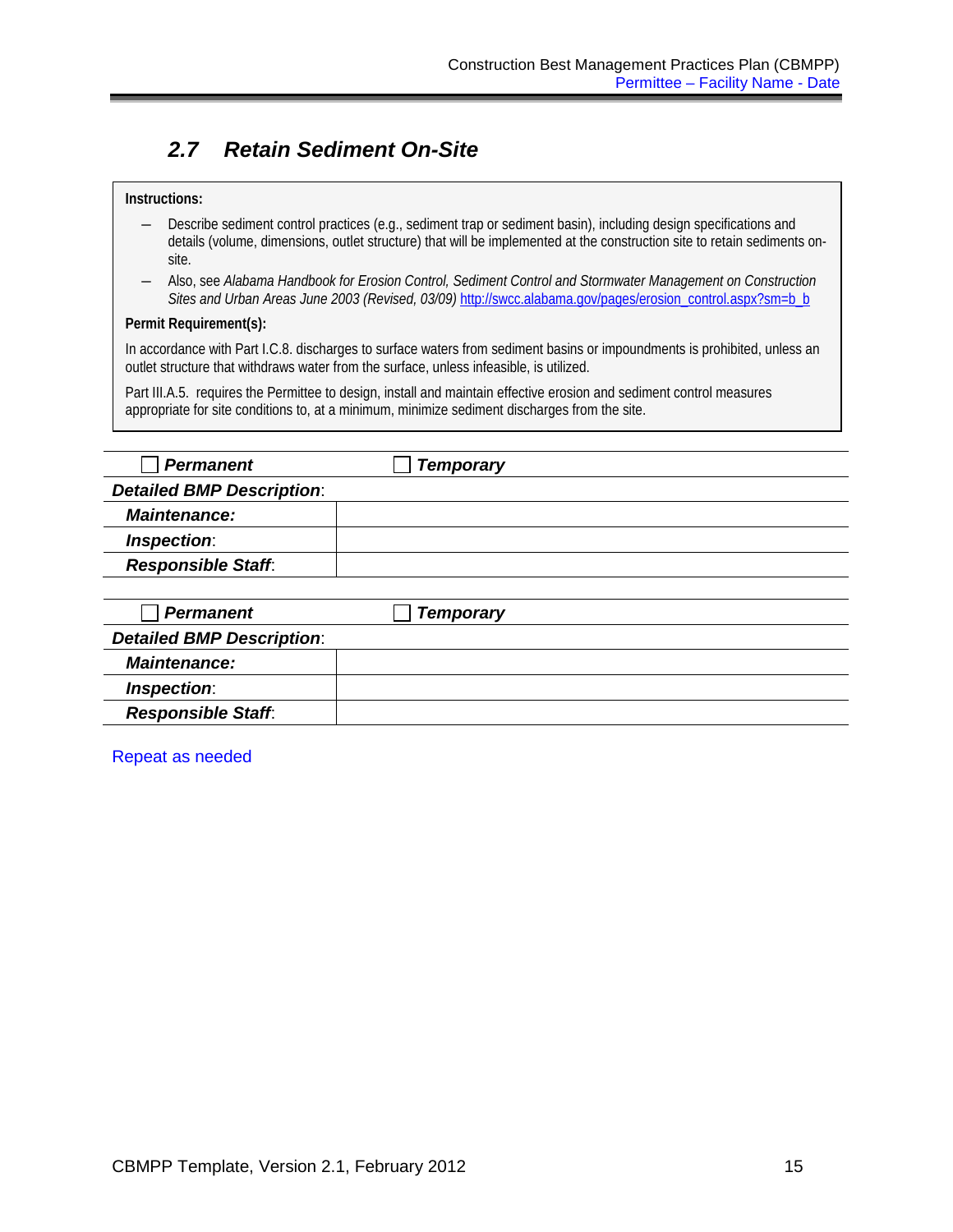### <span id="page-19-0"></span>*2.8 Establish Stabilized Construction Exits*

### *Permanent Temporary Detailed BMP Description*: *Maintenance: Inspection*: *Responsible Staff*: *Permanent Temporary Detailed BMP Description*: *Maintenance: Inspection*: *Responsible Staff*: **Instructions:** ― Describe location(s) of vehicle entrance(s) and exit(s), procedures to remove accumulated sediment off-site (e.g., vehicle tracking), and stabilization practices (e.g., stone pads or wash racks or both) to minimize off-site vehicle tracking of sediments and discharges to stormwater. ― Consult the *Alabama Handbook for Erosion Control, Sediment Control and Stormwater Management on Construction Sites and Urban Areas June 2003 (Revised, 03/09)* ― Also, see *EPA's Construction Entrances BMP Fact Sheet* at [www.epa.gov/npdes/stormwater/menuofbmps/construction/cons\\_entrance](http://www.epa.gov/npdes/stormwater/menuofbmps/construction/cons_entrance) **Permit Requirement(s):** Part III.A.8. requires the Permittee to design, install and maintain effective erosion and sediment control measures appropriate for site conditions to, at a minimum, stabilize all construction entrances and exits; and minimize off-site tracking of sediment from vehicles.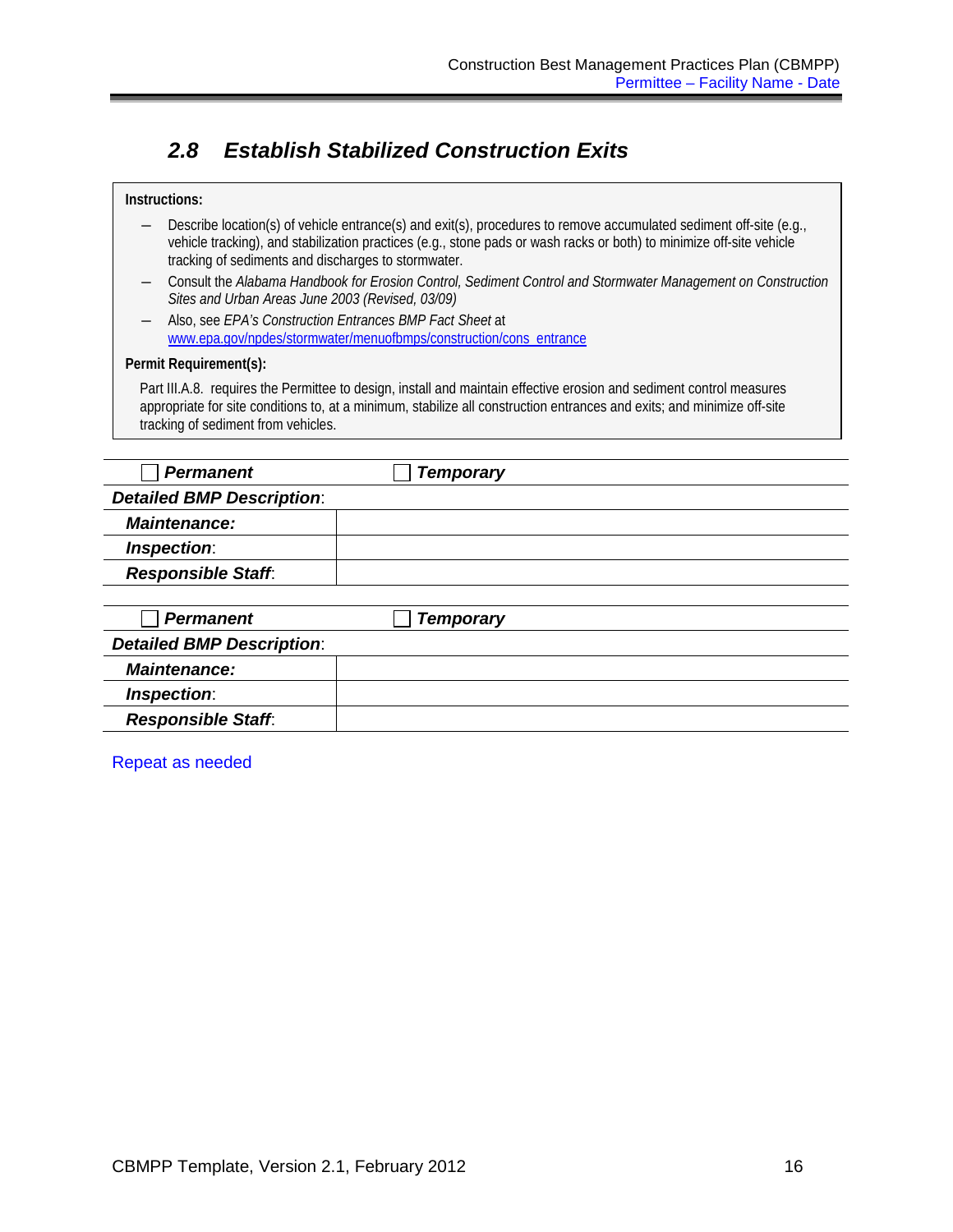### <span id="page-20-0"></span>*2.9 Additional BMPs*

#### **Instructions:**

- ― Describe additional BMPs that do not fit into the above categories.
- ― Also, see *Alabama Handbook for Erosion Control, Sediment Control and Stormwater Management on Construction Sites and Urban Areas June 2003 (Revised, 03/09)* [http://swcc.alabama.gov/pages/erosion\\_control.aspx?sm=b\\_b.](http://swcc.alabama.gov/pages/erosion_control.aspx?sm=b_b)

#### **Permit Requirement(s):**

Part III.A.10. requires the Permittee to design, install and maintain effective erosion and sediment control measures appropriate for site conditions to, at a minimum, provide and maintain natural buffers around surface waters, direct stormwater to vegetated areas to increase sediment removal and maximize stormwater infiltration, unless infeasible. Part III.A.11. requires the Permittee to design, install and maintain effective erosion and sediment control measures appropriate for site conditions to, at a minimum, minimize soil compaction and, unless infeasible, preserve topsoil.

| <b>Permanent</b>                 | <b>Temporary</b> |  |
|----------------------------------|------------------|--|
| <b>Detailed BMP Description:</b> |                  |  |
| <b>Maintenance:</b>              |                  |  |
| Inspection:                      |                  |  |
| <b>Responsible Staff.</b>        |                  |  |
|                                  |                  |  |
| <b>Permanent</b>                 | <b>Temporary</b> |  |
| <b>Detailed BMP Description:</b> |                  |  |
| <b>Maintenance:</b>              |                  |  |
| Inspection:                      |                  |  |
| <b>Responsible Staff.</b>        |                  |  |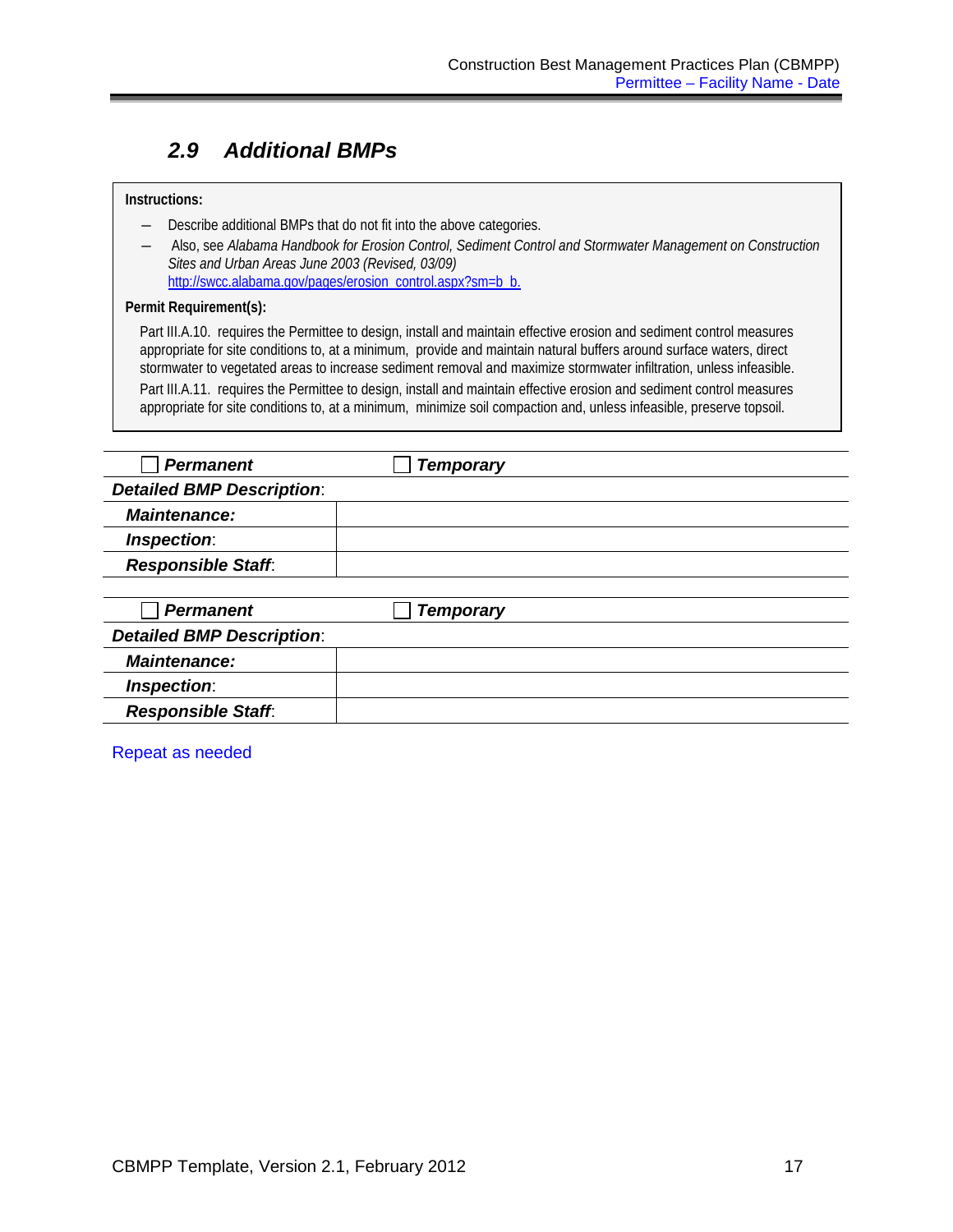# <span id="page-21-0"></span>**SECTION 3: GOOD HOUSEKEEPING (GROUNDS KEEPING) BMPS**

#### **Instructions:**

- ― Describe the key good housekeeping (grounds keeping) BMPs that will be implemented to control pollutants in stormwater.
- Categorize each good housekeeping BMP under one of the following seven categories:
	- *3.1 Material Handling and Waste Management*
	- *3.2 Establish Proper Building Material Staging Areas*
	- *3.3 Designate Washout Areas*
	- *3.4 Establish Proper Equipment/Vehicle Fueling and Maintenance Practices*
	- *3.5 Allowable Non-Stormwater Discharges and Control Equipment/Vehicle Washing*
	- *3.6 Spill Prevention, Control and Management*
	- *3.7 Any Additional BMPs*
- ― Consult the *Alabama Handbook for Erosion Control, Sediment Control and Stormwater Management on Construction Sites and Urban Areas June 2003 (Revised, 03/09)*[. http://swcc.alabama.gov/pages/erosion\\_control.aspx?sm=b\\_b](http://swcc.alabama.gov/pages/erosion_control.aspx?sm=b_b)
- ― For more information or ideas on BMPs, see EPA's National Menu of BMPs [www.epa.gov/npdes/stormwater/menuofbmps](http://www.epa.gov/npdes/stormwater/menuofbmps)
- Please consider pollution prevention (P2) ADEM encourages you to exercise pollution prevention practices and alternatives at your facility. Pollution prevention will assist you in complying with permit regulations.

### **Permit Requirement(s):**

Part III.D.3 (n) requires a description of the procedures for handling and disposing of wastes generated at the site, including, but not limited to, clearing and demolition debris, sediment removed from the site, construction and domestic waste, hazardous or toxic waste, and sanitary waste.

### <span id="page-21-1"></span>*3.1 Material Handling and Waste Management*

#### **Instructions:**

- ― Describe measures (e.g., trash disposal, sanitary wastes, recycling, and proper material handling) to prevent the discharge of solid materials and/or wastes to receiving waters, except as authorized by a permit issued under section 404 of the CWA.
- ― Also, see *EPA's General Construction Site Waste Management BMP Fact Sheet* at [www.epa.gov/npdes/stormwater/menuofbmps/construction/cons\\_wasteman](http://www.epa.gov/npdes/stormwater/menuofbmps/construction/cons_wasteman)

| <b>Permanent</b>                 | <b>Temporary</b> |
|----------------------------------|------------------|
| <b>Detailed BMP Description:</b> |                  |
| <b>Maintenance:</b>              |                  |
| Inspection:                      |                  |
| <b>Responsible Staff:</b>        |                  |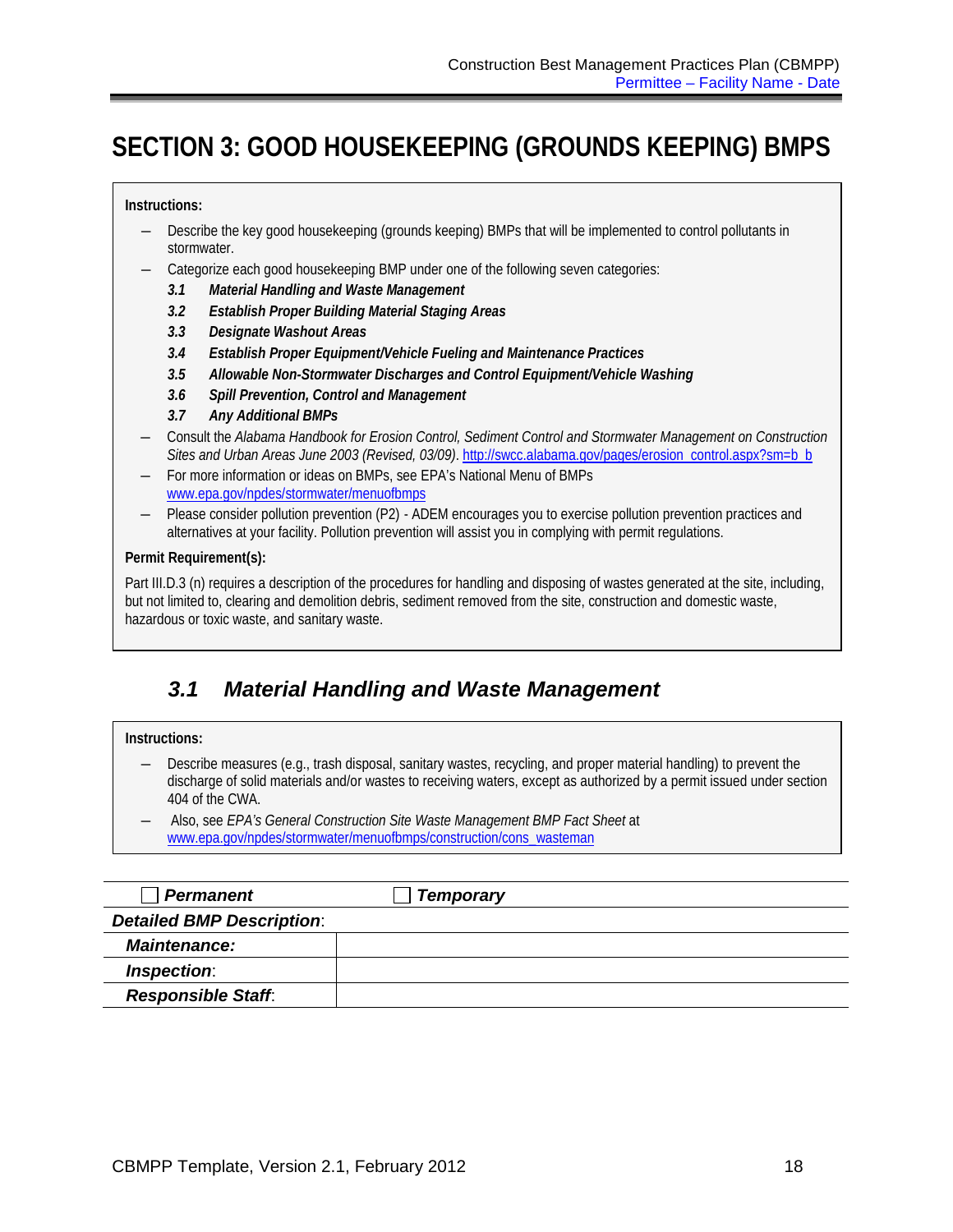| <b>Permanent</b>                 | <b>Temporary</b> |
|----------------------------------|------------------|
| <b>Detailed BMP Description:</b> |                  |
| <b>Maintenance:</b>              |                  |
| Inspection:                      |                  |
| <b>Responsible Staff.</b>        |                  |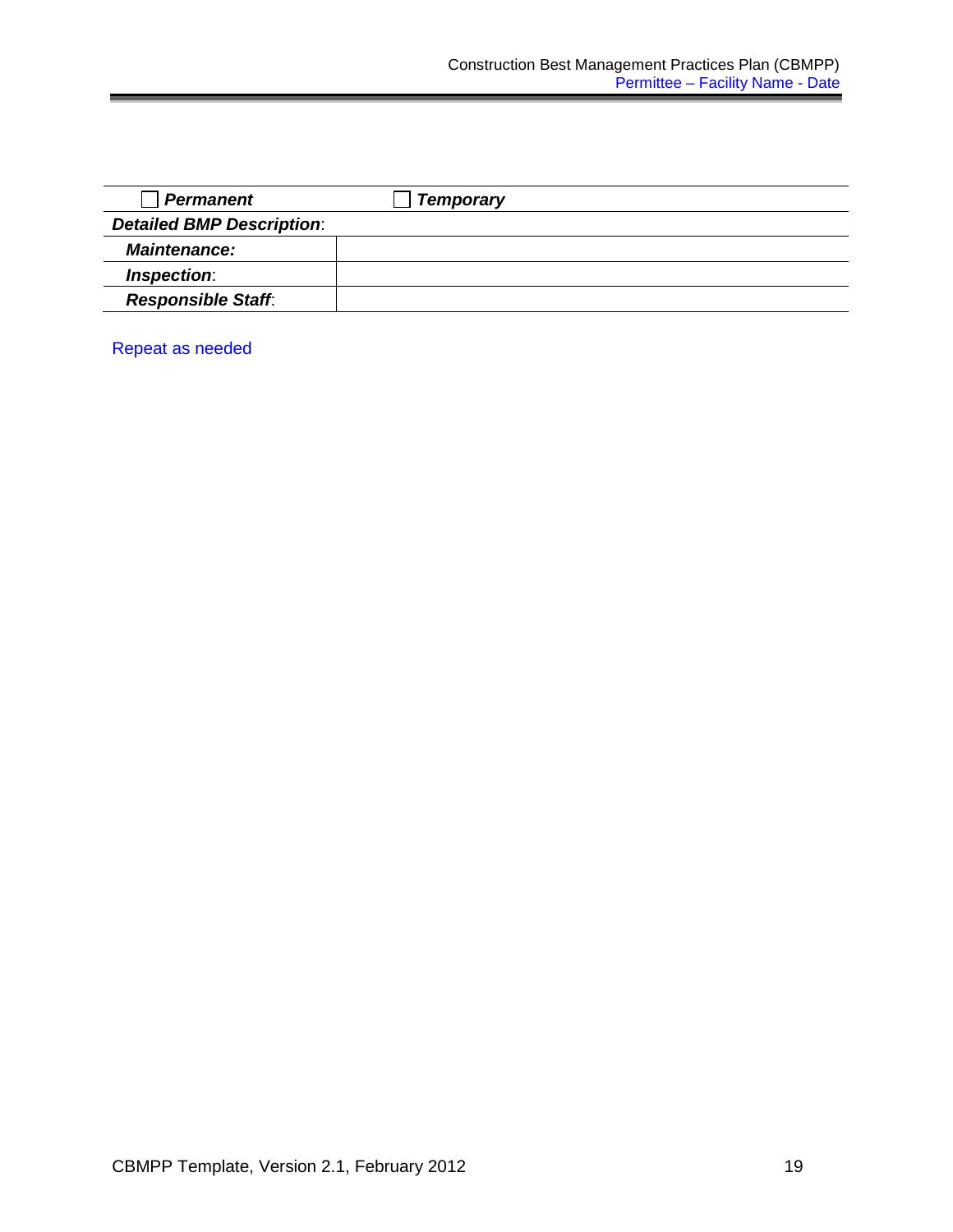## <span id="page-23-0"></span>*3.2 Establish Proper Building Material Staging Areas*

### **Instructions:**

― Describe construction materials expected to be stored on-site and procedures for storage of materials to minimize exposure of the materials to stormwater.

| <b>Permanent</b>                 | <b>Temporary</b> |  |
|----------------------------------|------------------|--|
| <b>Detailed BMP Description:</b> |                  |  |
| <b>Maintenance:</b>              |                  |  |
| Inspection:                      |                  |  |
| <b>Responsible Staff:</b>        |                  |  |
|                                  |                  |  |
| <b>Permanent</b>                 | <b>Temporary</b> |  |
| <b>Detailed BMP Description:</b> |                  |  |
| <b>Maintenance:</b>              |                  |  |
| Inspection:                      |                  |  |
| <b>Responsible Staff:</b>        |                  |  |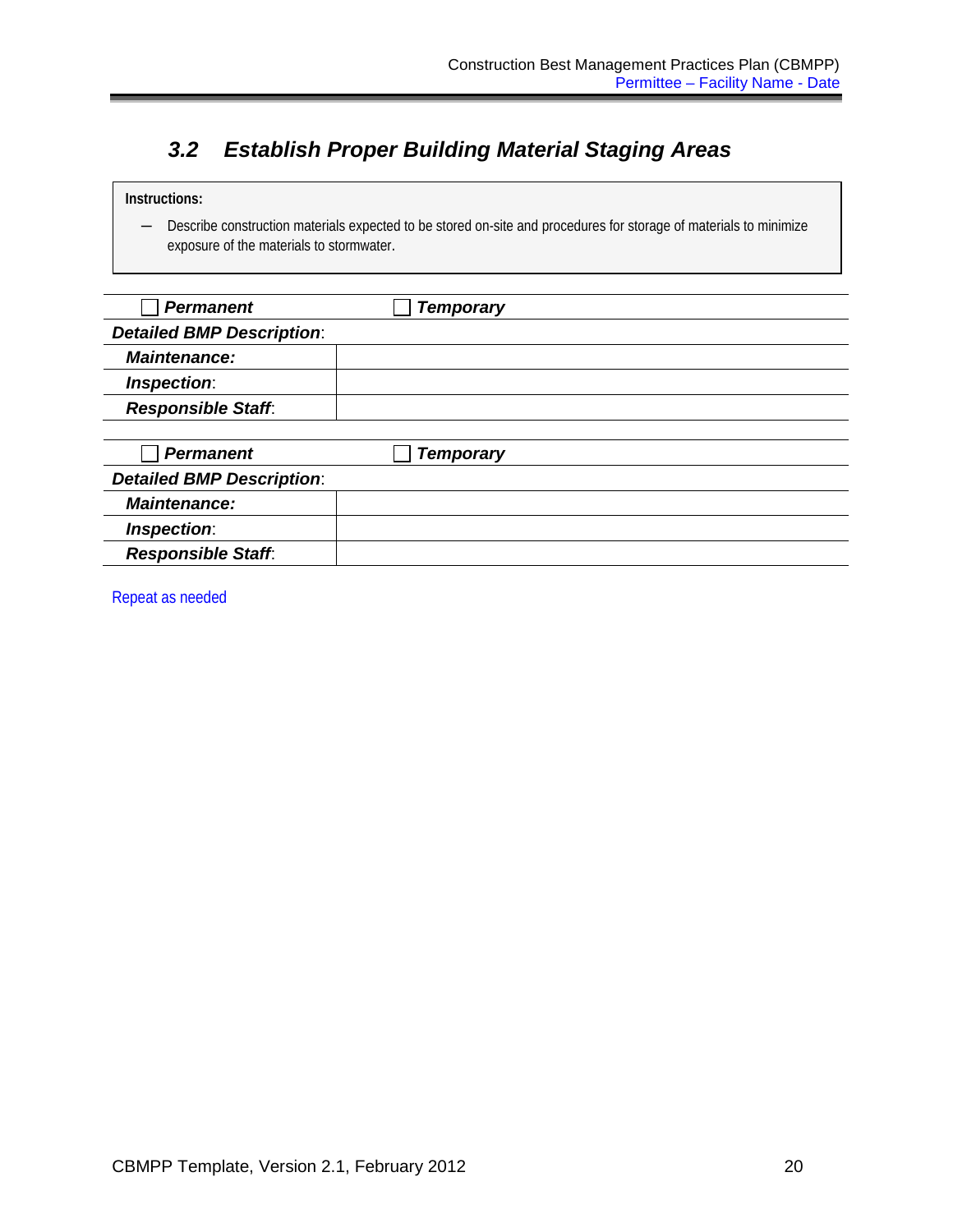### <span id="page-24-0"></span>*3.3 Designate Washout Areas*

#### **Instructions:**

- ― Describe location(s) and controls to eliminate the potential for discharges from washout areas associated with concrete mixers, paint, stucco, etc.
- ― For more information reference ADEM Administrative Code Chapters 335-6-5 and 335-6-6 for applicable SID and NPDES permit requirements.
- ― Also, see *EPA's Concrete Washout BMP Fact Sheet* at
- ― [www.epa.gov/npdes/stormwater/menuofbmps/construction/concrete\\_wash](http://www.epa.gov/npdes/stormwater/menuofbmps/construction/concrete_wash)

| <b>Permanent</b>                 | <b>Temporary</b> |  |
|----------------------------------|------------------|--|
| <b>Detailed BMP Description:</b> |                  |  |
| <b>Maintenance:</b>              |                  |  |
| Inspection:                      |                  |  |
| <b>Responsible Staff.</b>        |                  |  |
|                                  |                  |  |
| <b>Permanent</b>                 | <b>Temporary</b> |  |
| <b>Detailed BMP Description:</b> |                  |  |
| <b>Maintenance:</b>              |                  |  |
| Inspection:                      |                  |  |
| <b>Responsible Staff:</b>        |                  |  |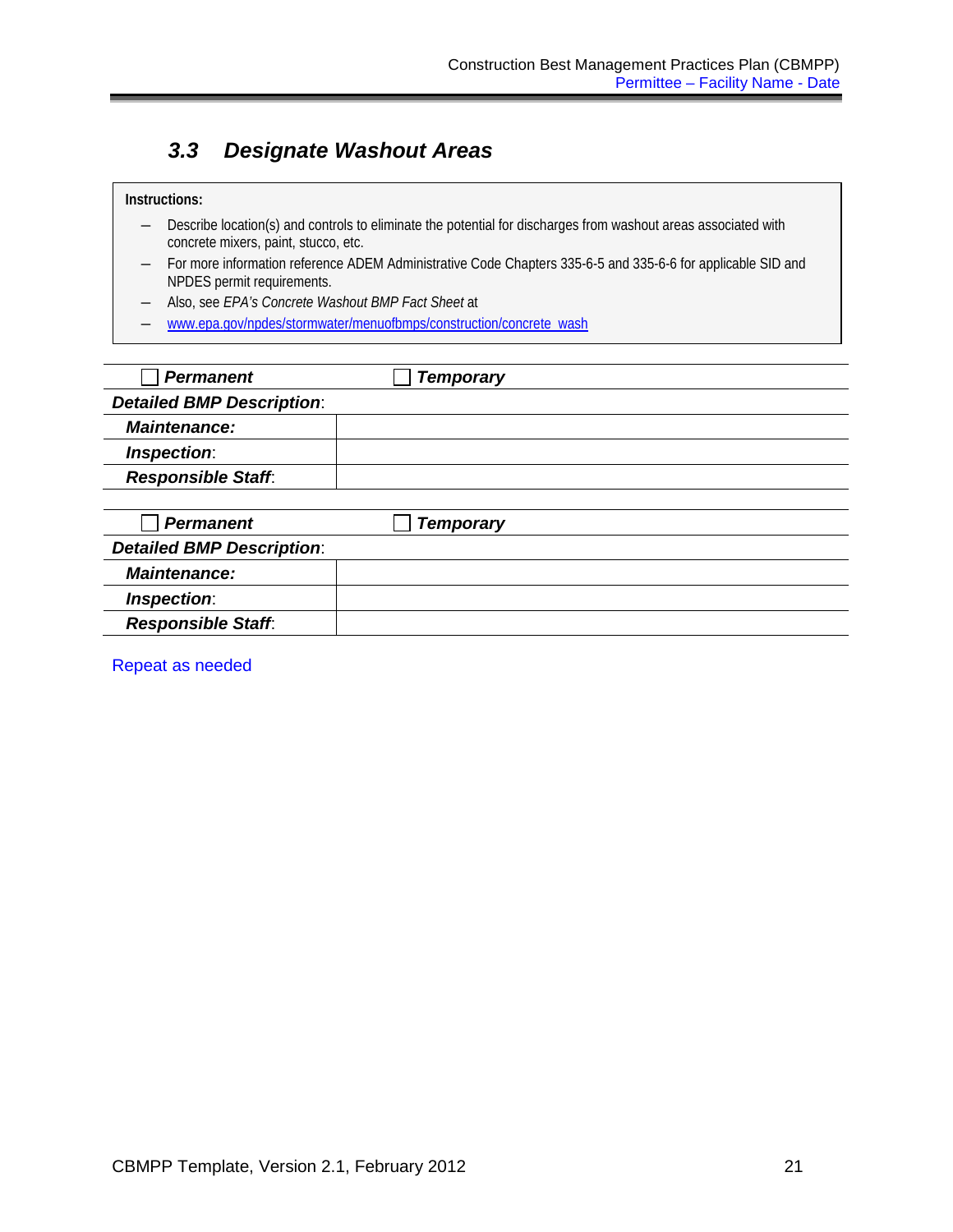### <span id="page-25-0"></span>*3.4 Establish Proper Equipment/Vehicle Fueling and Maintenance Practices*

### **Instructions:**

- ― Describe equipment/vehicle fueling and maintenance practices that will be implemented to control pollutants to stormwater (e.g., secondary containment, drip pans, and spill kits).
- ― For more information reference ADEM Administrative Code Chapters 335-6-5 and 335-6-6 for applicable SID and NPDES permit requirements.
- ― Also, see *EPA's Vehicle Maintenance and Washing Areas BMP Fact Sheet* a[t](http://cfpub1.epa.gov/npdes/stormwater/menuofbmps/index.cfm?action=browse&Rbutton=detail&bmp=63&minmeasure=4icile_maintain)  [www.epa.gov/npdes/stormwater/menuofbmps/construction/vehicile\\_maintain](http://cfpub1.epa.gov/npdes/stormwater/menuofbmps/index.cfm?action=browse&Rbutton=detail&bmp=63&minmeasure=4icile_maintain)

| <b>Permanent</b>                 | <b>Temporary</b> |  |
|----------------------------------|------------------|--|
| <b>Detailed BMP Description:</b> |                  |  |
| <b>Maintenance:</b>              |                  |  |
| Inspection:                      |                  |  |
| <b>Responsible Staff:</b>        |                  |  |
|                                  |                  |  |
| <b>Permanent</b>                 | <b>Temporary</b> |  |
| <b>Detailed BMP Description:</b> |                  |  |
| <b>Maintenance:</b>              |                  |  |
| Inspection:                      |                  |  |
| <b>Responsible Staff.</b>        |                  |  |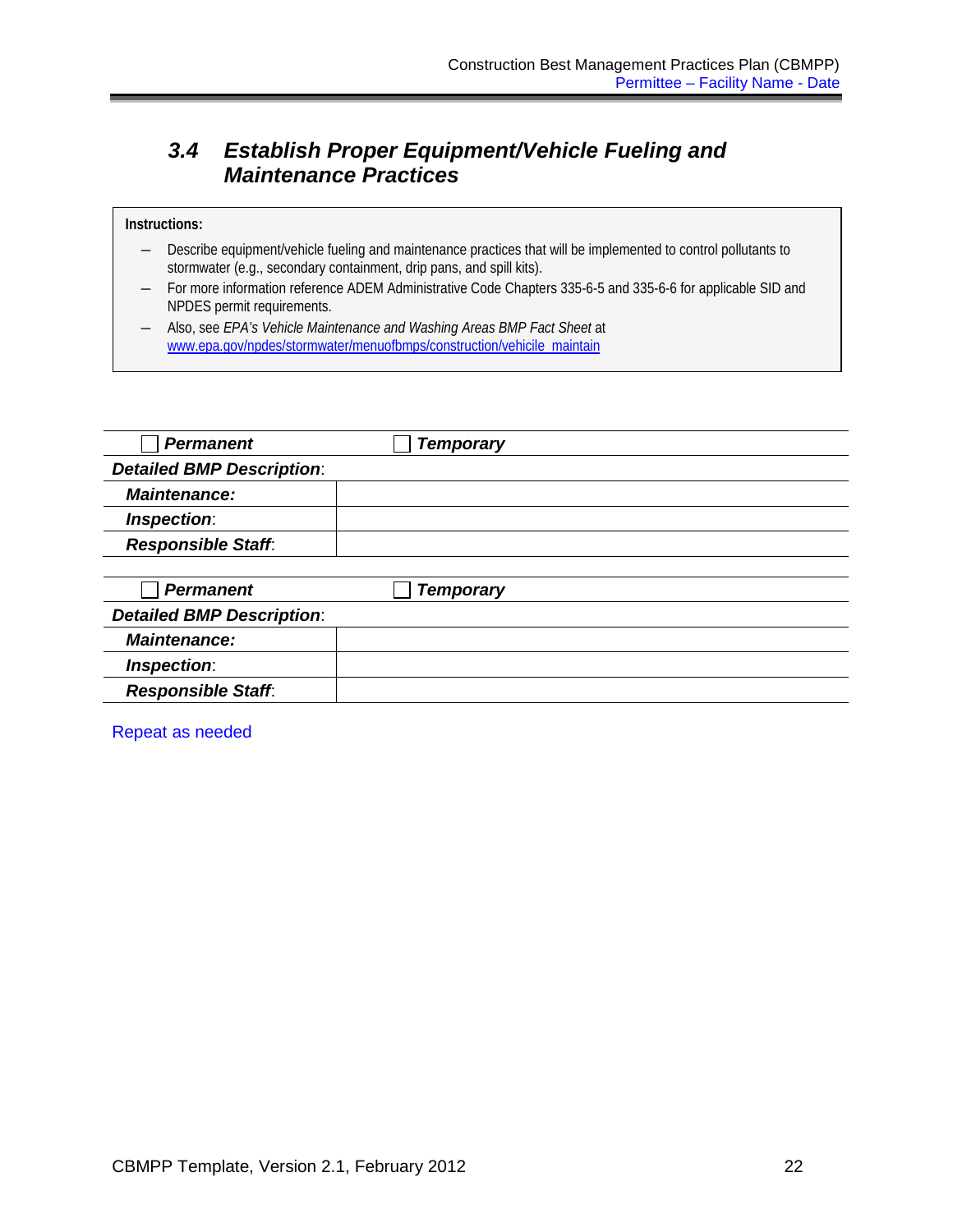### <span id="page-26-0"></span>*3.5 Control Equipment/Vehicle Washing*

### **Instructions:**

- ― Describe equipment/vehicle washing practices that will be implemented to control pollutants to stormwater
- For more information reference ADEM Administrative Code Chapters 335-6-5 and 335-6-6 for applicable SID and NPDES permit requirements.
- ― Discharges containing solvents/detergents and/or petroleum is prohibited under this permit and must be authorized under an NPDES industrial permit.
- ― Also, see EPA's *Vehicle Maintenance and Washing Areas BMP Fact Sheet* at [www.epa.gov/npdes/stormwater/menuofbmps/construction/vehicile\\_maintain](http://www.epa.gov/npdes/stormwater/menuofbmps/construction/vehicile_maintain)

| <b>Permanent</b>                 | <b>Temporary</b> |  |
|----------------------------------|------------------|--|
| <b>Detailed BMP Description:</b> |                  |  |
| <b>Maintenance:</b>              |                  |  |
| Inspection:                      |                  |  |
| <b>Responsible Staff:</b>        |                  |  |
|                                  |                  |  |
| <b>Permanent</b>                 | <b>Temporary</b> |  |
| <b>Detailed BMP Description:</b> |                  |  |
| <b>Maintenance:</b>              |                  |  |
| Inspection:                      |                  |  |
| <b>Responsible Staff.</b>        |                  |  |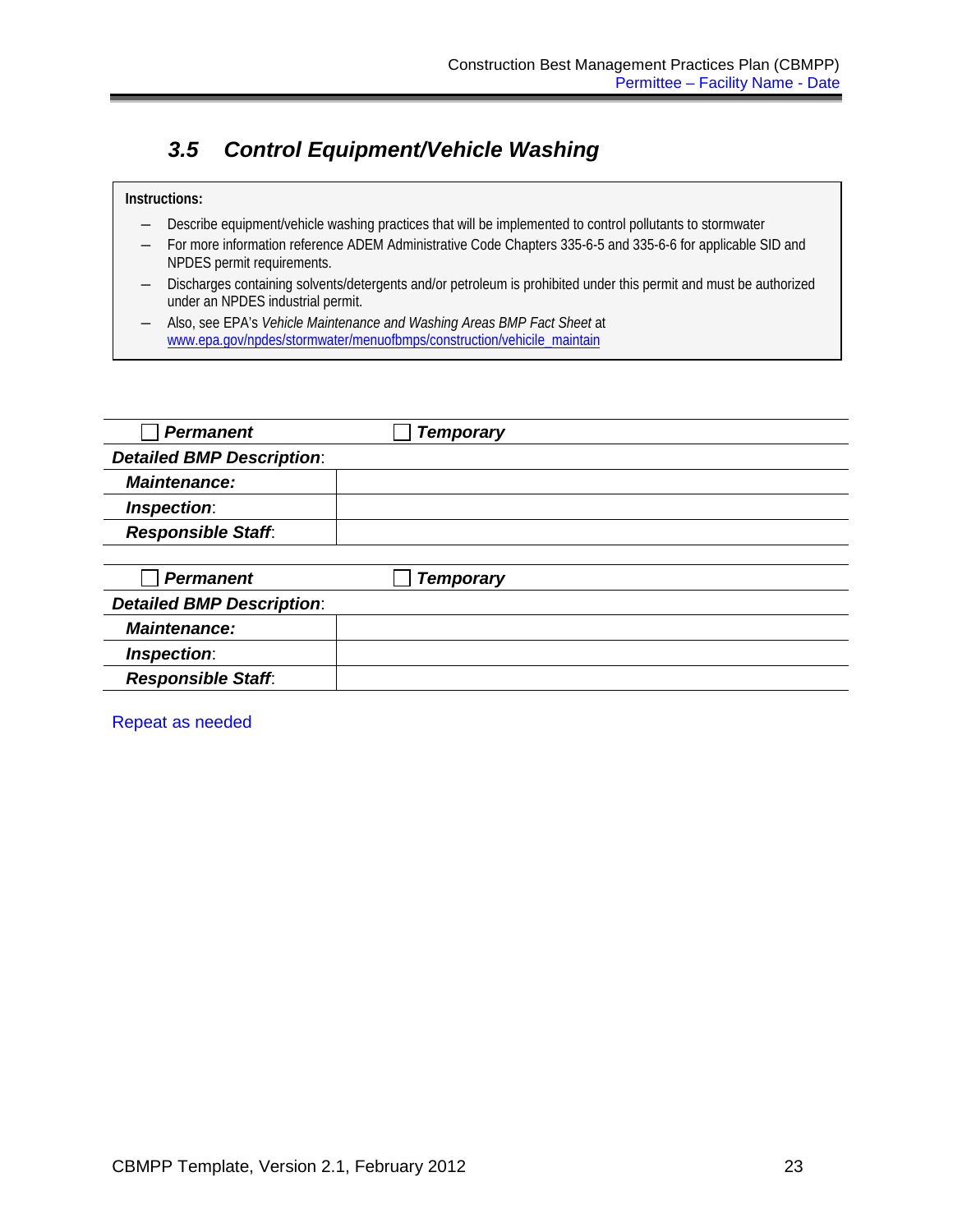## <span id="page-27-0"></span>*3.6 Spill Prevention, Control and Management*

### **Instructions:**

- ― A Spill Prevention, Control and Countermeasures (SPCC) Plan as set forth in 40 CFR Part 112 is required for petroleum products. The SPCC Plan should be prepared as a separate document or as a component of the CBMPP.
- Describe the spill prevention and control plan to include ways to reduce the chance of spills, stop the source of spills, contain and clean up spills, dispose of materials contaminated by spills, and train personnel responsible for spill prevention and control.
- ― Also, see EPA's *Spill Prevention and Control Plan BMP Fact sheet* at [www.epa.gov/npdes/stormwater/menuofbmps/construction/spill\\_control](http://www.epa.gov/npdes/stormwater/menuofbmps/construction/spill_control)

### **Permit Requirement(s):**

Part III.E. of the permit requires that a the Permittee shall prepare, implement, and maintain a Spill Prevention, Control and Countermeasures (SPCC) Plan in accordance with 40 CFR Part 112 and ADEM Admin Code r.335-6-6-.12(r) for all applicable onsite petroleum storage tanks. The Permittee shall also prepare, implement, and maintain a SPCC Plan in accordance with ADEM Admin Code r.335-6-6-.12(r) for any stored pollutant(s) that may, if spilled, be reasonably expected to enter a water of the state or the collection system for a publicly or privately owned treatment works. The SPCC Plan(s) shall be maintained as a separate document or as part of the CBMPP Plan required in Part III.D. above. The Permittee shall implement appropriate structural and/or non-structural spill prevention, control, and/or management sufficient to prevent any spills of pollutants from entering a water of the state or a publicly or privately owned treatment works. The plan(s) must be consistent with the requirements of 40 CFR Part 112 and/or ADEM Admin Code r.335-6-6-.12(r). Any containment system used to implement this requirement shall be constructed of materials compatible with the substance(s) contained and of materials which shall prevent the contamination of groundwater and shall be capable of retaining 110 percent of the volume of the largest container of pollutants for which the containment system is provided. The Permittee shall maintain onsite or have readily available sufficient oil & grease absorbing material and aflotation booms to contain and clean-up fuel or chemical spills and leaks. Soil contaminated by paint or chemical spills, oil spills, etc. must be immediately cleaned up, remediated, or be removed and disposed of in a Department approved manner.

### INSERT TEXT HERE or REFERENCE ATTACHMENT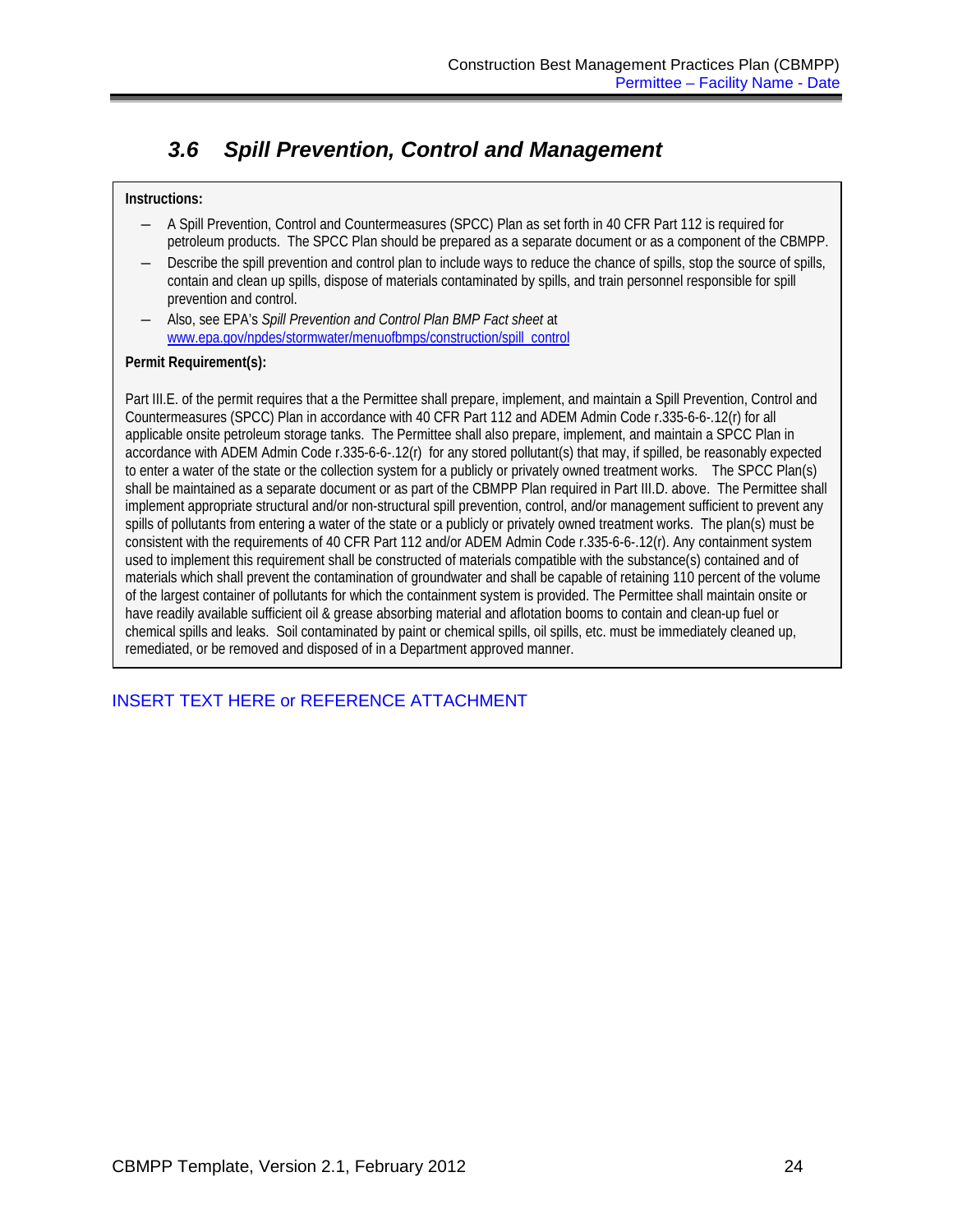### <span id="page-28-0"></span>*3.7 Non-Stormwater Discharge Management*

### **Instructions:**

- ― Identify all other sources of non-stormwater discharges that are not otherwise identified herein. The non-stormwater discharges identified might include those listed below:
- ― Identify measures used to eliminate or reduce these discharges and used to prevent them from becoming contaminated.
- ― Also, see ADEM Administrative Code chapters 335-6-5 and 335-6-6 for applicable SID and NPDES permit requirements for construction associated with de minimus non-stormwater process wastewater discharges.

### **Permit Requirements:**

Part I.B.2. This permit authorizes the following non- stormwater discharges provided the non-stormwater component of the discharge is in compliance with Part III.C.:

- (a) Discharges from fire-fighting activities;
- (b) Fire hydrant flushings;
- (c) Waters used to wash vehicles where detergents are not used;
- (d) Water used to control dust;
- (e) Potable water including uncontaminated water line flushings not associated with hydrostatic testing;
- (f) Routine external building wash down associated with construction that does not use detergents;
- (g) Pavement wash waters where spills or leaks of toxic or hazardous materials have not occurred (unless all spilled material has been removed) and where detergents are not used;
- (h) Uncontaminated air conditioning or compressor condensate associated with temporary office trailers and other similar buildings:
- (i) Uncontaminated ground water or spring water;
- (j) Foundation or footing drains where flows are not contaminated with process materials such as solvents;
- (k) Landscape irrigation.

Part III.D.3. (j) of the permit requires a description of the pollution prevention measures used to manage non-stormwater discharges.

### **Table 4. Non-Stormwater Discharges**

| <b>Non-Stormwater Discharges</b> | <b>Pollution Prevention Measures</b> |
|----------------------------------|--------------------------------------|
|                                  |                                      |
|                                  |                                      |
|                                  |                                      |
|                                  |                                      |

Tab to add additional entries if needed.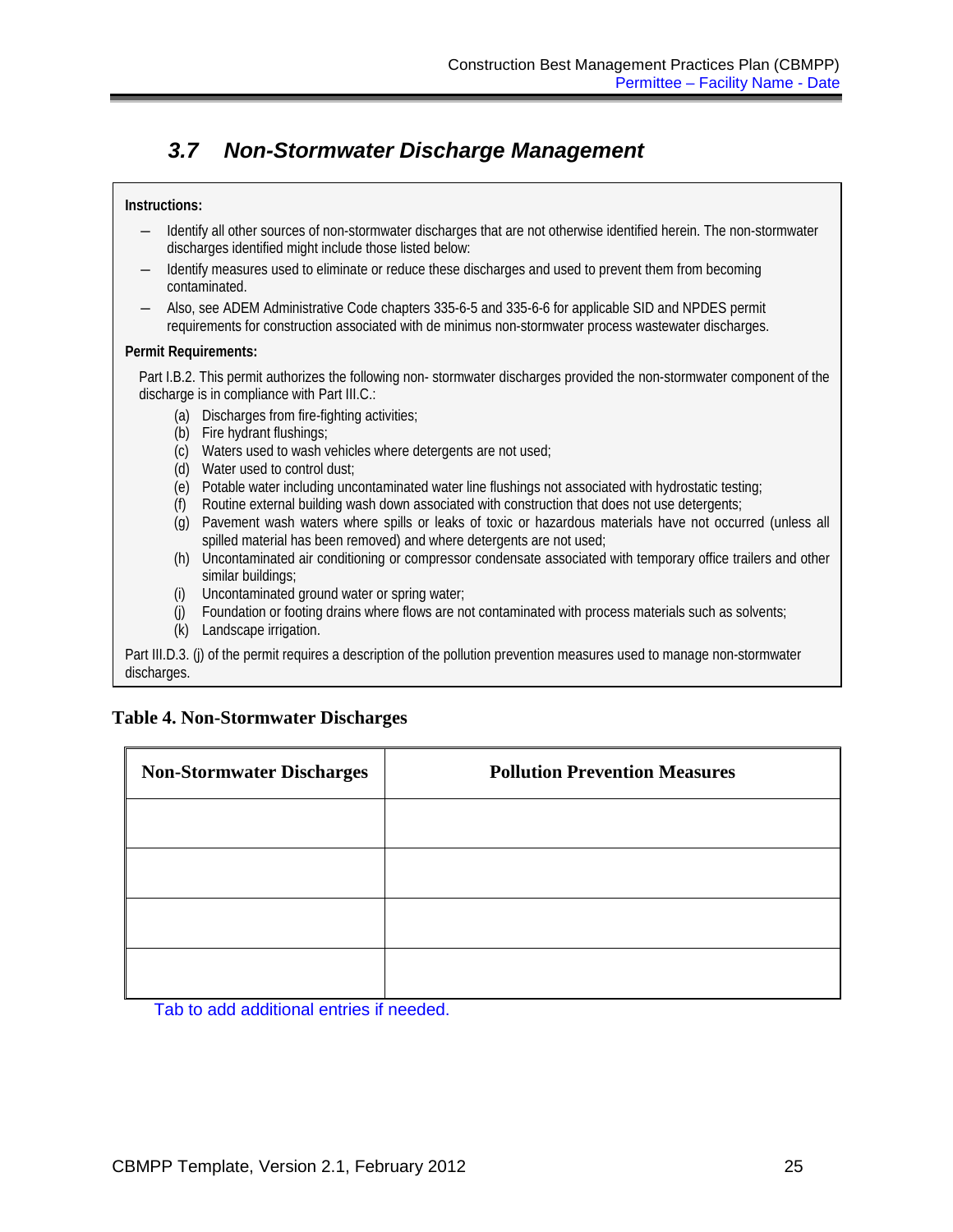# <span id="page-29-0"></span>**SECTION 4: SELECTING POST-CONSTRUCTION BMPs**

### **Instructions:**

- ― Describe all post-construction stormwater management measures that will be installed during the construction process to control pollutants in stormwater discharges after construction operations have been completed. Selection of the appropriate BMPs relies upon the proper characterization of the project site and accurate evaluation of the anticipated erosion and the effectiveness of proposed erosion and sediment control practices. The NRCS Revised Universal Soil Loss Equation Version 2 (RUSLE2) model is a useful modeling tool in estimating erosion rates and sediment yield. There are several benefits of using RUSLE2, specifically the ability to use a quantitative iterative process to select the most appropriate combination of permanent and temporary Best Management Practices (BMPs) for soil stabilization and erosion and sedimentation control during the construction and post-construction project phases.
- ― Examples of post-construction BMPs/LIDS (low impact development designs) include; but are not limited to, the following:
	- $\checkmark$  Biofilters
	- $\checkmark$  Bioretention
	- $\checkmark$  Detention/retention devices
	- $\checkmark$  Earth dikes, drainage swales, and lined ditches
	- Green Roofs
	- $\checkmark$  Infiltration basins
	- $\checkmark$  Porous pavement
	- $\checkmark$  Other proprietary permanent structural BMPs
	- $\checkmark$  Outlet protection/velocity dissipation devices
	- $\checkmark$  Slope protection
	- $\checkmark$  Vegetated strips and/or swales
- ― Identify any applicable federal, state, or local requirements for design or installation.
- Describe how low-impact designs or smart growth considerations have been incorporated into the design.
- ― For any structural BMPs, you should have design specifications and details and refer to them. Attach them as appendices to the CBMPP or within the text of the CBMPP.
- ― Consult the Alabama Handbook for Erosion Control, Sediment Control and Stormwater Management on Construction Sites and Urban Areas June 2003 (Revised, 03/09)
- ― Visit the post-construction section of EPA's Menu of BMPs at: [www.epa.gov/npdes/menuofbmps](http://www.epa.gov/npdes/menuofbmps)
- For more information regarding the NRCS RUSLE2, see [http://fargo.nserl.purdue.edu/rusle2\\_dataweb/About\\_RUSLE2\\_Technology.htm](http://fargo.nserl.purdue.edu/rusle2_dataweb/About_RUSLE2_Technology.htm)

#### **Permit Requirement(s):**

Part III.D.3. (k). requires a description of the best management practices to be installed during site construction and operated and maintained following final stabilization at sites where the post-construction volumes or velocities of stormwater runoff are significantly different from conditions existing prior to the construction activity.

### *Detailed BMP Description:*

| <b>Installation Schedule:</b> |  |
|-------------------------------|--|
| <b>Maintenance:</b>           |  |
| Inspection:                   |  |
| <b>Responsible Staff:</b>     |  |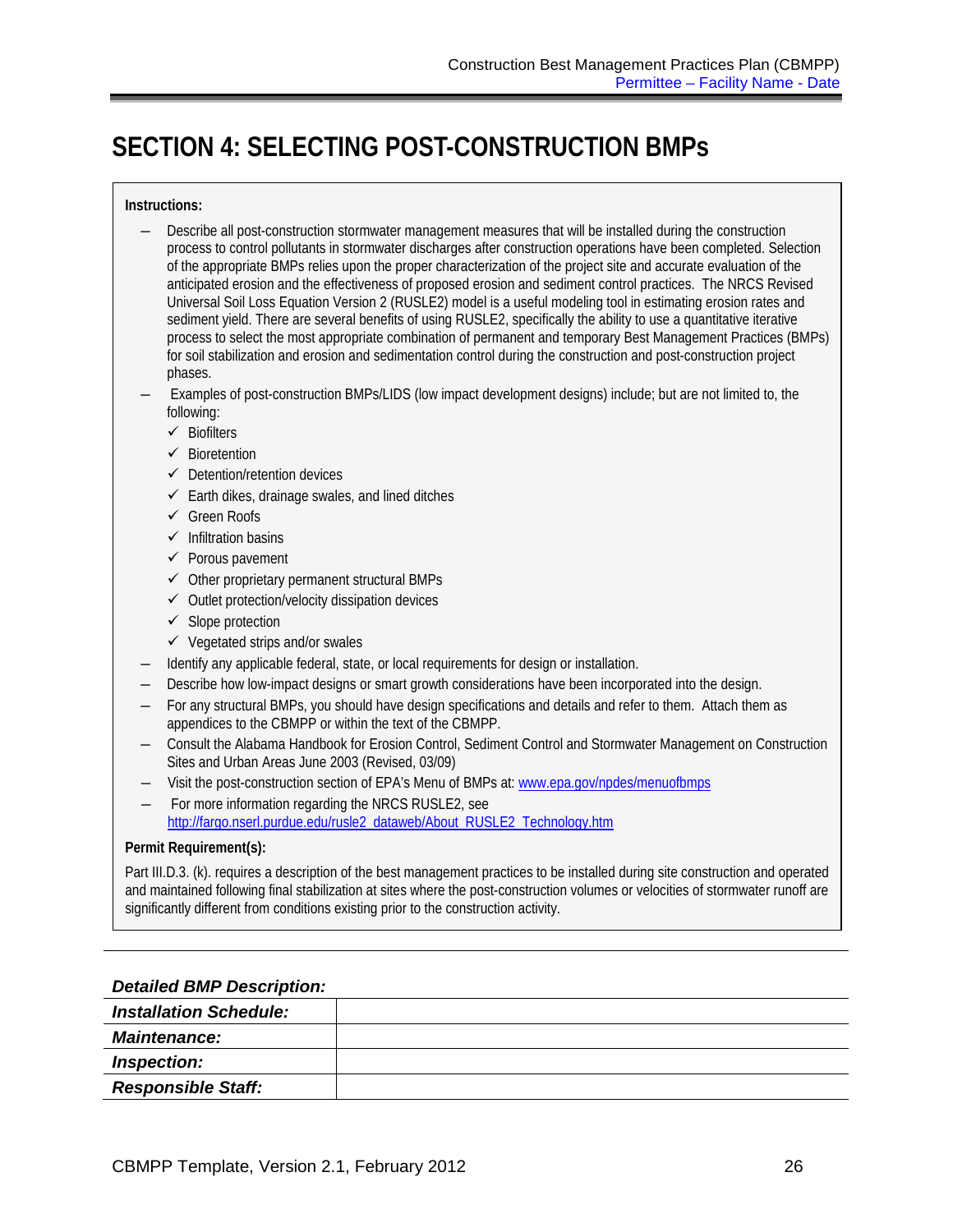| <b>Detailed BMP Description:</b> |  |
|----------------------------------|--|
| <b>Installation Schedule:</b>    |  |
| <b>Maintenance:</b>              |  |
| Inspection:                      |  |
| <b>Responsible Staff:</b>        |  |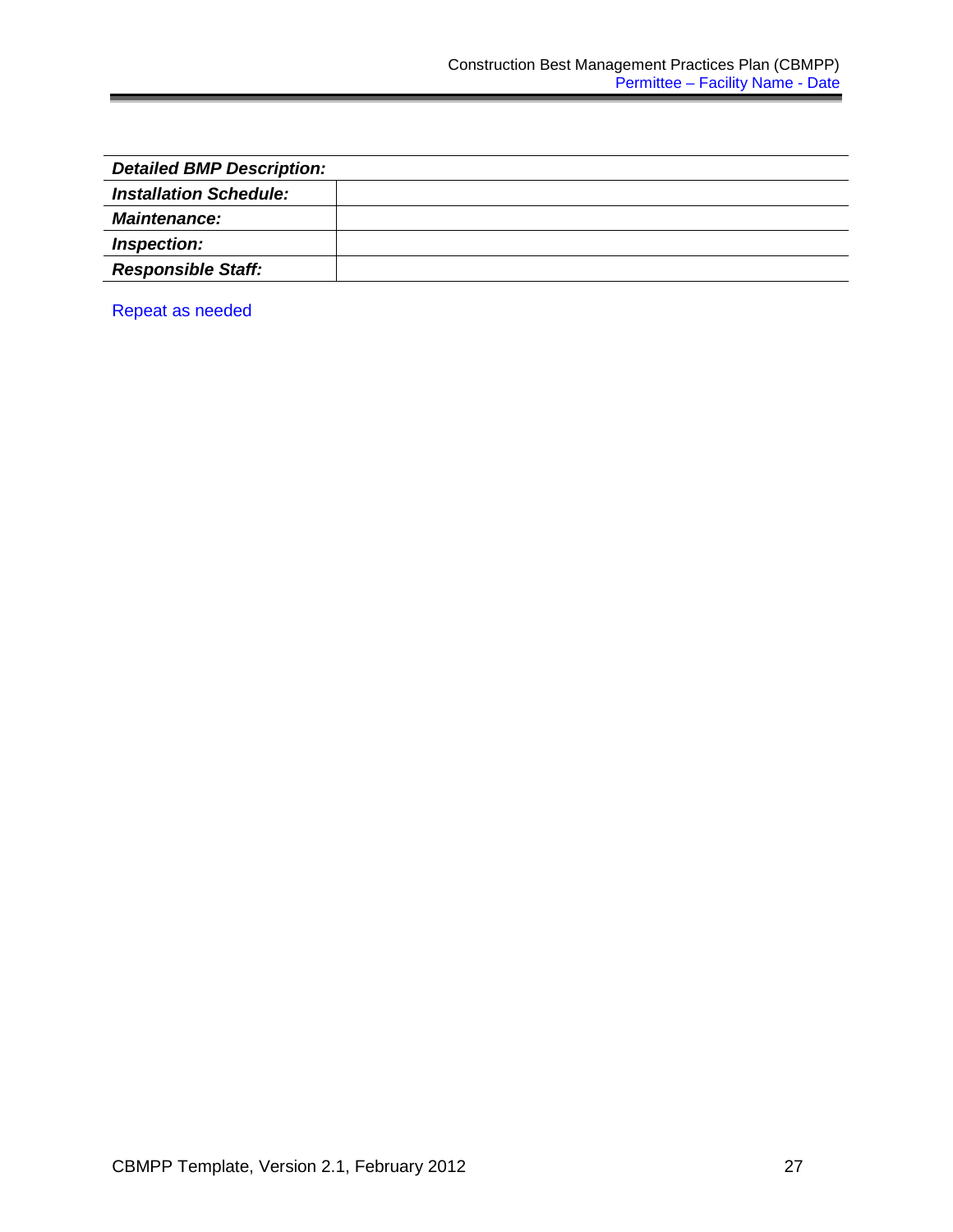# <span id="page-31-1"></span><span id="page-31-0"></span>**SECTION 5: INSPECTIONS**

### *5.1 Inspections*

### **Instructions:**

- ― Identify the individual(s) responsible for conducting inspections and describe their qualifications. ADEM Form 500 must be used.<http://www.adem.state.al.us/DeptForms/Formpdf.htm>
- Pending your activity and following the requirements of Part III.G of the permit; describe the frequency that inspections will occur at your site, including any correlation9s) to storm frequency and intensity.
- ― Note that inspection details for particular BMPs should be included in Sections 2 and 3.
- ― You should also document the repairs and maintenance that you undertake as a result of your inspections. These actions can be documented in the corrective action log described in Part 5.2 below.

### **Permit Requirement(s):**

- Part III.G. Inspection Requirements
	- 1. Daily Observations
		- (a) Each day there is activity at the site, the Permittee shall visually observe that portion of the construction project where active disturbance, work, or construction occurred to note any rainfall measurements occurring since the previous observation, and any apparent BMP deficiencies in the area of active disturbance.
		- (b) Such daily observations may be performed by appropriate site personnel.
		- (c) The Permittee shall maintain a log of all daily observations and record in such log any rainfall measurements and BMP deficiencies observed.
	- 2. Site Inspections
		- (a) A site inspection shall consist of a complete and comprehensive observation of the entire construction site including all areas of land disturbance, areas used for storage of materials that are exposed to precipitation, affected ditches and other stormwater conveyances, as well as all outfalls, receiving waters and stream banks to determine if, and ensure that:
			- (i) Effective erosion controls and sediment controls have been fully implemented and maintained in accordance with this permit, the site CBMPP, and the Alabama Handbook;
			- (ii) Pollutant discharges have been prevented/minimized to the maximum extent practicable, and
			- (iii) Discharges do not result in a contravention of applicable State water quality standards for the receiving stream(s) or other waters impacted or affected by the Permittee.
		- (b) Site inspections shall be performed by a QCI, QCP, or a qualified person under the direct supervision of a QCP.
		- (c) For non-linear projects, a site inspection shall be performed once each month and after any qualifying precipitation event, commencing as promptly as possible, but no later than 24-hours after resuming or continuing active construction or disturbance, and completed no later than 72-hours following the qualifying precipitation event;
		- (d) For linear projects where active construction or areas where perennial vegetation has not been fully established, meeting the definition of final stabilization, a site inspection shall be performed after any qualifying precipitation event since the last inspection, beginning as promptly as possible, but no later than 24-hours after resuming or continuing active construction or disturbance and completed no later than five (5) days after the qualifying precipitation event;
		- (e) A site inspection shall also be performed as often as is necessary until any poorly functioning erosion controls or sediment controls, non-compliant discharges, or any other deficiencies observed during a prior inspection are corrected and documented as being in compliance with the requirements of this permit.
		- (f) On all active disturbance, dredging, excavation, or construction undertaken or located within the banks of a waterbody, including but not limited to, equipment/vehicle crossings, pipelines, or other transmission line installation, conveyor structure installation, and waterbody relocation, streambank stabilization, or other alterations, a site inspection shall be performed at least once a week and as often as is necessary until the disturbance/activity impacting the waterbody is complete and reclamation or effective stormwater quality remediation is achieved.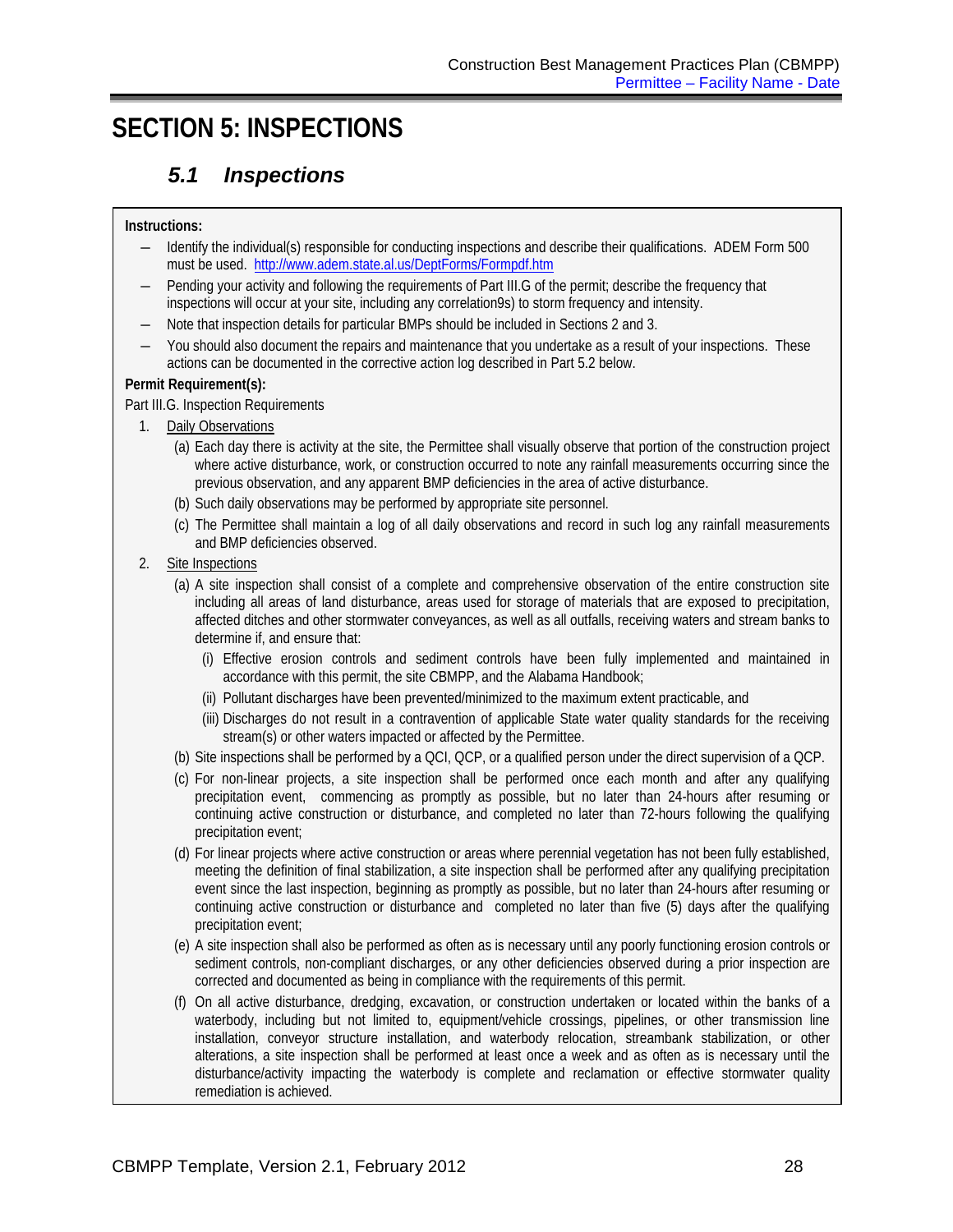*1. Inspection Personnel:* Identify the person(s) who will be responsible for conducting inspections and describe their qualifications:

Daily Observations:

Weekly (if required):

Monthly Inspections:

Precipitation event Inspections:

Comprehensive CBMPP Evaluation (to be conducted at a minimum of once every 6 months by QCP):

### *2. Inspection Schedule and Procedures:*

Describe the inspection schedules and procedures you have developed for your site (include frequency of inspections for each BMP or group of BMPs, indicate when you will inspect, e.g., before/during/and after rain events, spot inspections):

Describe the general procedures for correcting problems when they are identified. Include responsible staff and time frames for making corrections:

Attach a copy of ADEM Form 23. REFERENCE ATTACHMENT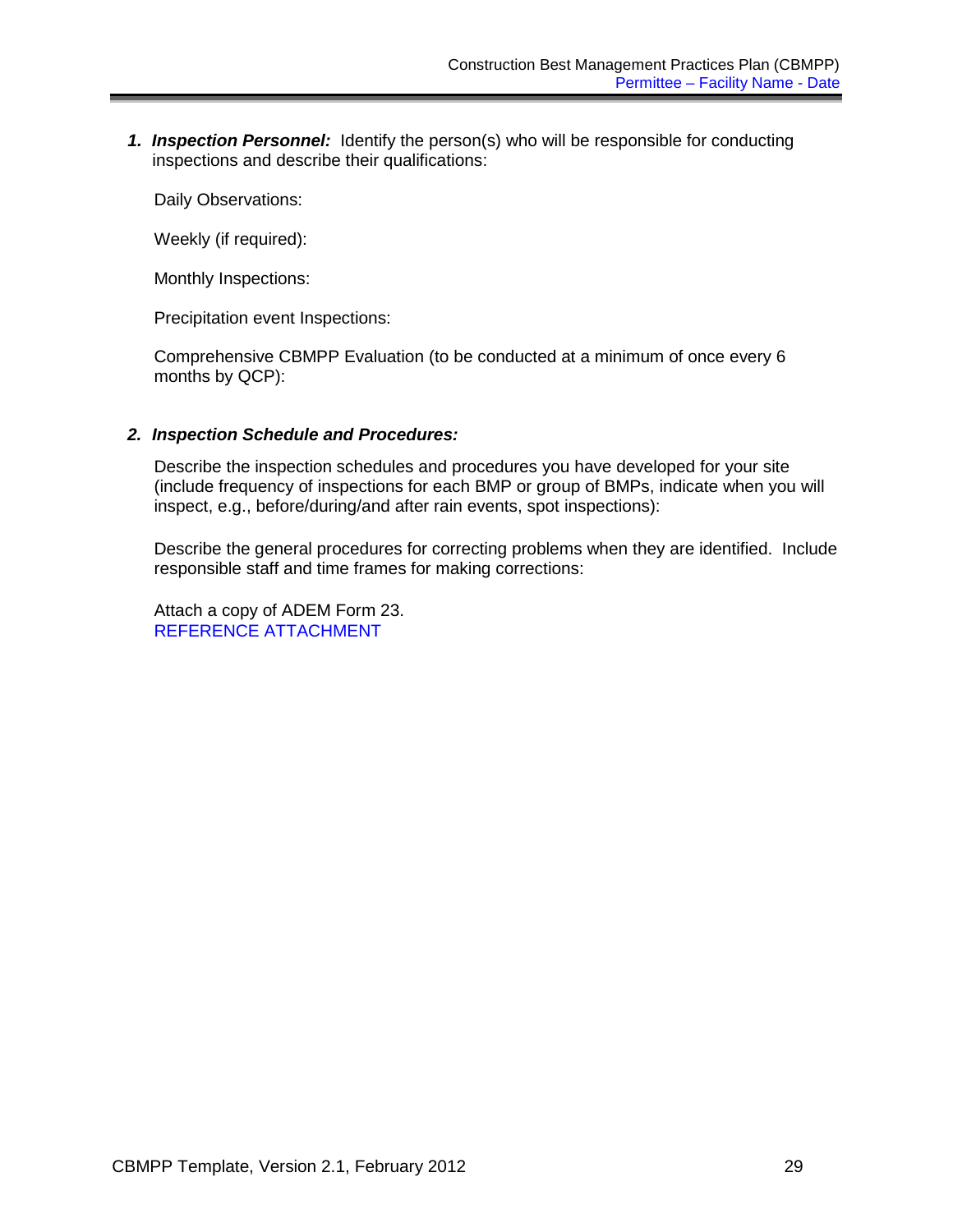## <span id="page-33-0"></span>*5.2 Corrective Action*

### **Instructions:**

- ― Create here, or as an attachment, a corrective action log. This log should describe repair, replacement, and maintenance of BMPs undertaken as a result of the inspections and maintenance procedures described above. Actions related to the findings of inspections should reference the specific inspection report.
- This log should describe the actions taken; the date the actions were completed, and indicate the person(s) who completed the work.

### **Permit Requirement(s):**

Part III.H.1. of the permit requires any poorly functioning erosion controls or sediment controls, non-compliant discharges, or any other deficiencies observed during the inspections required under Part III.G.2 shall be corrected as soon as possible, but not to exceed five (5) days of the inspection unless prevented by unsafe weather conditions.

Part III.H.2. of the permit requires that in the event of a breach of a sediment basin/pond, temporary containment measures shall be taken within 24 hours after the inspection. Permanent corrective measures shall be implemented within five (5) days of the inspection; however, if permanent corrective measures cannot be implemented within the timeframes provided herein the Permittee shall contact the Department.

Part III.H.3. of the permit requires that the operator shall promptly take all reasonable steps to remove, to the maximum extent practical, pollutants deposited offsite or in any waterbody or stormwater conveyance structure.

Corrective Action Log: INSERT LOG HERE or REFERENCE ATTACHMENT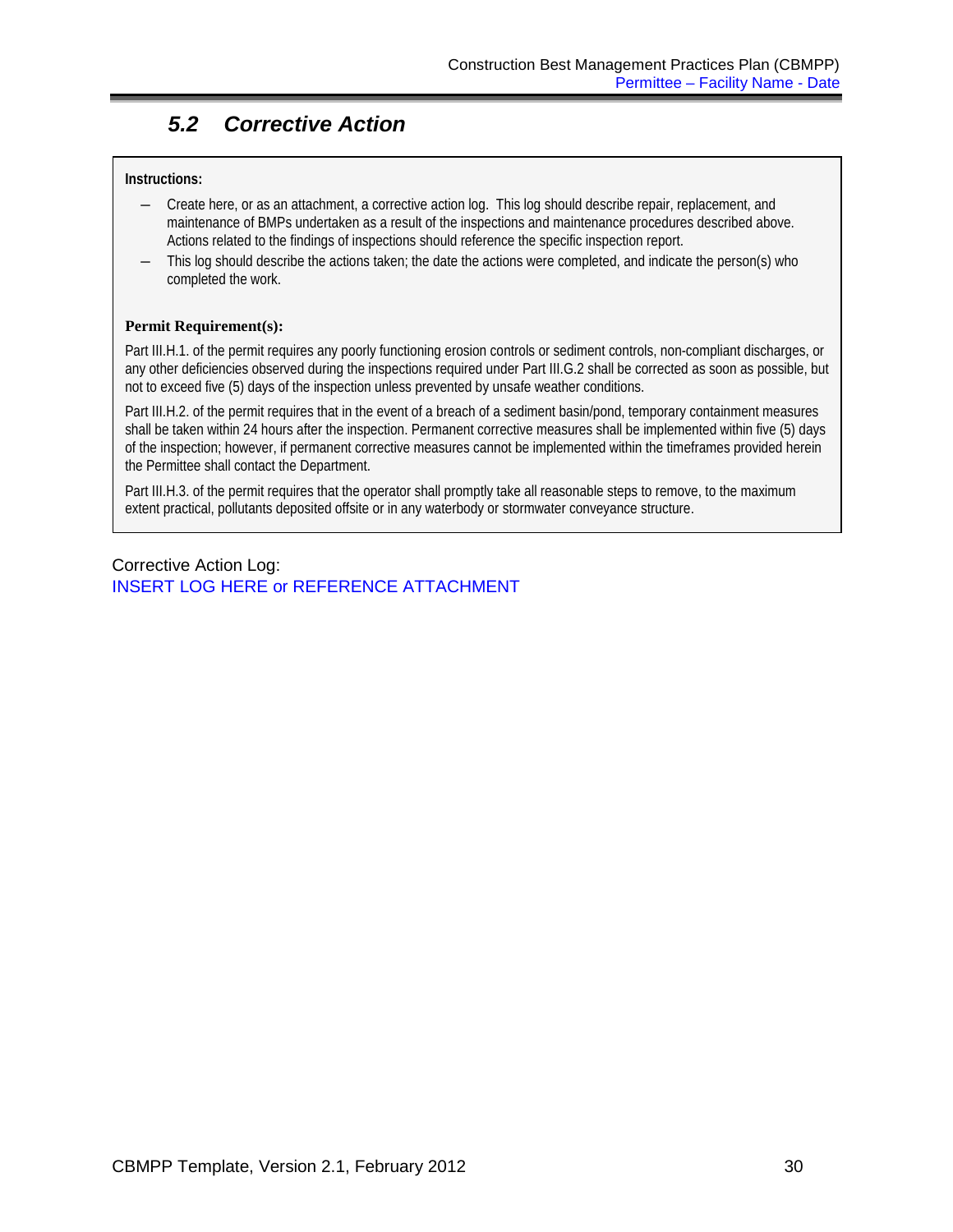# <span id="page-34-1"></span><span id="page-34-0"></span>**SECTION 6: RECORDKEEPING AND TRAINING**

## *6.1 Recordkeeping*

### **Instructions:**

- ― The following is a list of records you should keep at your project site available for inspectors to review:
- ― Dates of grading, construction activity, and stabilization (which is covered in Sections 2 and 3)
- ― The signed and certified NOI form or permit application form (attach)
- ― A copy of the letter from ADEM acknowledging receipt of your complete NOR/application (attach)
- ― Inspection reports (attach)
- ― Monitoring Data, if required to monitor
- ― Rainfall data
- ― Copy of your *CBMPP Plan*
- ― Copy of SPCC, if needed

### **Permit Requirement(s):**

Part IV.J.1. of the permit requires that the Permittee shall retain records of all inspection records, monitoring information, including all calibration and maintenance records and all original strip chart recordings for continuous monitoring instrumentation, copies of all reports required by the permit, and records of all data used to complete such reports, for a period of at least three (3) years from the date of the inspection, sample measurement, or report. This period may be extended by request of the Director at any time. If litigation or other enforcement action, under the AWPCA and/or the FWPCA, is ongoing which involves any of these records, the records shall be kept until the litigation is resolved.

Part IV.J.2. of the permit requires that all records required to be kept for a period of three (3) years shall be kept at the permitted facility or an alternate location identified to the Department in writing and shall be available for inspection.

Date(s) when major grading activities occur: INSERT LOG HERE or REFERENCE ATTACHMENT Date(s) when construction activities temporarily or permanently cease on a portion of the site: INSERT LOG HERE or REFERENCE ATTACHMENT Date(s) when an area is either temporarily or permanently stabilized: INSERT LOG HERE or REFERENCE ATTACHMENT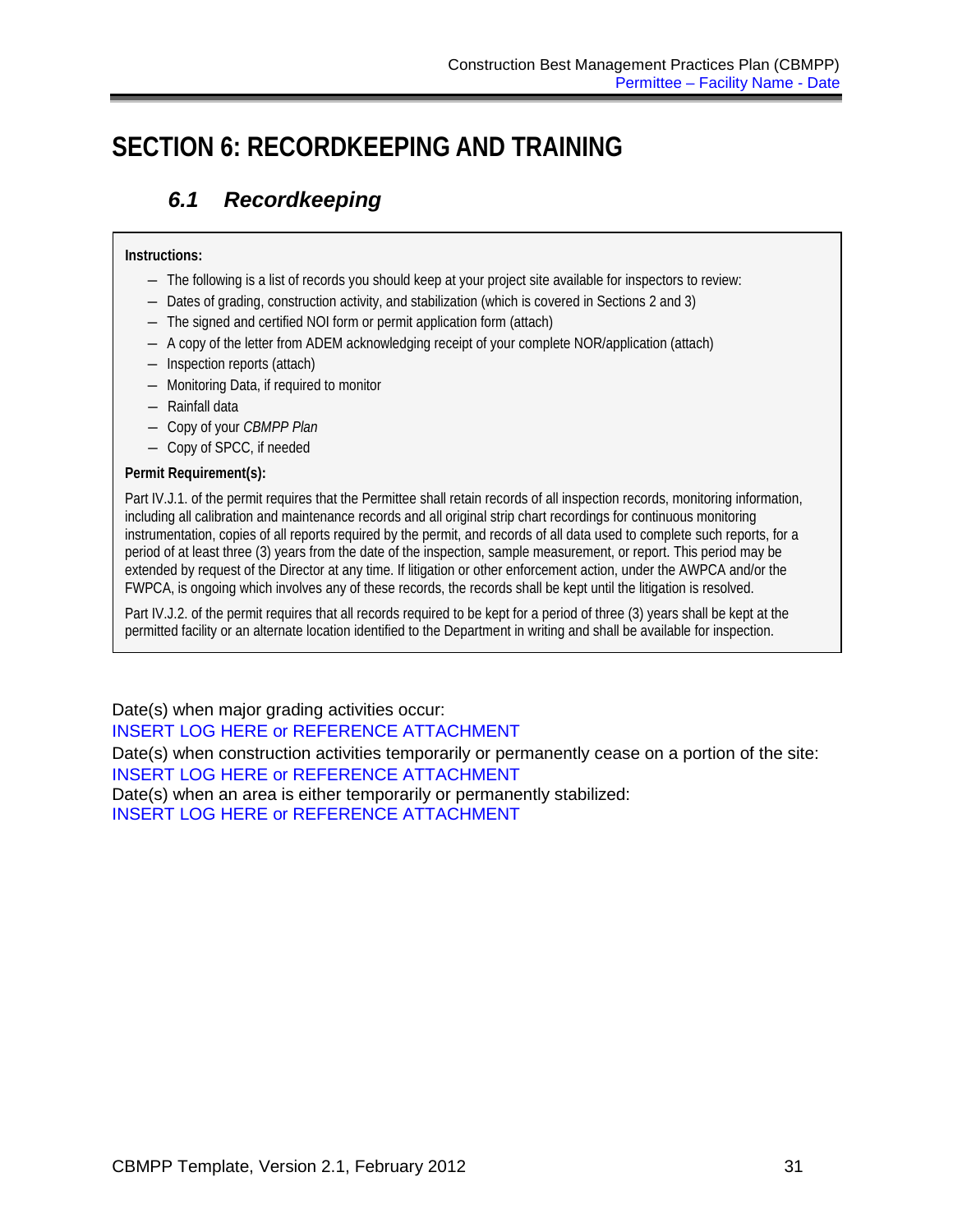## <span id="page-35-0"></span>*6.2 Log of Changes to the CBMPP*

### **Instructions:**

― Create a log here, or as an attachment, of changes and updates to the CBMPP. You should include additions of new BMPs, replacement of failed BMPs, significant changes in the activities or their timing on the project, changes in personnel, changes in inspection and maintenance procedures, updates to site maps, etc.

### **Permit Requirement(s):**

Part III.D.4.(a) of the permit requires that the CBMPP shall be updated as necessary to address changes in the construction activity, site weather patterns, new TMDLs finalized or approved by EPA, new 303(d) listings approved by EPA, or manufacturer specifications for specific control technologies.

Part III.D.4.(b) of the permit requires that the CBMPP shall be amended if inspections or investigations by site staff or by local, state, or federal officials determine that the existing sediment control measures, erosion control measures, or other site management practices are ineffective or do not meet the requirements of this permit. All necessary modifications to the CBMPP shall be made within seven (7) calendar days following notification of the inspection unless granted an extension of time by the Department.

Part III.D.4.(c) of the permit requires that if existing sediment control measures, erosion control measures, or other site management practices prove ineffective in protecting water quality or need to be modified; or if additional sediment control measures, erosion control measures, or other site management practices are necessary to meet the requirements of Part III.A. B. C. and E., implementation shall be completed before the next storm event whenever practicable. If implementation before the next storm event is impracticable, then new land disturbance activities must cease until the modified or additional controls can be implemented.

Part III.D.4. (d) of the permit requires that a copy of the CBMPP shall be maintained at the site during normal operating hours as defined by Part IV.T. of this permit when regulated land disturbing activities are occurring.

Log of changes and updates to the CBMPP INSERT LOG HERE or REFERENCE ATTACHMENT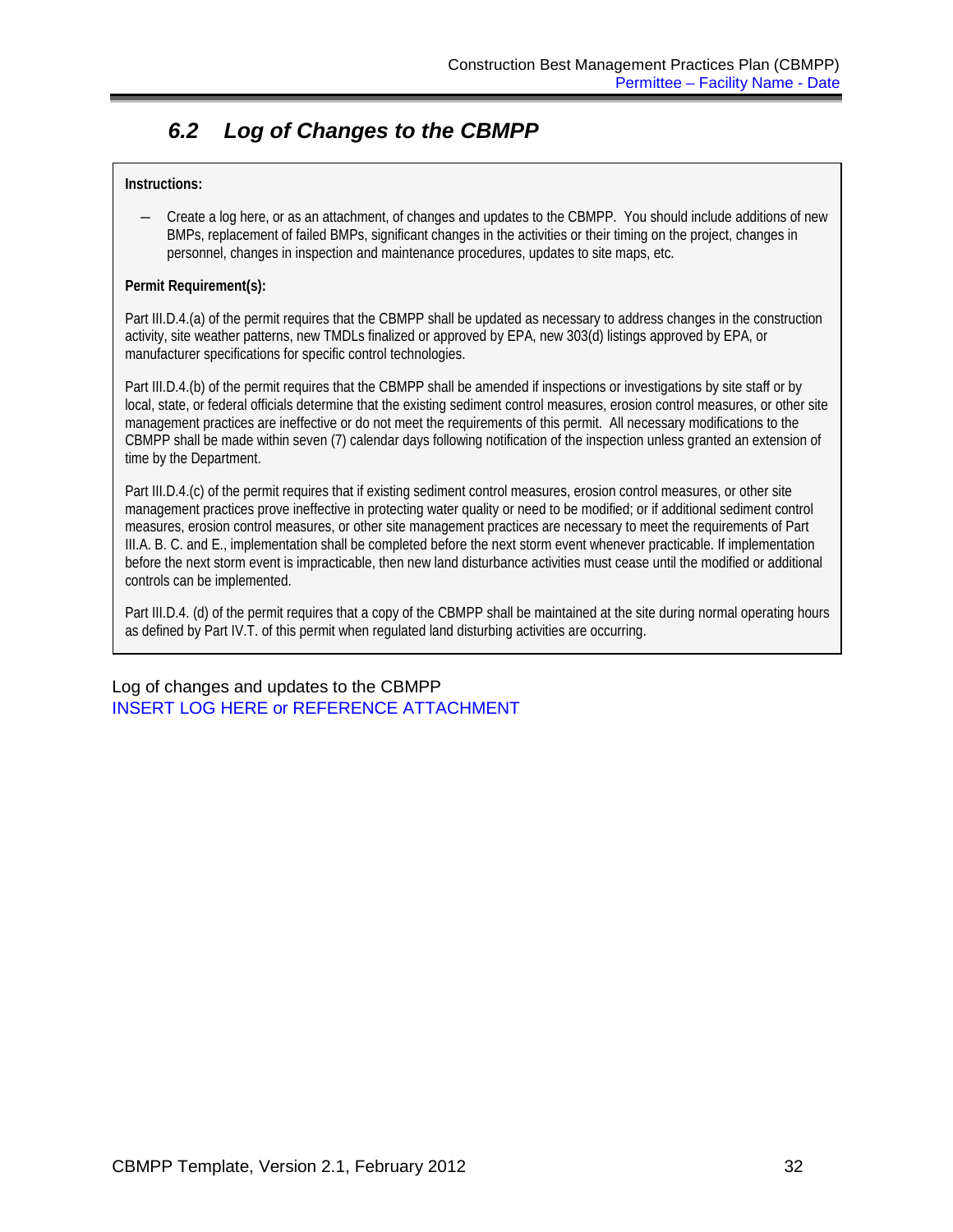## <span id="page-36-0"></span>*6.3 Training*

### **Instructions:**

- ― Training your staff and subcontractors is an effective BMP. As with the other steps you take to prevent stormwater problems at your site, you should document the training that you conduct for your staff, for those with specific stormwater responsibilities (e.g. installing, inspecting, and maintaining BMPs), and for subcontractors.
- ― Include dates, number of attendees, subjects covered, and length of training.
- ― Training includes, but is not limited to, the Qualified Credentialed Inspection Training (QCIP) program. Additional training may be necessary.

### **Permit Requirements:**

Part III.F. Training:

Unless the Permittee has employed or contracted with a QCP that performs duties as required by this permit, and the QCP is readily available and able to be present onsite as often as is necessary to ensure full compliance with the requirements of this permit, the Permittee shall ensure that:

- 1. At least one onsite employee shall be certified as a Qualified Credentialed Inspector (QCI) by completing an initial training and annual refreshers through an ADEM-approved Qualified Credentialed Inspector Program (QCIP) conducted by a cooperating training entity.
- 2. The QCIP must be approved by the Department prior to use and provide training in the following areas:
	- a. The applicable requirements of the Alabama NPDES rules;
	- b. The requirements of this permit;
	- c. The evaluation of construction sites to ensure that QCP designed and certified erosion controls and sediment controls detailed in a CBMPP are effectively implemented and maintained;
	- d. The evaluation of conveyance structures, receiving waters and adjacent impacted offsite areas to ensure the protection of water quality and compliance with the requirements of this permit; and
	- e. The general operation of a turbidity meter or similar device intended for the measurement of turbidity.
- 3. Each individual holding a QCI Certification need not be on-site continuously and they may conduct site inspections at multiple sites permitted by them or their employer.
- 4. Each individual holding QCI certification shall obtain annual certification of satisfactory completion of formal refresher education or training regarding general erosion controls and sediment controls, the requirements of this permit, and the general operation of a turbidity meter or similar device intended for the measurement of turbidity. The refresher training requirements, including but not limited to, appropriate curricula, course content, course length, and any participant testing, shall be subject to acceptance by the Director prior to use.

### Individual(s) Responsible for Training: INSERT TEXT or TABLE HERE

Describe Training Conducted:

- General stormwater and BMP awareness training for staff and subcontractors:
- Detailed training for staff and subcontractors with specific stormwater responsibilities: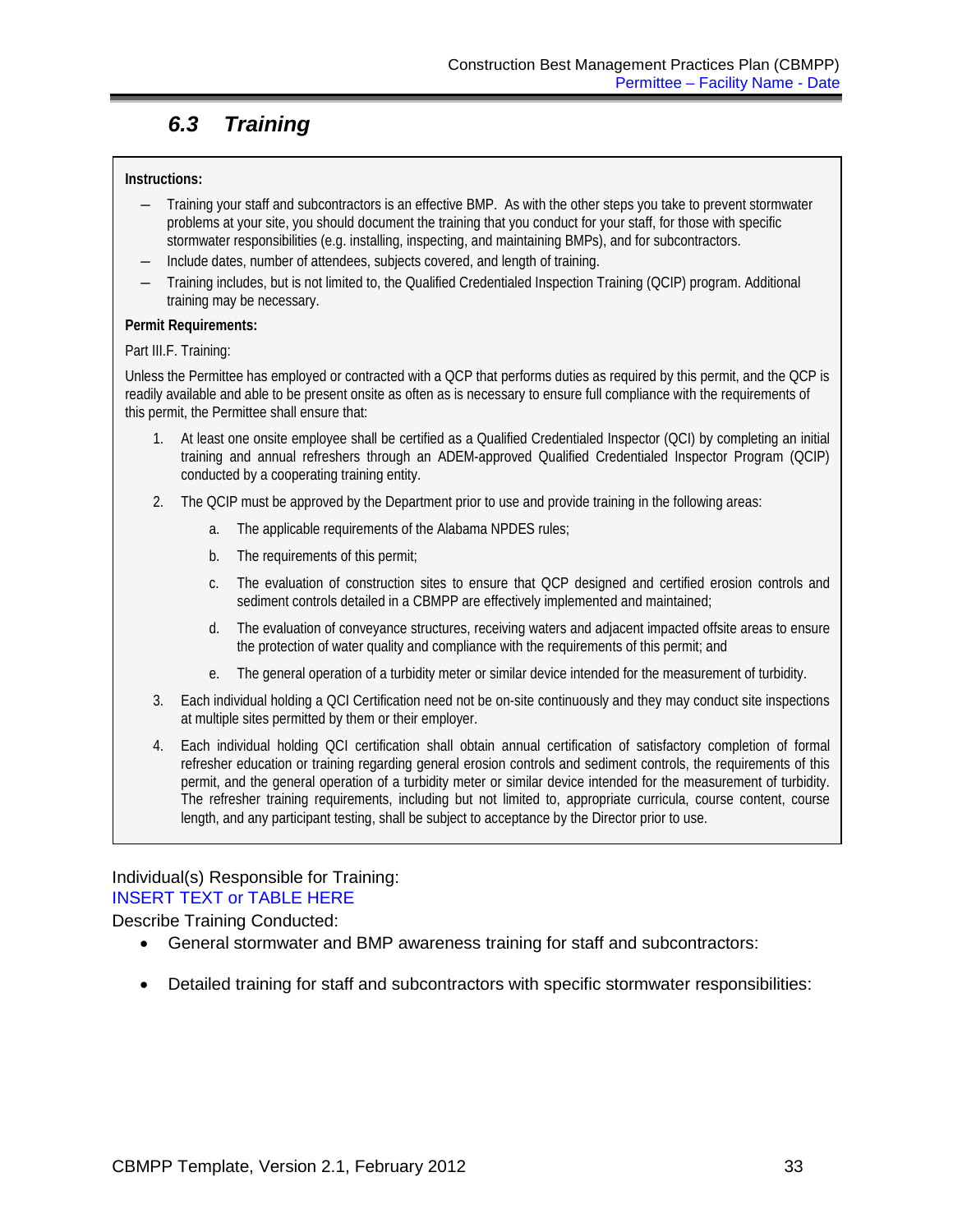# <span id="page-37-0"></span>**SECTION 7: FINAL STABILIZATION**

### **Instructions:**

- ― Describe procedures for final stabilization. If you complete major construction activities on part of your site, you can document your final stabilization efforts for that portion of the site. Discontinuing inspections can be approved upon submittal of inspection reports of subject area(s), certification of complete stabilization and NOI requesting modification of existing permit coverage to remove subject area(s) from coverage.
- Update your site plans to indicate areas that have achieved final stabilization.
- Dates for areas that have achieved final stabilization should be included in the CBMPP.
- ― Consult the *Alabama Handbook for Erosion Control, Sediment Control and Stormwater Management on Construction Sites and Urban Areas June 2003 (Revised, 03/09)*

#### **Permit Requirement(s):**

Part III.B. of the permit requires that final stabilization of disturbed areas must, at a minimum, be initiated immediately whenever any clearing, grading, excavating or other earth disturbing activities have permanently ceased on any portion of the site.

As defined in Part IV.T.17 of the permit, Final Stabilization means the application and establishment of the permanent ground cover (vegetative, pavements of erosion resistant hard or soft material or impervious structures) planned for the site to permanently eliminate soil erosion to the maximum extent practicable. Established vegetation will be considered final if 100% of the soil surface is uniformly covered in permanent vegetation with a density of 85% or greater. Permanent vegetation shall consist of; planted trees, shrubs, perennial vines; an agricultural or a perennial crop of vegetation appropriate for the region. Final stabilization applies to each phase of construction.

| <b>BMP Description:</b>       |  |
|-------------------------------|--|
| <b>Installation Schedule:</b> |  |
| <b>Maintenance:</b>           |  |
| Inspection:                   |  |
| <b>Responsible Staff:</b>     |  |
|                               |  |

| <b>BMP Description:</b>       |  |
|-------------------------------|--|
| <b>Installation Schedule:</b> |  |
| <b>Maintenance:</b>           |  |
| Inspection:                   |  |
| <b>Responsible Staff:</b>     |  |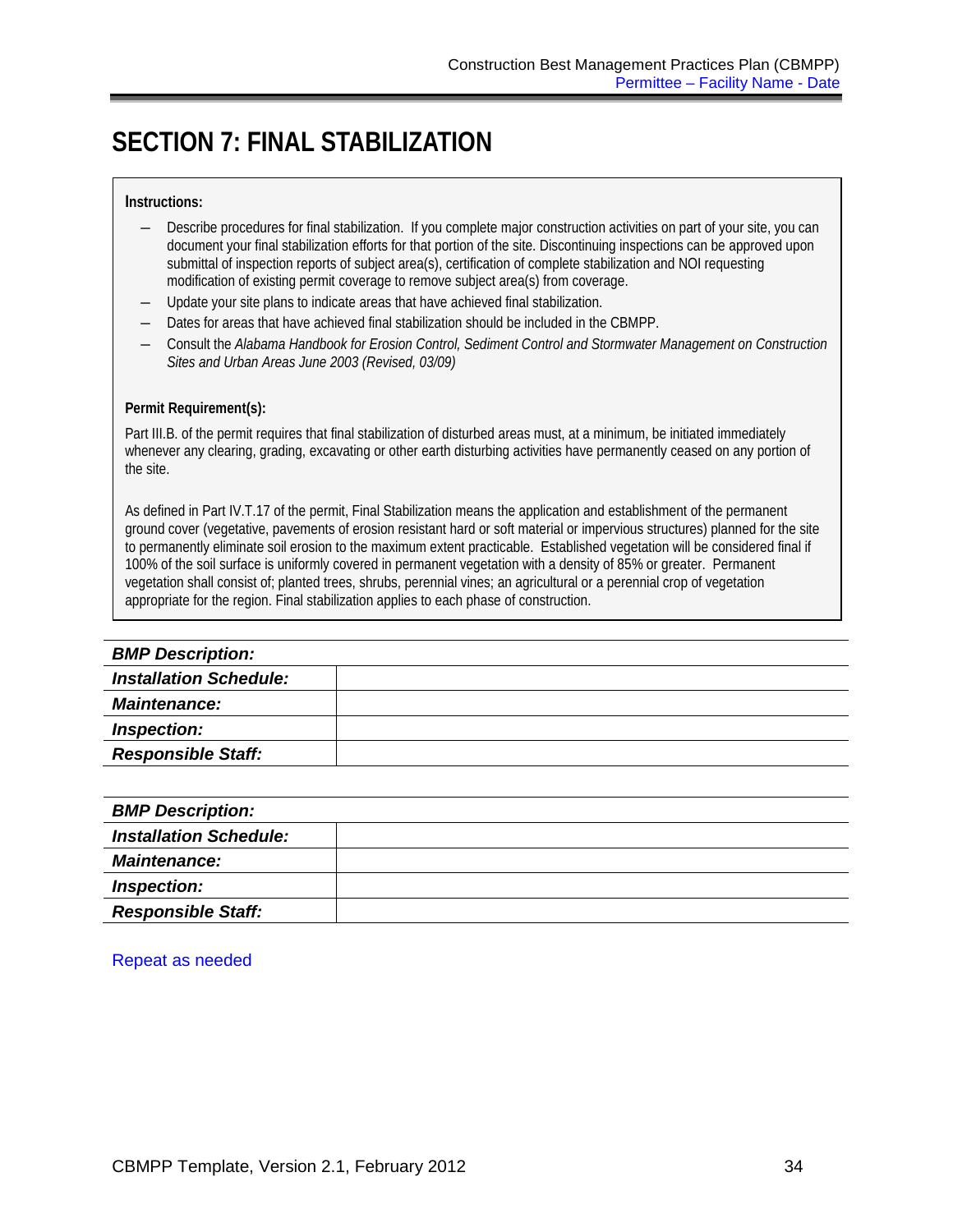# <span id="page-38-0"></span>**SECTION 8: TURBITDITY MONITORING**

### **Instructions:**

― If subject to the monitoring requirements of Part V. of the permit, provide a monitoring plan below.

### **Permit Requirement(s):**

- ― In accordance with Part V. the Permittee of a priority construction site disturbing ten (10) acres or more at one time shall conduct turbidity monitoring.
- ― In accordance with Part V.B. 4. of the permit, discharge monitoring is to be performed in conjunction with any comprehensive inspection when discharges are occurring; or following a qualifying precipitation event if discharges occur as a result of that event.
- ― In accordance with Part V.B.5. of the permit, samples and turbidity measurements are not required outside of normal operating hours or during unsafe weather conditions.
- Part IV.T.26. defines Normal Operating Hours as being from 6:00 a.m. to 6:00 p.m. Monday through Friday, excluding federal holidays established pursuant to 5 U.S.C. § 6103. Normal operating hours also include any time when workers are present or when construction activity is occurring, regardless of the particular day or time.

### INSERT TEXT or TABLE HERE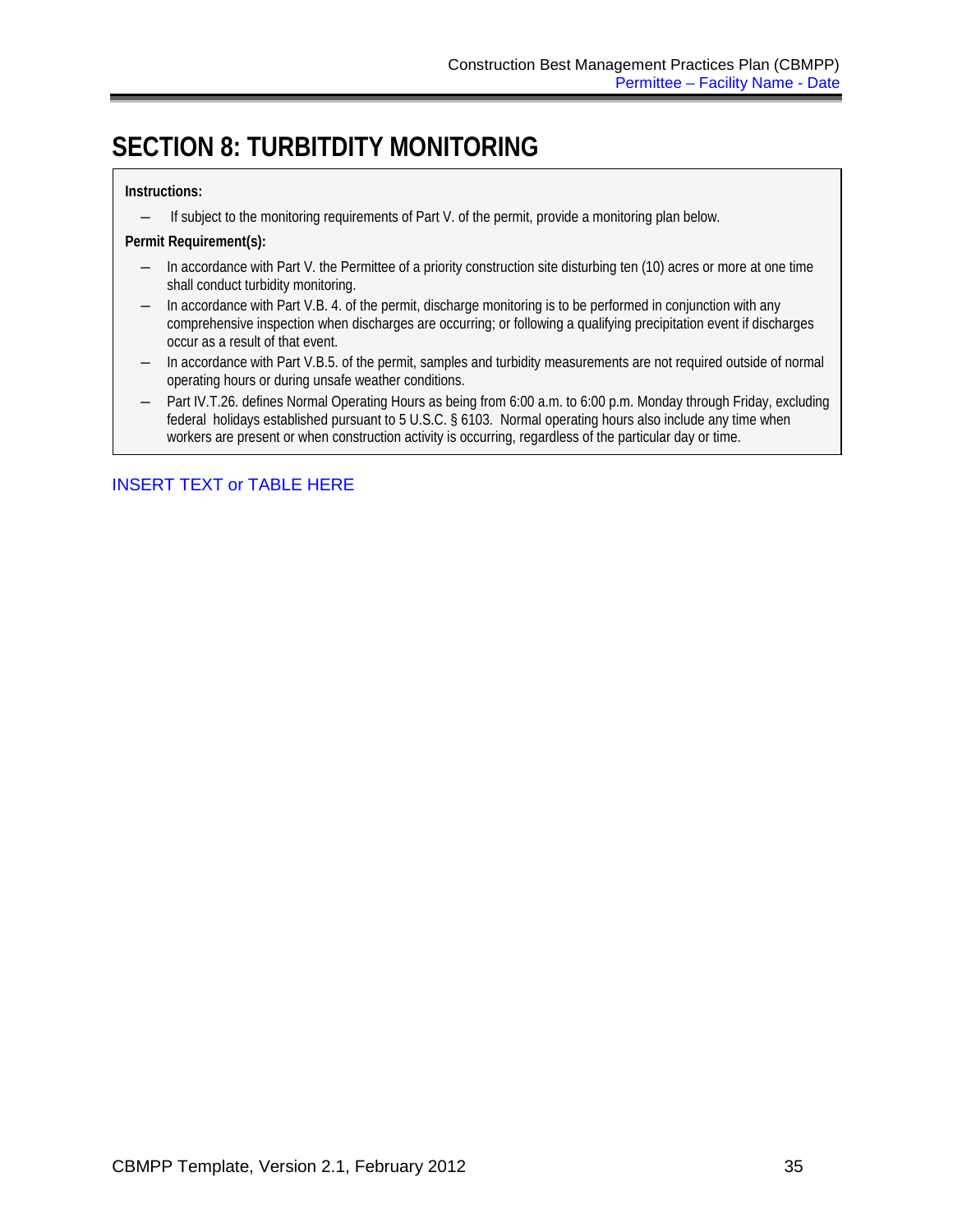# <span id="page-39-0"></span>**SECTION 9: CERTIFICATION AND NOTIFICATION**

I certify under penalty of law that a comprehensive Construction Best Management Practices Plan (CBMPP) for the prevention and minimization of all sources of pollution in stormwater and authorized related process wastewater runoff has been prepared under my supervision for this site/activity, and associated regulated areas/activities. The CBMPP meets the requirements of this permit and if properly implemented and maintained by the operator, discharges of pollutants in stormwater runoff can reasonably be expected to be effectively minimized to the maximum extent practicable according to the requirements of ADEM Administrative Code Chapter 335-6-6-.23 and this Permit. The CBMPP describes the erosion and sediment control measures that must be fully implemented and regularly maintained as needed at the permitted site in accordance with sound sediment and erosion control practices to ensure the protection of water quality.

| Name:                               | Title:                      |  |
|-------------------------------------|-----------------------------|--|
| <b>QCP Designation/Description:</b> | Registration/Certification: |  |
| Address:                            | Phone Number:               |  |
|                                     |                             |  |
| Signature:                          | Date:                       |  |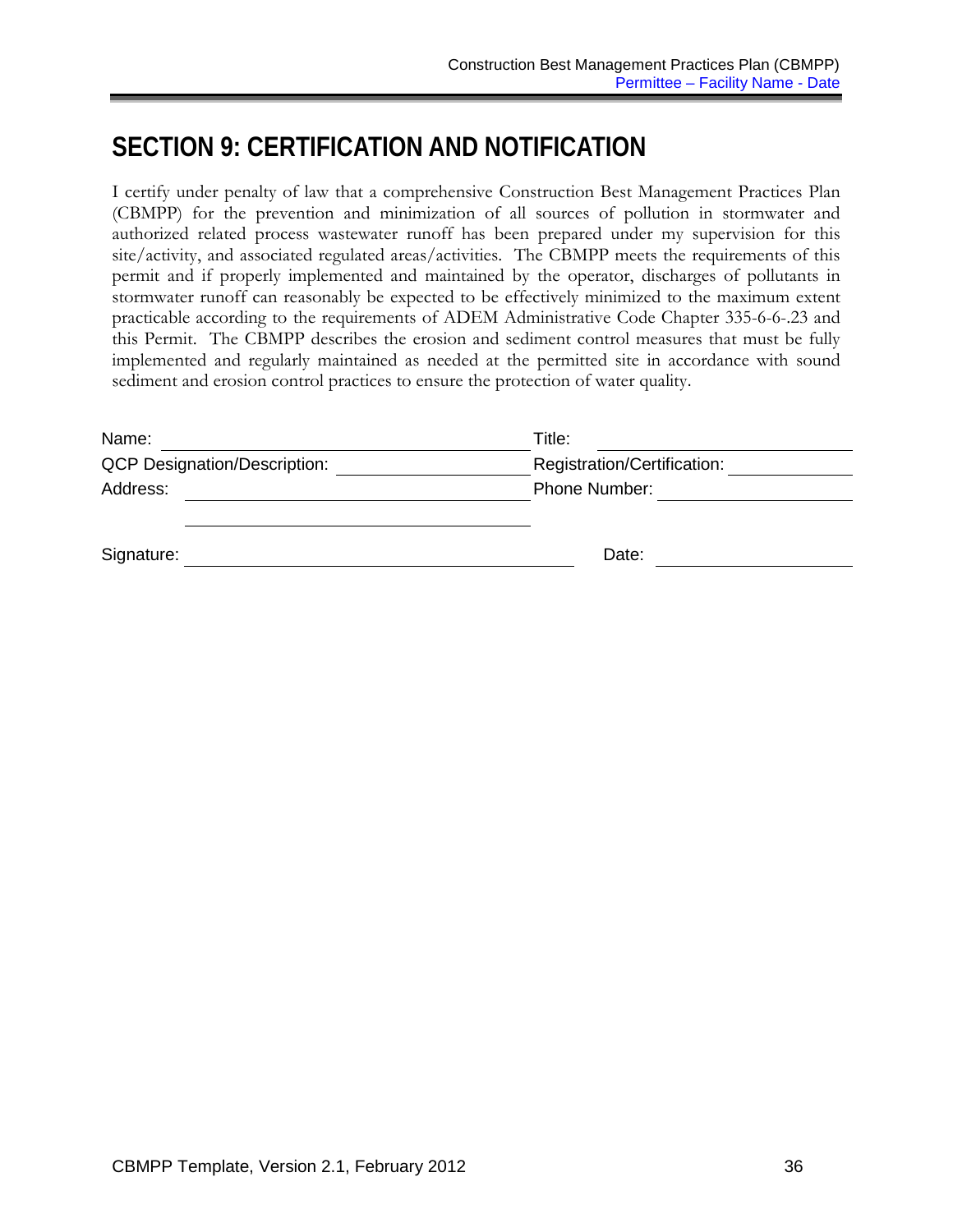# <span id="page-40-0"></span>**CBMPP APPENDICES**

Attach the following documentation to the CBMPP:

*Appendix A – General Location Map*

*Appendix B – Site Maps*

*Appendix C – NOI and Copy of Permit*

*Appendix D – Inspection Reports*

*Appendix E – Corrective Action Log (or in Part 5.2)*

*Appendix F – CBMPP Amendment Log (or in Part 6.2)*

*Appendix G – Grading and Stabilization Activities Log (or in Part 6.1)*

*Appendix H – Additional Information (i.e., Endangered Species, Historic Preservation, and U.S. Corps of Engineers Documentation)*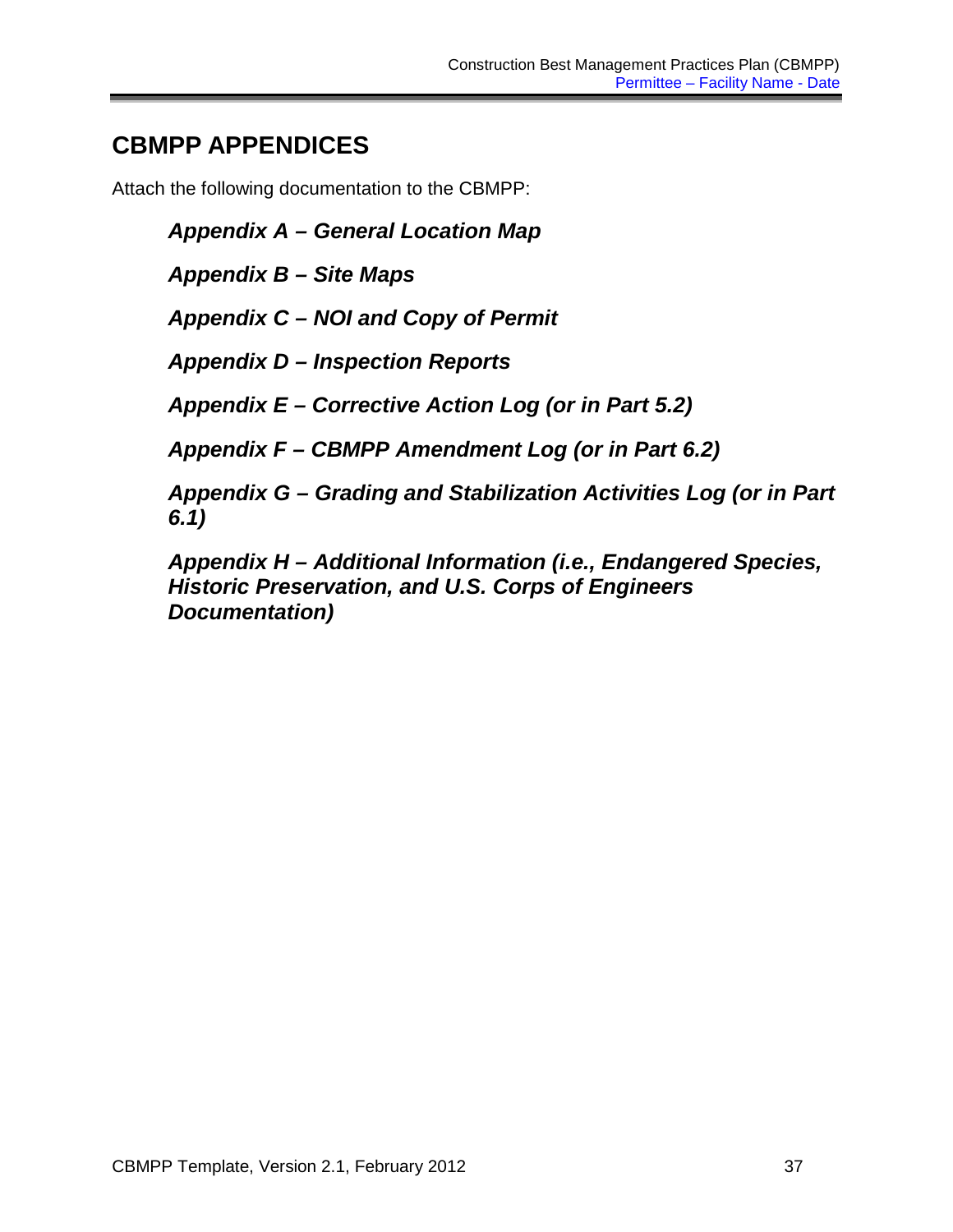*Appendix A – General Location Map*

# [INSERT MAP HERE]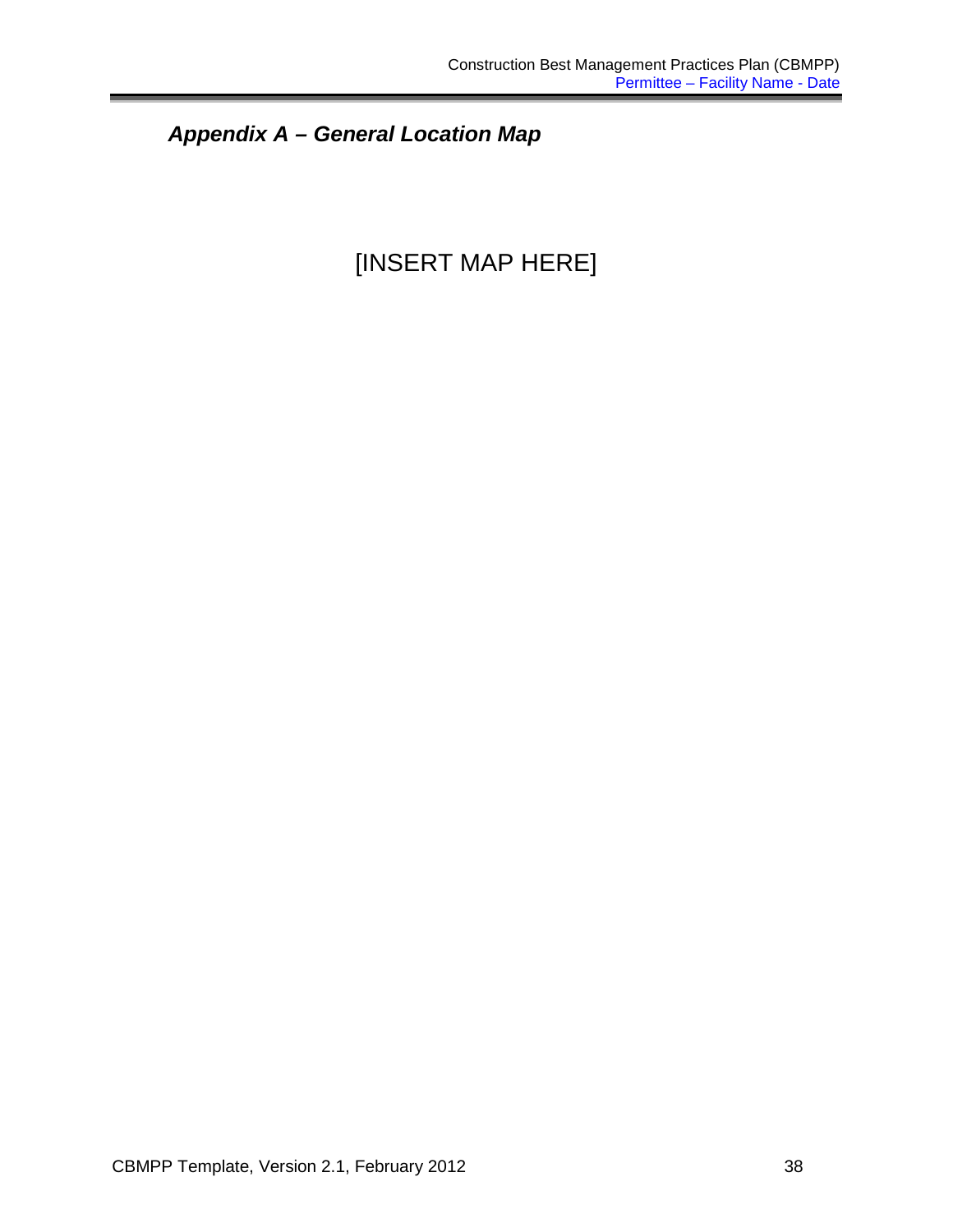*Appendix B – Site Maps*

# [INSERT MAPS HERE]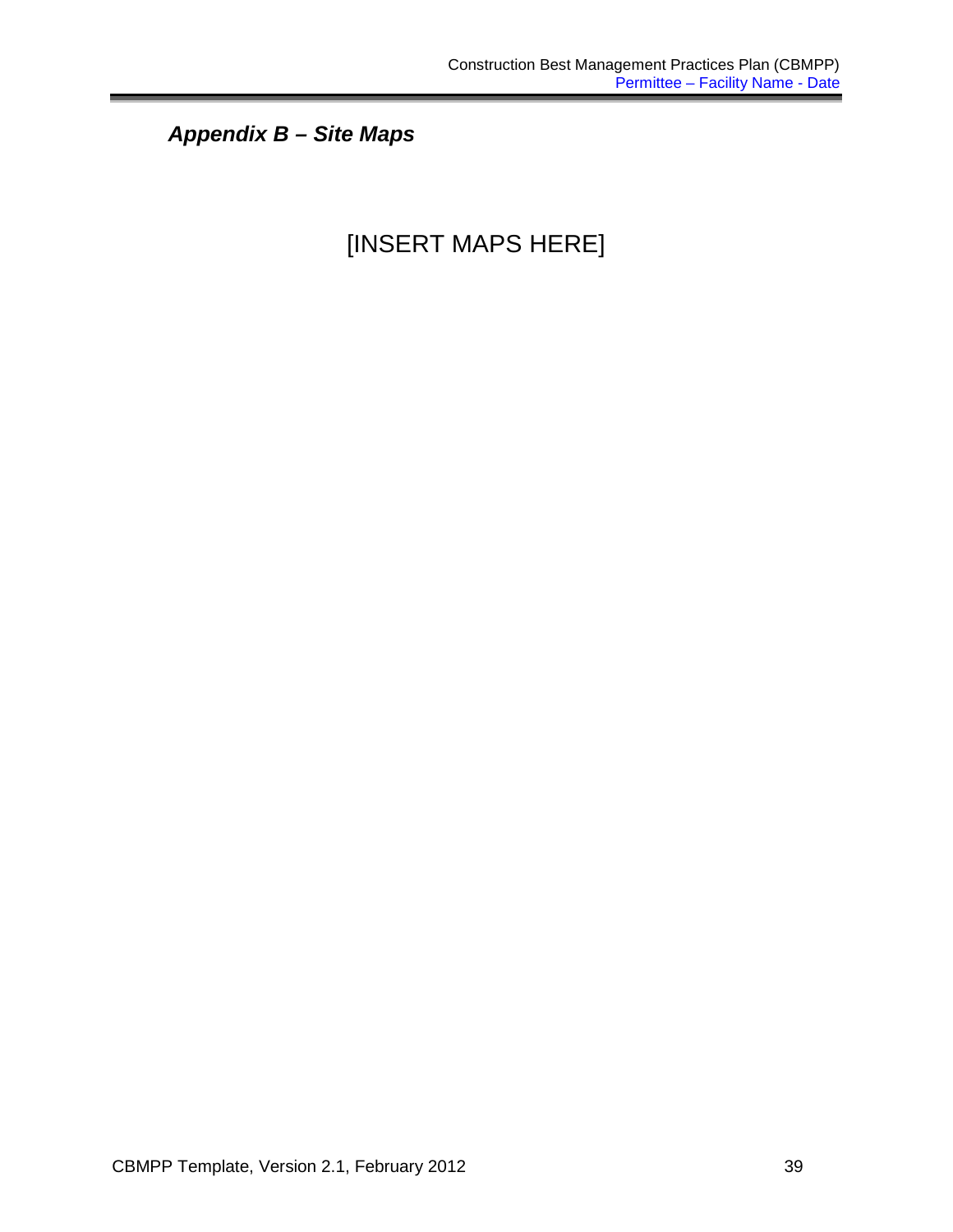# *Appendix C – NOI and Copy of Permit*

# [INSERT DOCUMENTS HERE]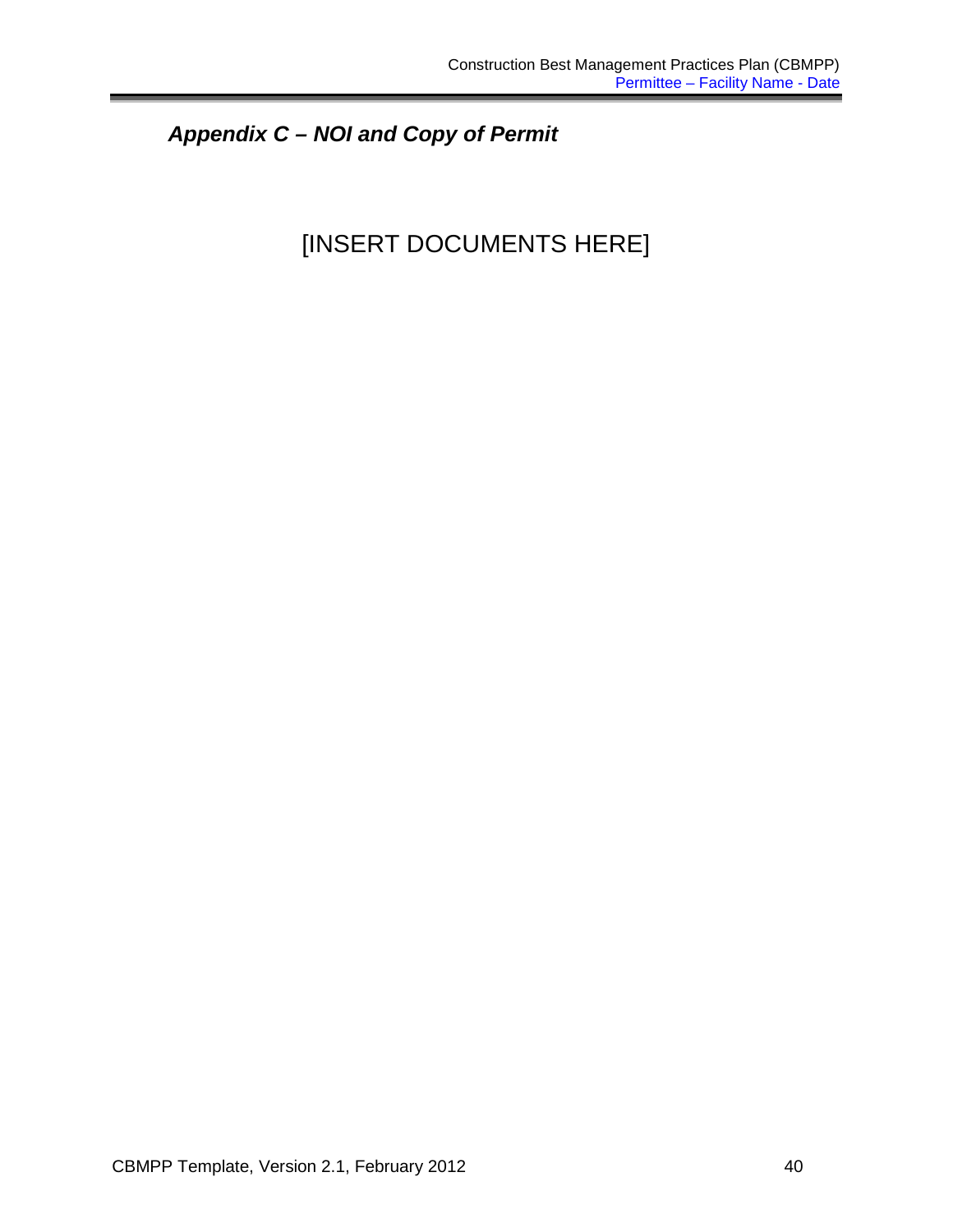# *Appendix D – Inspection Reports*

# [INSERT REPORTS HERE]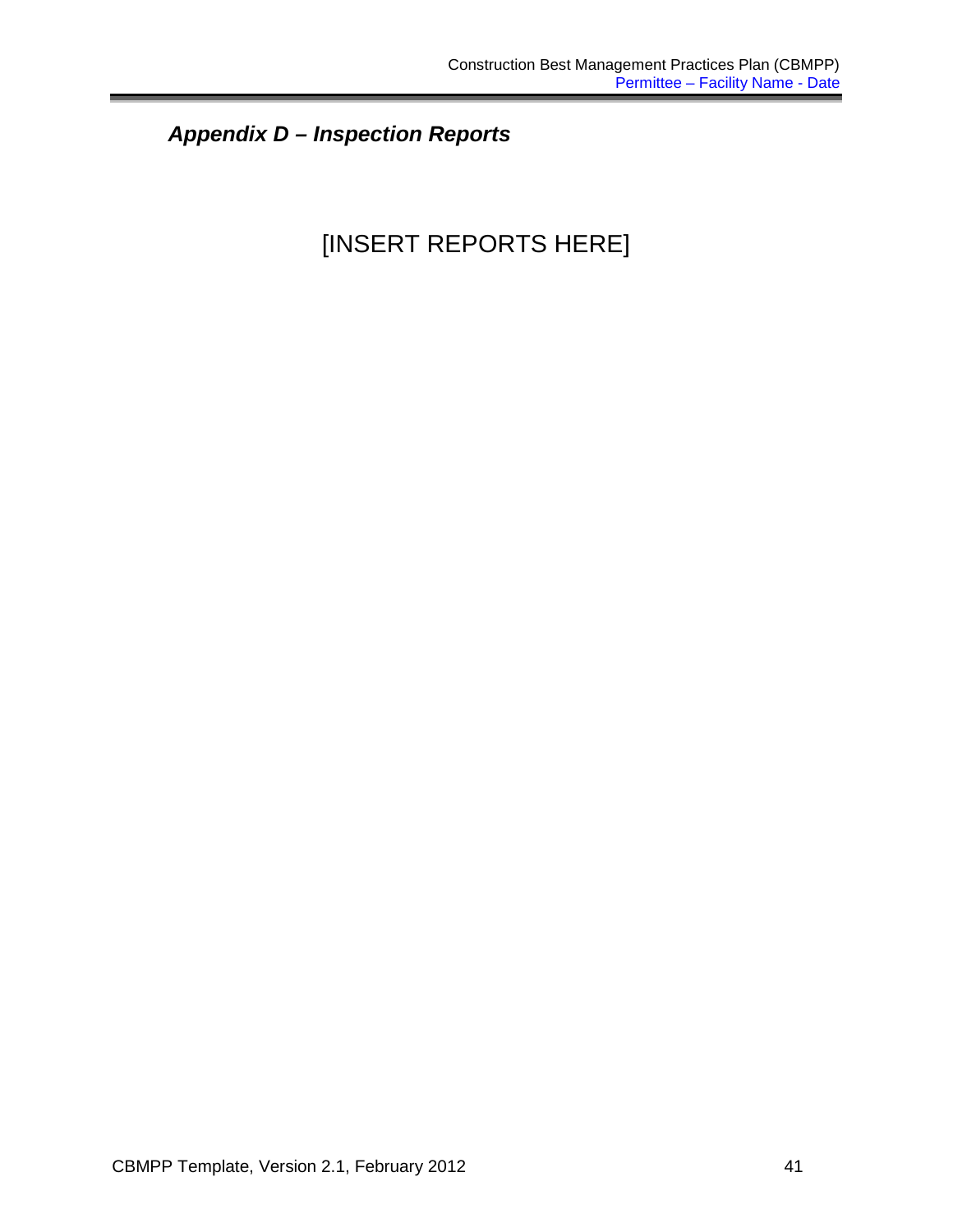# *Appendix E – Sample Corrective Action Log*

**Project Name: CBMPP Contact**:

| Inspection<br>Date | Inspector<br>Name(s) | <b>Description of BMP Deficiency</b> | <b>Corrective Action Needed (including planned</b><br>date/responsible person) | Date Action<br>Taken/Responsible<br>person |
|--------------------|----------------------|--------------------------------------|--------------------------------------------------------------------------------|--------------------------------------------|
|                    |                      |                                      |                                                                                |                                            |
|                    |                      |                                      |                                                                                |                                            |
|                    |                      |                                      |                                                                                |                                            |
|                    |                      |                                      |                                                                                |                                            |
|                    |                      |                                      |                                                                                |                                            |
|                    |                      |                                      |                                                                                |                                            |
|                    |                      |                                      |                                                                                |                                            |
|                    |                      |                                      |                                                                                |                                            |
|                    |                      |                                      |                                                                                |                                            |
|                    |                      |                                      |                                                                                |                                            |
|                    |                      |                                      |                                                                                |                                            |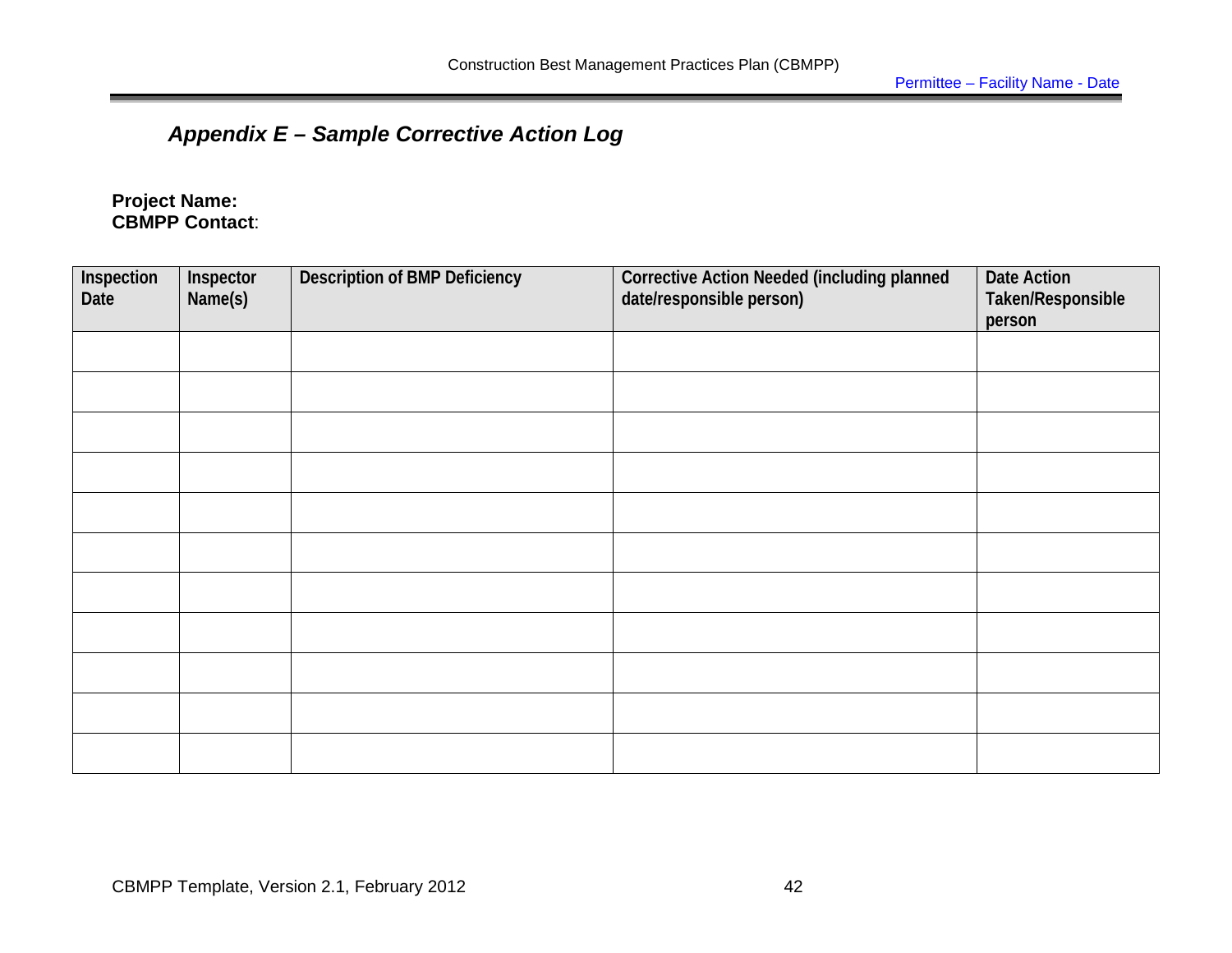## *Appendix F – Sample CBMPP Amendment Log*

### **Project Name: CBMPP Contact:**

| Amendment No. | <b>Description of the Amendment</b> | Date of Amendment | Amendment Prepared by<br>[Name(s) and Title] |
|---------------|-------------------------------------|-------------------|----------------------------------------------|
|               |                                     |                   |                                              |
|               |                                     |                   |                                              |
|               |                                     |                   |                                              |
|               |                                     |                   |                                              |
|               |                                     |                   |                                              |
|               |                                     |                   |                                              |
|               |                                     |                   |                                              |
|               |                                     |                   |                                              |
|               |                                     |                   |                                              |
|               |                                     |                   |                                              |
|               |                                     |                   |                                              |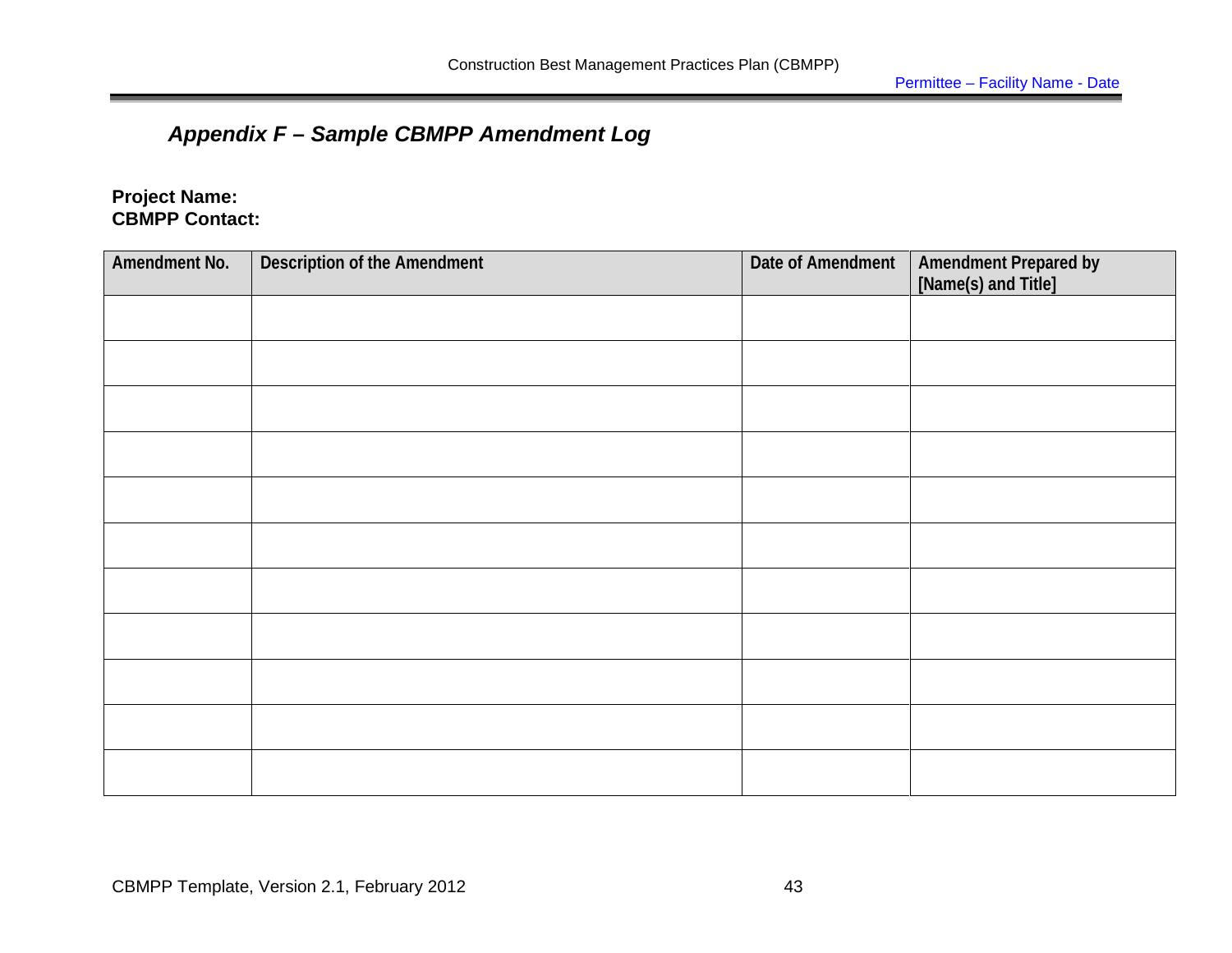## *Appendix G – Sample Grading and Stabilization Activities Log*

**Project Name: CBMPP Contact:** 

| Date<br>Grading<br>Activity<br>Initiated | <b>Description of Grading Activity</b> | <b>Date Grading</b><br><b>Activity Ceased</b><br>(Indicate<br>Temporary or<br>Permanent) | Date When<br>Stabilization<br>Measures are<br>Initiated | Description of Stabilization Measure(s) and<br>Location(s) |
|------------------------------------------|----------------------------------------|------------------------------------------------------------------------------------------|---------------------------------------------------------|------------------------------------------------------------|
|                                          |                                        |                                                                                          |                                                         |                                                            |
|                                          |                                        |                                                                                          |                                                         |                                                            |
|                                          |                                        |                                                                                          |                                                         |                                                            |
|                                          |                                        |                                                                                          |                                                         |                                                            |
|                                          |                                        |                                                                                          |                                                         |                                                            |
|                                          |                                        |                                                                                          |                                                         |                                                            |
|                                          |                                        |                                                                                          |                                                         |                                                            |
|                                          |                                        |                                                                                          |                                                         |                                                            |
|                                          |                                        |                                                                                          |                                                         |                                                            |
|                                          |                                        |                                                                                          |                                                         |                                                            |